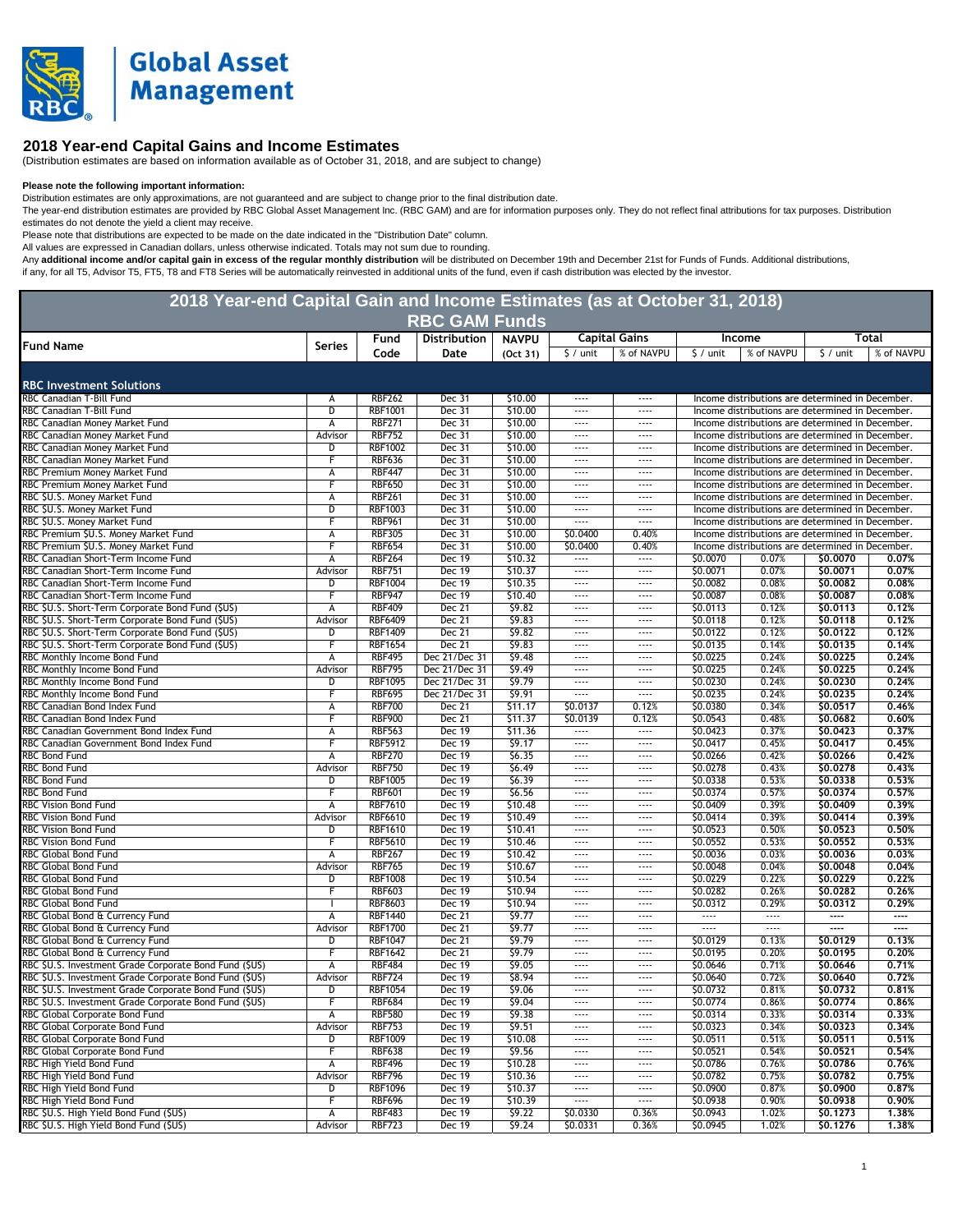| 2018 Year-end Capital Gain and Income Estimates (as at October 31, 2018)<br><b>RBC GAM Funds</b>                             |                                    |                                  |                                |                          |                      |                          |                              |                                      |                      |                          |  |
|------------------------------------------------------------------------------------------------------------------------------|------------------------------------|----------------------------------|--------------------------------|--------------------------|----------------------|--------------------------|------------------------------|--------------------------------------|----------------------|--------------------------|--|
|                                                                                                                              |                                    |                                  | <b>Distribution</b>            |                          |                      | <b>Capital Gains</b>     | Income                       |                                      |                      | Total                    |  |
| <b>Fund Name</b>                                                                                                             | Series                             | Fund<br>Code                     | Date                           | <b>NAVPU</b><br>(Oct 31) | $$/$ unit            | % of NAVPU               | $\frac{1}{2}$ / unit         | % of NAVPU                           | $\frac{1}{2}$ / unit | % of NAVPU               |  |
| RBC \$U.S. High Yield Bond Fund (\$US)                                                                                       | D                                  | <b>RBF1053</b>                   | <b>Dec 19</b>                  | \$9.20                   | \$0.0329             | 0.36%                    | \$0.1033                     | 1.12%                                | \$0.1362             | 1.48%                    |  |
| RBC \$U.S. High Yield Bond Fund (\$US)                                                                                       | F                                  | <b>RBF683</b>                    | Dec 19                         | 59.29                    | \$0.0333             | 0.36%                    | \$0.1075                     | 1.16%                                | \$0.1408             | 1.52%                    |  |
| RBC Global High Yield Bond Fund<br>RBC Global High Yield Bond Fund                                                           | А<br>Advisor                       | <b>RBF579</b><br><b>RBF701</b>   | Dec 19<br>Dec 19               | \$10.02<br>\$9.96        | $\cdots$<br>$\cdots$ | $\cdots$<br>             | \$0.0770<br>\$0.0775         | 0.77%<br>0.78%                       | \$0.0770<br>\$0.0775 | 0.77%<br>0.78%           |  |
| RBC Global High Yield Bond Fund                                                                                              | D                                  | <b>RBF1010</b>                   | <b>Dec 19</b>                  | \$10.16                  | $\cdots$             | $\cdots$                 | \$0.0966                     | 0.95%                                | \$0,0966             | 0.95%                    |  |
| RBC Global High Yield Bond Fund                                                                                              | F                                  | <b>RBF901</b>                    | <b>Dec 19</b>                  | \$10.29                  | $---$                | $\cdots$                 | \$0.1017                     | 0.99%                                | 50.1017              | 0.99%                    |  |
| RBC Strategic Income Bond Fund                                                                                               | А                                  | <b>RBF482</b>                    | Dec 21/Dec 31                  | \$9.78                   | $\cdots$             |                          | \$0.0320                     | 0.33%                                | \$0,0320             | 0.33%                    |  |
| RBC Strategic Income Bond Fund<br>RBC Strategic Income Bond Fund                                                             | Advisor<br>D                       | <b>RBF722</b><br><b>RBF1052</b>  | Dec 21/Dec 31<br>Dec 21/Dec 31 | \$9.78<br>\$10.15        | $\cdots$<br>$---$    | $\cdots$<br>$\cdots$     | \$0.0320<br>\$0.0335         | 0.33%<br>0.33%                       | \$0.0320<br>\$0.0335 | 0.33%<br>0.33%           |  |
| RBC Strategic Income Bond Fund                                                                                               | F                                  | <b>RBF682</b>                    | Dec 21/Dec 31                  | \$10.23                  | $\cdots$             | $\cdots$                 | \$0.0335                     | 0.33%                                | \$0.0335             | 0.33%                    |  |
| RBC \$U.S. Strategic Income Bond Fund (\$US)                                                                                 | А                                  | <b>RBF442</b>                    | Dec 21/Dec 31                  | \$9.30                   | \$0.0916             | 0.99%                    | \$0.0402                     | 0.43%                                | \$0.1318             | 1.42%                    |  |
| RBC \$U.S. Strategic Income Bond Fund (\$US)                                                                                 | Advisor                            | <b>RBF6442</b>                   | Dec 21/Dec 31                  | 59.29                    | \$0.0915             | 0.98%                    | \$0.0395                     | 0.43%                                | \$0.1310             | 1.41%                    |  |
| RBC \$U.S. Strategic Income Bond Fund (\$US)<br>RBC \$U.S. Strategic Income Bond Fund (\$US)                                 | D<br>F                             | <b>RBF1442</b><br><b>RBF1683</b> | Dec 21/Dec 31<br>Dec 21/Dec 31 | 59.33<br>\$9.35          | \$0.0919<br>\$0.0921 | 0.98%<br>0.98%           | \$0.0441<br>\$0.0466         | 0.47%<br>0.50%                       | \$0.1360<br>\$0.1387 | 1.46%<br>1.48%           |  |
| RBC Emerging Markets Foreign Exchange Fund                                                                                   | А                                  | <b>RBF406</b>                    | <b>Dec 19</b>                  | 59.08                    | 1.11                 | $\overline{\phantom{a}}$ |                              | $\overline{\phantom{a}}$             | ----                 | $\overline{\phantom{a}}$ |  |
| RBC Emerging Markets Foreign Exchange Fund                                                                                   | Advisor                            | <b>RBF6406</b>                   | Dec 19                         | \$9.08                   | $\cdots$             | $\cdots$                 | $\cdots$                     | $\overline{\phantom{a}}$             | ----                 | $---$                    |  |
| RBC Emerging Markets Foreign Exchange Fund<br>RBC Emerging Markets Foreign Exchange Fund                                     | D<br>F                             | <b>RBF1406</b><br><b>RBF906</b>  | Dec 19<br>Dec 19               | 59.13<br>\$9.16          | $\cdots$<br>$\cdots$ | $---$<br>$\cdots$        | \$0.0081<br>\$0.0143         | 0.09%<br>0.16%                       | \$0,0081<br>\$0.0143 | 0.09%<br>0.16%           |  |
| RBC Emerging Markets Bond Fund                                                                                               | А                                  | <b>RBF497</b>                    | Dec 19                         | \$10.84                  | $\cdots$             | $\cdots$                 | \$0.0850                     | 0.78%                                | \$0.0850             | 0.78%                    |  |
| RBC Emerging Markets Bond Fund (\$US)                                                                                        | A                                  | <b>RBF402</b>                    | Dec 19                         | \$8.24                   | $\cdots$             | $\cdots$                 | \$0.0646                     | 0.78%                                | \$0.0646             | 0.78%                    |  |
| RBC Emerging Markets Bond Fund                                                                                               | Advisor                            | <b>RBF797</b>                    | <b>Dec 19</b>                  | \$10.83                  | $\cdots$             | $\cdots$                 | \$0.0846                     | 0.78%                                | \$0.0846             | 0.78%                    |  |
| RBC Emerging Markets Bond Fund (\$US)<br>RBC Emerging Markets Bond Fund                                                      | Advisor<br>D                       | <b>RBF4402</b><br><b>RBF1097</b> | <b>Dec 19</b><br><b>Dec 19</b> | \$8.22<br>\$10.97        | $\cdots$<br>$\cdots$ | $\cdots$<br>$\cdots$     | \$0.0643<br>\$0.1041         | 0.78%<br>0.95%                       | \$0.0643<br>\$0.1041 | 0.78%<br>0.95%           |  |
| RBC Emerging Markets Bond Fund (\$US)                                                                                        | $\overline{\mathtt{D}}$            | <b>RBF1402</b>                   | <b>Dec 19</b>                  | 58.34                    | $\cdots$             | $---$                    | \$0.0791                     | 0.95%                                | \$0,0791             | 0.95%                    |  |
| RBC Emerging Markets Bond Fund                                                                                               | F                                  | <b>RBF697</b>                    | <b>Dec 19</b>                  | \$10.82                  | $\cdots$             | $\cdots$                 | \$0.1070                     | 0.99%                                | \$0.1070             | 0.99%                    |  |
| RBC Emerging Markets Bond Fund (\$US)                                                                                        | F                                  | <b>RBF5402</b>                   | Dec 19                         | \$8.22                   | $\cdots$             | $\cdots$                 | \$0.0813                     | 0.99%                                | \$0.0813             | 0.99%                    |  |
| RBC Emerging Markets Bond Fund (CAD Hedged)<br>RBC Emerging Markets Bond Fund (CAD Hedged)                                   | A<br>Advisor                       | <b>RBF428</b><br><b>RBF6428</b>  | <b>Dec 21</b><br>Dec 21        | \$8.60<br>\$8.59         | $\cdots$<br>$\cdots$ | $---$<br>$\cdots$        | \$0.0696<br>\$0.0682         | 0.81%<br>0.79%                       | \$0.0696<br>\$0.0682 | 0.81%<br>0.79%           |  |
| RBC Emerging Markets Bond Fund (CAD Hedged)                                                                                  | D                                  | <b>RBF1428</b>                   | <b>Dec 21</b>                  | \$8.59                   | $\cdots$             | $\cdots$                 | \$0.0841                     | 0.98%                                | \$0.0841             | 0.98%                    |  |
| RBC Emerging Markets Bond Fund (CAD Hedged)                                                                                  | F                                  | <b>RBF908</b>                    | Dec 21                         | \$8.59                   | $\cdots$             | $\cdots$                 | \$0.0867                     | 1.01%                                | \$0,0867             | 1.01%                    |  |
| BlueBay Global Sovereign Bond Fund (Canada)                                                                                  | А                                  | <b>RBF9078</b>                   | <b>Dec 19</b>                  | 59.92                    | \$0.0991             | 1.00%                    | $\overline{\phantom{a}}$     | $\overline{\phantom{a}}$             | \$0.0991             | 1.00%                    |  |
| BlueBay Global Sovereign Bond Fund (Canada)<br>BlueBay Global Sovereign Bond Fund (Canada)                                   | Advisor<br>D                       | <b>RBF6738</b><br><b>RBF1058</b> | Dec 19<br><b>Dec 19</b>        | 59.93<br>\$9.95          | \$0.0992<br>\$0.0994 | 1.00%<br>1.00%           | <br>$\cdots$                 | $\cdots$<br>$\cdots$                 | \$0,0992<br>\$0.0994 | 1.00%<br>1.00%           |  |
| BlueBay Global Sovereign Bond Fund (Canada)                                                                                  | F                                  | <b>RBF9178</b>                   | Dec 19                         | \$9.95                   | \$0.0994             | 1.00%                    | \$0.0023                     | 0.02%                                | \$0,1017             | 1.02%                    |  |
| BlueBay Global Investment Grade Corporate Bond Fund (Canada)                                                                 | А                                  | <b>RBF9079</b>                   | Dec 19                         | \$9.84                   |                      |                          | \$0.0400                     | 0.41%                                | \$0,0400             | 0.41%                    |  |
| BlueBay Global Investment Grade Corporate Bond Fund (Canada)                                                                 | Advisor                            | <b>RBF6739</b>                   | Dec 19                         | \$9.85                   | $\cdots$             | $\cdots$                 | \$0.0408                     | 0.41%                                | \$0.0408             | 0.41%                    |  |
| BlueBay Global Investment Grade Corporate Bond Fund (Canada)<br>BlueBay Global Investment Grade Corporate Bond Fund (Canada) | D<br>F                             | <b>RBF1059</b><br><b>RBF9179</b> | Dec 19<br>Dec 19               | \$9.86<br>\$9.85         | $\cdots$<br>$\cdots$ | $\cdots$<br>$\cdots$     | \$0.0524<br>\$0.0597         | 0.53%<br>0.61%                       | \$0.0524<br>\$0.0597 | 0.53%<br>0.61%           |  |
| BlueBay Global Monthly Income Bond Fund                                                                                      | А                                  | <b>RBF494</b>                    | Dec 19/Dec 31                  | \$8.80                   | $\cdots$             | $\cdots$                 | \$0.0335                     | 0.38%                                | \$0.0335             | 0.38%                    |  |
| BlueBay Global Monthly Income Bond Fund                                                                                      | Advisor                            | <b>RBF794</b>                    | Dec 19/Dec 31                  | \$8.80                   | $\cdots$             | $\cdots$                 | \$0.0335                     | 0.38%                                | \$0.0335             | 0.38%                    |  |
| BlueBay Global Monthly Income Bond Fund<br>BlueBay Global Monthly Income Bond Fund                                           | D<br>F                             | <b>RBF1094</b><br><b>RBF694</b>  | Dec 19/Dec 31<br>Dec 19/Dec 31 | \$9.32<br>59.42          | $\cdots$<br>$\cdots$ | $\cdots$<br>$\cdots$     | \$0.0355<br>\$0.0355         | 0.38%<br>0.38%                       | \$0,0355<br>\$0.0355 | 0.38%<br>0.38%           |  |
| BlueBay Global Monthly Income Bond Fund                                                                                      |                                    | <b>RBF244</b>                    | Dec 19/Dec 31                  | \$9.48                   | $\cdots$             | $\cdots$                 | \$0.0360                     | 0.38%                                | \$0.0360             | 0.38%                    |  |
| BlueBay European High Yield Bond Fund (Canada)                                                                               | А                                  | <b>RBF436</b>                    | Dec 31                         | \$10.26                  | \$0.4289             | 4.18%                    | \$0.0710                     | 0.69%                                | \$0.4999             | 4.87%                    |  |
| BlueBay European High Yield Bond Fund (Canada)                                                                               | Advisor                            | <b>RBF6636</b>                   | Dec 31                         | \$10.27                  | \$0.4292             | 4.18%                    | \$0.0710                     | 0.69%                                | \$0.5002             | 4,87%                    |  |
| BlueBay European High Yield Bond Fund (Canada)<br>BlueBay European High Yield Bond Fund (Canada)                             | D<br>F                             | <b>RBF1636</b><br><b>RBF5636</b> | <b>Dec 31</b><br>Dec 31        | \$10.26<br>\$10.31       | \$0.4286<br>\$0.4308 | 4.18%<br>4.18%           | \$0.0853<br>\$0.0914         | 0.83%<br>0.89%                       | \$0.5139<br>\$0.5222 | 5.01%<br>5.07%           |  |
| Bluebay Emerging Markets Corporate Bond Fund (\$US)                                                                          | А                                  | <b>RBF491</b>                    | Dec 19                         | \$7.59                   | $\cdots$             | $\cdots$                 | \$0.0709                     | 0.93%                                | \$0.0709             | 0.93%                    |  |
| Bluebay Emerging Markets Corporate Bond Fund                                                                                 | A                                  | <b>RBF439</b>                    | Dec 19                         | \$10.00                  | $\cdots$             |                          | \$0.0933                     | 0.93%                                | 50.0933              | 0.93%                    |  |
| Bluebay Emerging Markets Corporate Bond Fund (\$US)                                                                          | Advisor                            | <b>RBF791</b>                    | Dec 19                         | \$7.59                   | $\cdots$             | $\cdots$                 | \$0.0703                     | 0.93%                                | \$0.0703             | 0.93%                    |  |
| Bluebay Emerging Markets Corporate Bond Fund<br>Bluebay Emerging Markets Corporate Bond Fund (\$US)                          | Advisor<br>D                       | <b>RBF6939</b><br><b>RBF1091</b> | Dec 19<br><b>Dec 19</b>        | 59.99<br>\$7.62          | $\cdots$<br>$\cdots$ | $\cdots$<br>$\cdots$     | \$0.0925<br>\$0.0843         | 0.93%<br>1.11%                       | \$0.0925<br>\$0.0843 | 0.93%<br>1.11%           |  |
| Bluebay Emerging Markets Corporate Bond Fund                                                                                 | D                                  | <b>RBF1939</b>                   | Dec 19                         | \$10.03                  | $\cdots$             | $---$                    | \$0.1110                     | 1.11%                                | \$0.1110             | 1.11%                    |  |
| Bluebay Emerging Markets Corporate Bond Fund (\$US)                                                                          | F                                  | <b>RBF691</b>                    | Dec 19                         | \$7.63                   | $\cdots$             | $\cdots$                 | \$0.0871                     | 1.14%                                | \$0.0871             | 1.14%                    |  |
| Bluebay Emerging Markets Corporate Bond Fund                                                                                 | F                                  | <b>RBF939</b>                    | <b>Dec 19</b>                  | \$10.04                  | $\cdots$             | $\cdots$                 | \$0.1147                     | 1.14%                                | \$0.1147             | 1.14%                    |  |
| BlueBay Global Convertible Bond Fund (Canada)<br>BlueBay Global Convertible Bond Fund (Canada)                               | $\overline{\mathsf{A}}$<br>Advisor | <b>RBF490</b><br><b>RBF790</b>   | <b>Dec 19</b><br>Dec 19        | \$11.60<br>\$11.59       | \$0.7727<br>\$0.7719 | 6.66%<br>6.66%           | $\overline{\phantom{a}}$<br> | $\overline{\phantom{a}}$<br>$\cdots$ | \$0.7727<br>\$0.7719 | 6.66%<br>6.66%           |  |
| BlueBay Global Convertible Bond Fund (Canada)                                                                                | Advisor T5                         | <b>RBF714</b>                    | Dec 19/Dec 31                  | \$9.72                   | \$0.1610             | 1.66%                    | \$0.0430                     | 0.44%                                | \$0.2040             | 2.10%                    |  |
| BlueBay Global Convertible Bond Fund (Canada)                                                                                | T5                                 | <b>RBF520</b>                    | Dec 19/Dec 31                  | \$9.72                   | \$0.1536             | 1.58%                    | \$0.0430                     | 0.44%                                | \$0.1966             | 2.02%                    |  |
| BlueBay Global Convertible Bond Fund (Canada)<br>BlueBay Global Convertible Bond Fund (Canada)                               | н<br>D                             | <b>RBF390</b><br><b>RBF1090</b>  | Dec 19<br>Dec 19               | \$11.74<br>\$11.95       | \$0.7824<br>\$0.7965 | 6.66%<br>6.66%           | <br>$\cdots$                 | $\cdots$<br>$\cdots$                 | \$0.7824<br>\$0.7965 | 6.66%<br>6.66%           |  |
| BlueBay Global Convertible Bond Fund (Canada)                                                                                | F                                  | <b>RBF690</b>                    | Dec 19                         | \$12.04                  | \$0.8023             | 6.66%                    |                              | $\cdots$                             | \$0.8023             | 6.66%                    |  |
| BlueBay Global Convertible Bond Fund (Canada)                                                                                | FT <sub>5</sub>                    | <b>RBF612</b>                    | Dec 19/Dec 31                  | \$10.16                  | \$0.1786             | 1.76%                    | \$0.0445                     | 0.44%                                | \$0.2231             | 2.20%                    |  |
| BlueBay Global Convertible Bond Fund (Canada)                                                                                |                                    | <b>RBF190</b>                    | Dec 19                         | \$12.17                  | \$0.8106             | 6.66%                    |                              | $\cdots$                             | \$0.8106             | 6.66%                    |  |
| BlueBay \$U.S. Global Convertible Bond (Canada) (\$US)<br>BlueBay \$U.S. Global Convertible Bond (Canada) (\$US)             | А<br>Advisor                       | <b>RBF498</b><br><b>RBF6624</b>  | Dec 19<br>Dec 19               | \$9.85<br>\$9.84         | \$0.9514<br>\$0.9504 | 9.66%<br>9.66%           | <br>$\cdots$                 | $\overline{\phantom{a}}$<br>$\cdots$ | \$0.9514<br>\$0.9504 | 9.66%<br>9.66%           |  |
| BlueBay \$U.S. Global Convertible Bond (Canada) (\$US)                                                                       | Advisor T5                         | <b>RBF6514</b>                   | Dec 19/Dec 31                  | \$8.29                   | \$0.2788             | 3.36%                    | \$0.0365                     | 0.44%                                | \$0.3153             | 3.80%                    |  |
| BlueBay \$U.S. Global Convertible Bond (Canada) (\$US)                                                                       | T5                                 | <b>RBF514</b>                    | Dec 19/Dec 31                  | \$8.30                   | \$0.2790             | 3.36%                    | \$0.0365                     | 0.44%                                | \$0.3155             | 3.80%                    |  |
| BlueBay \$U.S. Global Convertible Bond (Canada) (\$US)                                                                       | D                                  | <b>RBF1624</b>                   | Dec 19                         | \$10.06                  | \$0.9714             | 9.66%                    |                              | $\cdots$                             | \$0.9714             | 9.66%                    |  |
| BlueBay \$U.S. Global Convertible Bond (Canada) (\$US)<br>BlueBay \$U.S. Global Convertible Bond (Canada) (\$US)             | F<br>FT <sub>5</sub>               | <b>RBF624</b><br><b>RBF5514</b>  | <b>Dec 19</b><br>Dec 19/Dec 31 | \$10.12<br>\$8.55        | \$0.9774<br>\$0.3402 | 9.66%<br>3.98%           | $\cdots$<br>\$0.0375         | $\cdots$<br>0.44%                    | \$0.9774<br>\$0.3777 | 9.66%<br>4.42%           |  |
| RBC Conservative Bond Pool                                                                                                   | F                                  | <b>RBF1335</b>                   | Dec 21                         | \$9.91                   | $\cdots$             |                          | \$0.0476                     | 0.48%                                | \$0.0476             | 0.48%                    |  |
| <b>RBC Core Bond Pool</b>                                                                                                    | F                                  | <b>RBF1684</b>                   | Dec 21                         | \$9.87                   | $\cdots$             | $\overline{\phantom{a}}$ | \$0.0586                     | 0.59%                                | \$0.0586             | 0.59%                    |  |
| <b>RBC Core Plus Bond Pool</b>                                                                                               | F                                  | <b>RBF1691</b>                   | <b>Dec 21</b>                  | \$9.87<br>\$8.45         | \$0.0102<br>$\cdots$ | 0.10%<br>$\cdots$        | \$0.0554                     | 0.56%<br>0.44%                       | \$0.0656<br>\$0.0375 | 0.66%                    |  |
| RBC Managed Payout Solution<br>RBC Managed Payout Solution                                                                   | А<br>Advisor                       | <b>RBF581</b><br><b>RBF754</b>   | Dec 21/Dec 31<br>Dec 21/Dec 31 | \$8.46                   | $\cdots$             | $\cdots$                 | \$0.0375<br>\$0.0375         | 0.44%                                | \$0.0375             | 0.44%<br>0.44%           |  |
| <b>RBC Managed Payout Solution</b>                                                                                           | F                                  | <b>RBF661</b>                    | Dec 21/Dec 31                  | \$9.28                   | $\cdots$             |                          | \$0.0410                     | 0.44%                                | \$0.0410             | 0.44%                    |  |
| RBC Managed Payout Solution - Enhanced                                                                                       | А                                  | <b>RBF582</b>                    | Dec 21/Dec 31                  | \$7.94                   | $\cdots$             | $\cdots$                 | \$0.0425                     | 0.54%                                | \$0.0425             | 0.54%                    |  |
| RBC Managed Payout Solution - Enhanced<br>RBC Managed Payout Solution - Enhanced                                             | Advisor<br>F                       | <b>RBF755</b><br><b>RBF662</b>   | Dec 21/Dec 31<br>Dec 21/Dec 31 | \$7.93<br>\$8.86         | $\cdots$<br>$\cdots$ | $\cdots$<br>$\cdots$     | \$0.0425<br>\$0.0475         | 0.54%<br>0.54%                       | \$0.0425<br>\$0.0475 | 0.54%<br>0.54%           |  |
| RBC Managed Payout Solution - Enhanced Plus                                                                                  | Α                                  | <b>RBF578</b>                    | Dec 21/Dec 31                  | \$6.02                   | $\cdots$             | $\cdots$                 | \$0.0380                     | 0.63%                                | \$0.0380             | 0.63%                    |  |
| RBC Managed Payout Solution - Enhanced Plus                                                                                  | Advisor                            | <b>RBF760</b>                    | Dec 21/Dec 31                  | \$6.03                   | $\cdots$             | $\cdots$                 | \$0.0380                     | 0.63%                                | \$0.0380             | 0.63%                    |  |
| RBC Managed Payout Solution - Enhanced Plus                                                                                  | D                                  | RBF1012                          | Dec 21/Dec 31                  | \$6.63                   | $\cdots$             |                          | \$0.0415                     | 0.63%                                | \$0.0415             | 0.63%                    |  |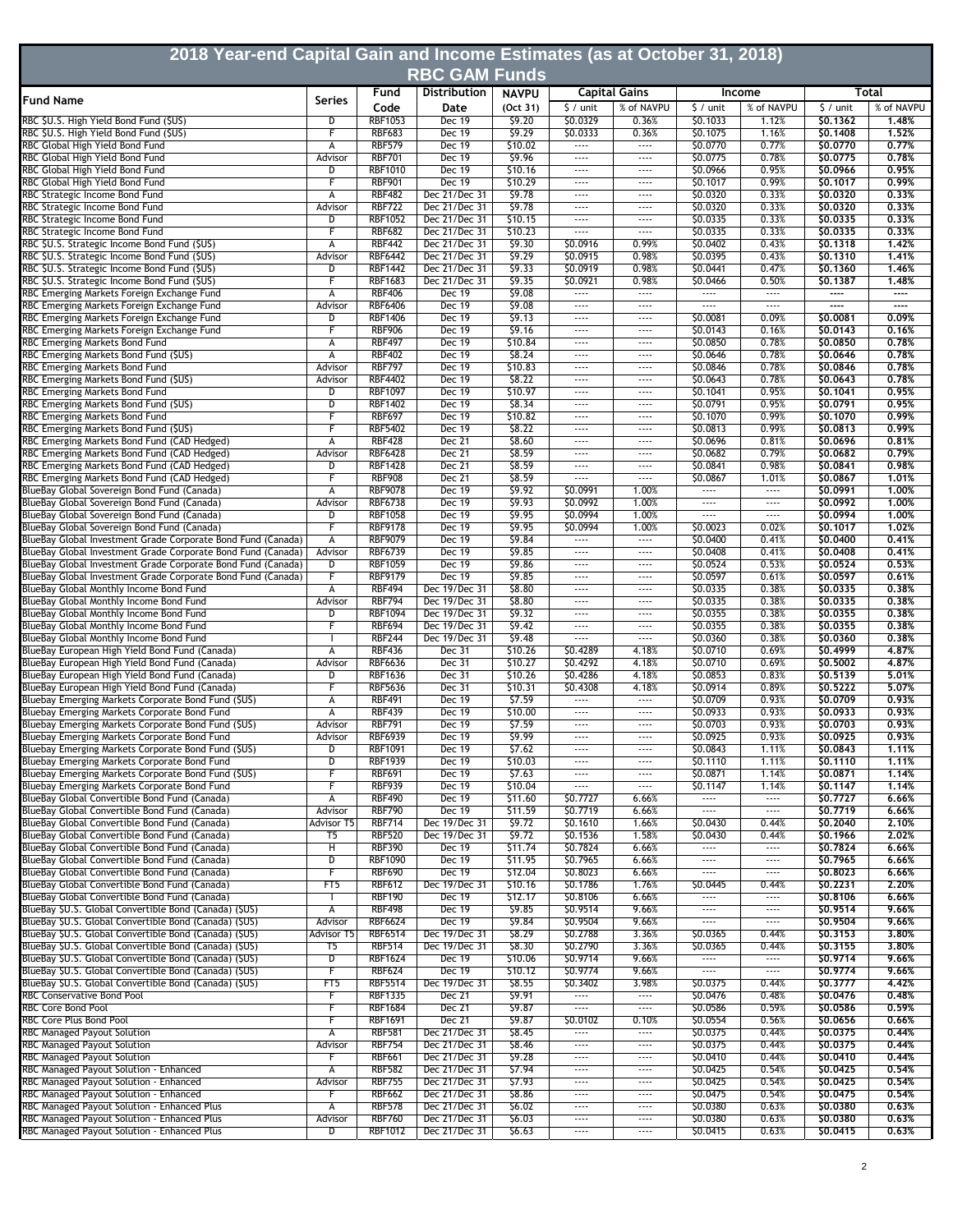| 2018 Year-end Capital Gain and Income Estimates (as at October 31, 2018)              |                           |                                  |                                      |                    |                                                      |                                                      |                      |                   |                      |                |  |
|---------------------------------------------------------------------------------------|---------------------------|----------------------------------|--------------------------------------|--------------------|------------------------------------------------------|------------------------------------------------------|----------------------|-------------------|----------------------|----------------|--|
|                                                                                       |                           | Fund                             | <b>RBC GAM Funds</b><br>Distribution | <b>NAVPU</b>       |                                                      | <b>Capital Gains</b>                                 |                      | Income            | Total                |                |  |
| <b>Fund Name</b>                                                                      | <b>Series</b>             | Code                             | Date                                 | (Oct 31)           | $\frac{1}{2}$ / unit                                 | % of NAVPU                                           | $$/$ unit            | % of NAVPU        | $\frac{1}{2}$ / unit | % of NAVPU     |  |
| RBC Managed Payout Solution - Enhanced Plus                                           |                           | <b>RBF635</b>                    | Dec 21/Dec 31                        | \$7.33             |                                                      |                                                      | \$0.0460             | 0.63%             | \$0,0460             | 0.63%          |  |
| RBC Monthly Income Fund                                                               | A                         | <b>RBF448</b>                    | Dec 19/Dec 31<br>Dec 19/Dec 31       | \$13.71            | $\cdots$                                             | $\cdots$                                             | \$0.0425             | 0.31%             | \$0.0425             | 0,31%          |  |
| RBC Monthly Income Fund<br>RBC Monthly Income Fund                                    | Advisor<br>D              | <b>RBF763</b><br><b>RBF1006</b>  | Dec 19/Dec 31                        | \$13.89<br>\$14.32 | $- - - -$<br>$\cdots$                                | $\cdots$<br>$\cdots$                                 | \$0.0425<br>\$0.0440 | 0.31%<br>0.31%    | \$0.0425<br>\$0,0440 | 0,31%<br>0.31% |  |
| RBC Monthly Income Fund                                                               | F                         | <b>RBF602</b>                    | Dec 19/Dec 31                        | \$15.12            | $\cdots$                                             | $\cdots$                                             | \$0.0465             | 0.31%             | \$0,0465             | 0,31%          |  |
| RBC U.S. Monthly Income Fund (US\$)                                                   | А                         | <b>RBF587</b>                    | Dec 19/Dec 31                        | \$10.24            | \$0.0244                                             | 0.24%                                                | \$0.0290             | 0.28%             | \$0.0534             | 0.52%          |  |
| RBC U.S. Monthly Income Fund<br>RBC U.S. Monthly Income Fund (US\$)                   | А<br>Advisor              | <b>RBF503</b><br><b>RBF764</b>   | Dec 19/Dec 31<br>Dec 19/Dec 31       | \$13.49<br>\$10.36 | \$0.0321<br>\$0.0247                                 | 0.24%<br>0.24%                                       | \$0.0382<br>\$0.0295 | 0.28%<br>0.28%    | \$0.0703<br>\$0.0542 | 0.52%<br>0.52% |  |
| RBC U.S. Monthly Income Fund                                                          | Advisor                   | <b>RBF6503</b>                   | Dec 19/Dec 31                        | \$13.64            | \$0.0325                                             | 0.24%                                                | \$0.0388             | 0.28%             | \$0.0714             | 0.52%          |  |
| RBC U.S. Monthly Income Fund (US\$)                                                   | D                         | <b>RBF1007</b>                   | Dec 19/Dec 31                        | \$11.21            | \$0.0267                                             | 0.24%                                                | \$0.0315             | 0.28%             | \$0.0582             | 0,52%          |  |
| RBC U.S. Monthly Income Fund<br>RBC U.S. Monthly Income Fund (US\$)                   | D<br>F                    | <b>RBF1503</b><br><b>RBF640</b>  | Dec 19/Dec 31<br>Dec 19/Dec 31       | \$14.76<br>\$10.92 | \$0.0351<br>\$0.0260                                 | 0.24%<br>0.24%                                       | \$0.0415<br>\$0.0305 | 0.28%<br>0.28%    | \$0,0766<br>\$0.0565 | 0.52%<br>0,52% |  |
| RBC U.S. Monthly Income Fund                                                          | F                         | <b>RBF669</b>                    | Dec 19/Dec 31                        | \$14.38            | \$0.0342                                             | 0.24%                                                | \$0.0402             | 0.28%             | \$0.0744             | 0.52%          |  |
| RBC U.S. Monthly Income Fund (US\$)                                                   |                           | <b>RBF257</b>                    | Dec 19/Dec 31                        | \$10.99            | \$0.0262                                             | 0.24%                                                | \$0.0310             | 0.28%             | \$0.0572             | 0,52%          |  |
| RBC U.S. Monthly Income Fund                                                          |                           | <b>RBF8503</b><br><b>RBF272</b>  | Dec 19/Dec 31                        | \$14.47            | \$0.0345                                             | 0.24%<br>2.67%                                       | \$0.0408             | 0.28%<br>0.02%    | \$0.0753             | 0,52%<br>2.69% |  |
| <b>RBC Balanced Fund</b><br><b>RBC Balanced Fund</b>                                  | А<br>Advisor              | <b>RBF738</b>                    | Dec 19<br>Dec 19                     | \$13.71<br>\$13.84 | \$0.3654<br>\$0.3690                                 | 2.67%                                                | \$0.0028<br>\$0.0025 | 0.02%             | \$0.3682<br>\$0.3715 | 2.68%          |  |
| <b>RBC Balanced Fund</b>                                                              | T5                        | <b>RBF536</b>                    | Dec 19/Dec 31                        | \$11.88            | \$0.0056                                             | 0.05%                                                | \$0.0535             | 0.45%             | \$0.0591             | 0,50%          |  |
| RBC Balanced Fund                                                                     | T <sub>8</sub>            | <b>RBF596</b>                    | Dec 19/Dec 31                        | \$7.42             | $\cdots$                                             | $\cdots$                                             | \$0.0550             | 0.74%             | \$0.0550             | 0.74%          |  |
| RBC Balanced Fund<br><b>RBC Balanced Fund</b>                                         | D<br>F                    | <b>RBF1011</b><br><b>RBF604</b>  | Dec 19<br><b>Dec 19</b>              | \$14.32<br>\$15.15 | \$0.3817<br>\$0.4038                                 | 2.67%<br>2.67%                                       | \$0.0326<br>\$0.0451 | 0.23%<br>0.30%    | \$0,4143<br>\$0,4489 | 2.89%<br>2,96% |  |
| RBC Balanced Fund                                                                     |                           | <b>RBF151</b>                    | <b>Dec 19</b>                        | \$15.75            | \$0.4198                                             | 2.67%                                                | \$0.0717             | 0.46%             | \$0.4915             | 3.12%          |  |
| <b>RBC Global Balanced Fund</b>                                                       | А                         | <b>RBF553</b>                    | <b>Dec 19</b>                        | \$16.62            | \$0.4626                                             | 2.78%                                                | $\cdots$             | $\cdots$          | \$0,4626             | 2,78%          |  |
| <b>RBC Global Balanced Fund</b>                                                       | Advisor                   | <b>RBF739</b>                    | Dec 19                               | \$16.78            | \$0.4672                                             | 2.78%                                                | $\cdots$             | $\cdots$          | \$0.4672             | 2.78%          |  |
| RBC Global Balanced Fund<br><b>RBC Global Balanced Fund</b>                           | T5<br>$\overline{18}$     | <b>RBF537</b><br><b>RBF597</b>   | Dec 19/Dec 31<br>Dec 19/Dec 31       | \$12.90<br>57.65   | $\overline{\phantom{a}}$<br>$\overline{\phantom{a}}$ | $\overline{\phantom{a}}$<br>$\overline{\phantom{a}}$ | \$0.0575<br>\$0.0560 | 0.45%<br>0.73%    | \$0.0575<br>\$0.0560 | 0.45%<br>0,73% |  |
| RBC Global Balanced Fund                                                              | D                         | <b>RBF1013</b>                   | Dec 19                               | \$18.28            | \$0.5091                                             | 2.78%                                                |                      | $\cdots$          | \$0.5091             | 2,78%          |  |
| RBC Global Balanced Fund                                                              | F                         | <b>RBF605</b>                    | Dec 19                               | \$19.79            | \$0.5510                                             | 2.78%                                                | $\cdots$             | $\cdots$          | \$0.5510             | 2.78%          |  |
| <b>RBC Vision Balanced Fund</b>                                                       | А                         | <b>RBF303</b>                    | <b>Dec 19</b>                        | \$11.61            | \$0.2350                                             | 2.02%                                                | $\cdots$             |                   | \$0,2350             | 2,02%          |  |
| RBC Vision Balanced Fund<br>RBC Vision Balanced Fund                                  | Advisor<br>$\overline{D}$ | <b>RBF783</b><br><b>RBF1044</b>  | <b>Dec 19</b><br><b>Dec 19</b>       | \$11.66<br>\$12.40 | \$0.2361<br>\$0.2511                                 | 2.02%<br>2.02%                                       | $\cdots$<br>\$0.0849 | $\cdots$<br>0.68% | \$0,2361<br>\$0.3360 | 2.02%<br>2.71% |  |
| <b>RBC Vision Balanced Fund</b>                                                       | DZ                        | <b>RBF9605</b>                   | Dec 19                               | 59.79              | \$0.1982                                             | 2.02%                                                | \$0.0921             | 0.94%             | \$0.2903             | 2.97%          |  |
| <b>RBC Vision Balanced Fund</b>                                                       | F                         | <b>RBF652</b>                    | <b>Dec 19</b>                        | \$12.60            | \$0.2551                                             | 2.02%                                                | \$0.1174             | 0.93%             | \$0.3725             | 2.96%          |  |
| RBC Conservative Growth & Income Fund                                                 | А                         | <b>RBF401</b><br><b>RBF404</b>   | Dec 21<br>Dec 21                     | \$9.74             | \$0.0549                                             | 0.56%<br>0.56%                                       | \$0.0598             | 0.61%             | \$0.1147             | 1.18%          |  |
| RBC Conservative Growth & Income Fund (\$US)<br>RBC Conservative Growth & Income Fund | А<br>Advisor              | <b>RBF6401</b>                   | Dec 21                               | \$7.40<br>\$9.74   | \$0.0417<br>\$0.0549                                 | 0.56%                                                | \$0.0454<br>\$0.0529 | 0.61%<br>0.54%    | \$0.0871<br>\$0,1078 | 1.18%<br>1.11% |  |
| RBC Conservative Growth & Income Fund (\$US)                                          | Advisor                   | <b>RBF4404</b>                   | Dec 21                               | \$7.40             | \$0.0417                                             | 0.56%                                                | \$0.0402             | 0.54%             | \$0.0819             | 1.11%          |  |
| RBC Conservative Growth & Income Fund                                                 | Advisor T5                | <b>RBF6521</b>                   | Dec 21/Dec 31                        | \$8.70             | $\cdots$                                             | $\cdots$                                             | \$0.0390             | 0.45%             | \$0.0390             | 0,45%          |  |
| RBC Conservative Growth & Income Fund<br>RBC Conservative Growth & Income Fund        | T <sub>5</sub>            | <b>RBF521</b><br><b>RBF5401</b>  | Dec 21/Dec 31<br>Dec 21              | \$8.69<br>59.75    | $\overline{\phantom{a}}$<br>\$0.0549                 | $\overline{\phantom{a}}$<br>0.56%                    | \$0.0390<br>\$0.0646 | 0.45%<br>0.66%    | \$0,0390<br>\$0.1195 | 0.45%<br>1.23% |  |
| RBC Conservative Growth & Income Fund (\$US)                                          | F                         | <b>RBF5404</b>                   | Dec 21                               | \$7.41             | \$0.0417                                             | 0.56%                                                | \$0.0491             | 0.66%             | \$0.0908             | 1.23%          |  |
| RBC Conservative Growth & Income Fund                                                 | FT5                       | <b>RBF5521</b>                   | Dec 21/Dec 31                        | \$8.97             | $\overline{\phantom{a}}$                             | $\overline{\phantom{a}}$                             | \$0.0400             | 0.45%             | \$0.0400             | 0,45%          |  |
| RBC Conservative Growth & Income Fund                                                 |                           | <b>RBF8401</b>                   | Dec 21                               | \$9.69             | \$0.0545                                             | 0.56%                                                | \$0.0740             | 0.76%             | \$0.1285             | 1,33%          |  |
| RBC Balanced Growth & Income Fund<br>RBC Balanced Growth & Income Fund (\$US)         | А<br>А                    | <b>RBF481</b><br><b>RBF403</b>   | Dec 19<br>Dec 19                     | \$12.03<br>\$9.14  | \$0.2563<br>\$0.1947                                 | 2.13%<br>2.13%                                       | \$0.0457<br>\$0.0347 | 0.38%<br>0.38%    | \$0.3020<br>\$0.2294 | 2,51%<br>2.51% |  |
| RBC Balanced Growth & Income Fund                                                     | Advisor                   | <b>RBF721</b>                    | <b>Dec 19</b>                        | \$12.03            | \$0.2563                                             | 2.13%                                                | \$0.0437             | 0.36%             | \$0,3000             | 2.49%          |  |
| RBC Balanced Growth & Income Fund (\$US)                                              | Advisor                   | <b>RBF4403</b>                   | <b>Dec 19</b>                        | 59.14              | \$0.1947                                             | 2.13%                                                | \$0.0332             | 0.36%             | \$0.2279             | 2.49%          |  |
| RBC Balanced Growth & Income Fund<br>RBC Balanced Growth & Income Fund                | <b>Advisor T5</b><br>T5   | <b>RBF789</b><br><b>RBF511</b>   | Dec 19/Dec 31<br>Dec 19/Dec 31       | \$10.52<br>\$10.52 | \$0.0161<br>$\cdots$                                 | 0.15%<br>                                            | \$0.0480<br>\$0.0480 | 0.46%<br>0.46%    | \$0.0641<br>\$0.0480 | 0.61%<br>0.46% |  |
| RBC Balanced Growth & Income Fund                                                     | $\overline{H}$            | <b>RBF381</b>                    | Dec 19                               | \$12.13            | \$0.2584                                             | 2.13%                                                | \$0.0591             | 0.49%             | \$0.3175             | 2.62%          |  |
| RBC Balanced Growth & Income Fund                                                     | D                         | <b>RBF1051</b>                   | Dec 19                               | \$12.11            | \$0.2580                                             | 2.13%                                                | \$0.0656             | 0.54%             | \$0.3236             | 2.67%          |  |
| RBC Balanced Growth & Income Fund                                                     | F                         | <b>RBF681</b>                    | Dec 19                               | \$12.18            | \$0.2595                                             | 2.13%                                                | \$0.0730             | 0.60%             | \$0.3325             | 2.73%          |  |
| RBC Balanced Growth & Income Fund (\$US)<br>RBC Balanced Growth & Income Fund         | F<br>FT5                  | <b>RBF5403</b><br><b>RBF698</b>  | Dec 19<br>Dec 19/Dec 31              | \$9.25<br>\$11.15  | \$0.1971<br>\$0.0226                                 | 2.13%<br>0.20%                                       | \$0.0555<br>\$0.0500 | 0.60%<br>0.45%    | \$0.2526<br>\$0.0726 | 2.73%<br>0.65% |  |
| RBC Balanced Growth & Income Fund                                                     |                           | <b>RBF211</b>                    | <b>Dec 19</b>                        | \$12.16            | \$0.2591                                             | 2.13%                                                | \$0.0879             | 0.72%             | \$0.3470             | 2.85%          |  |
| RBC Global Growth & Income Fund                                                       | А                         | <b>RBF472</b>                    | <b>Dec 21</b>                        | \$11.10            | \$0.2320                                             | 2.09%                                                | \$0.0472             | 0.43%             | \$0.2792             | 2.51%          |  |
| RBC Global Growth & Income Fund (\$US)<br>RBC Global Growth & Income Fund             | A<br>Advisor              | <b>RBF470</b><br><b>RBF6472</b>  | <b>Dec 21</b><br><b>Dec 21</b>       | \$8.43<br>\$11.11  | \$0.1762<br>\$0.2321                                 | 2.09%<br>2.09%                                       | \$0.0359<br>\$0.0364 | 0.43%<br>0.33%    | \$0.2121<br>\$0.2685 | 2.51%<br>2.42% |  |
| RBC Global Growth & Income Fund (\$US)                                                | Advisor                   | <b>RBF4470</b>                   | <b>Dec 21</b>                        | \$8.44             | \$0.1763                                             | 2.09%                                                | \$0.0277             | 0.33%             | \$0.2040             | 2.42%          |  |
| RBC Global Growth & Income Fund                                                       | Advisor T5                | <b>RBF713</b>                    | Dec 21/Dec 31                        | \$10.14            | $\cdots$                                             | $\cdots$                                             | \$0.0450             | 0.44%             | \$0.0450             | 0.44%          |  |
| RBC Global Growth & Income Fund                                                       | T5                        | <b>RBF512</b>                    | Dec 21/Dec 31                        | \$10.14            | $\cdots$                                             | $\dots$ .                                            | \$0.0450             | 0.44%             | \$0.0450             | 0.44%          |  |
| RBC Global Growth & Income Fund<br>RBC Global Growth & Income Fund (\$US)             | F<br>F                    | <b>RBF672</b><br><b>RBF5470</b>  | <b>Dec 21</b><br>Dec 21              | \$11.36<br>\$8.63  | \$0.2373<br>\$0.1803                                 | 2.09%<br>2.09%                                       | \$0.1387<br>\$0.1054 | 1.22%<br>1.22%    | \$0.3760<br>\$0.2856 | 3.31%<br>3.31% |  |
| RBC Global Growth & Income Fund                                                       | FT5                       | <b>RBF656</b>                    | Dec 21/Dec 31                        | \$10.45            | $\overline{\phantom{a}}$                             | $\overline{\phantom{a}}$                             | \$0.0460             | 0.44%             | \$0.0460             | 0.44%          |  |
| RBC Retirement Income Solution                                                        | А                         | <b>RBF1501</b>                   | <b>Dec 21</b>                        | 59.92              | \$0.0756                                             | 0.76%                                                | \$0.0504             | 0.51%             | \$0.1260             | 1.27%          |  |
| RBC Retirement Income Solution                                                        | Advisor                   | <b>RBF4628</b>                   | Dec 21                               | \$9.94             | \$0.0757                                             | 0.76%                                                | \$0.0532             | 0.54%             | \$0.1289             | 1.30%          |  |
| RBC Retirement Income Solution<br>RBC Retirement Income Solution                      | T5<br>F                   | <b>RBF1600</b><br><b>RBF1628</b> | Dec 21/Dec 31<br>Dec 21              | \$9.17<br>\$9.94   | $\cdots$<br>\$0.0757                                 | $\cdots$<br>0.76%                                    | \$0.0400<br>\$0.0713 | 0.44%<br>0.72%    | \$0,0400<br>\$0,1470 | 0.44%<br>1,48% |  |
| RBC Retirement Income Solution                                                        | FT5                       | <b>RBF1637</b>                   | Dec 21/Dec 31                        | \$9.35             | $\cdots$                                             | $\cdots$                                             | \$0.0405             | 0.43%             | \$0.0405             | 0.43%          |  |
| RBC Retirement 2020 Portfolio                                                         | A                         | <b>RBF1502</b>                   | Dec 21                               | \$10.15            | \$0.1338                                             | 1.32%                                                | \$0.0935             | 0.92%             | \$0.2273             | 2.24%          |  |
| RBC Retirement 2020 Portfolio                                                         | Advisor                   | <b>RBF4629</b>                   | <b>Dec 21</b>                        | \$10.15<br>59.54   | \$0.1339<br>$\overline{\phantom{a}}$                 | 1.32%<br>$\overline{\phantom{a}}$                    | \$0.0895             | 0.88%             | \$0,2234             | 2.20%          |  |
| RBC Retirement 2020 Portfolio<br>RBC Retirement 2020 Portfolio                        | T5<br>F                   | <b>RBF1677</b><br><b>RBF1629</b> | Dec 21/Dec 31<br><b>Dec 21</b>       | \$10.15            | \$0.1338                                             | 1.32%                                                | \$0.0420<br>\$0.1819 | 0.44%<br>1.79%    | \$0.0420<br>\$0.3157 | 0.44%<br>3.11% |  |
| RBC Retirement 2020 Portfolio                                                         | FT5                       | <b>RBF1606</b>                   | Dec 21/Dec 31                        | \$9.73             | $\cdots$                                             | $\overline{\phantom{a}}$                             | \$0.0425             | 0.44%             | \$0.0425             | 0.44%          |  |
| RBC Retirement 2025 Portfolio                                                         | $\mathsf{A}$              | <b>RBF1510</b>                   | Dec 21                               | \$10.20            | \$0.1583                                             | 1.55%                                                | \$0.0579             | 0.57%             | \$0.2162             | 2.12%          |  |
| RBC Retirement 2025 Portfolio                                                         | Advisor<br>F              | <b>RBF4635</b>                   | <b>Dec 21</b>                        | \$10.21            | \$0.1585                                             | 1.55%<br>1.55%                                       | \$0.0692             | 0.68%             | \$0,2277             | 2.23%<br>3.26% |  |
| RBC Retirement 2025 Portfolio<br>RBC Retirement 2030 Portfolio                        | A                         | <b>RBF1638</b><br><b>RBF1511</b> | <b>Dec 21</b><br><b>Dec 21</b>       | \$10.18<br>\$10.32 | \$0.1580<br>\$0.1907                                 | 1.85%                                                | \$0.1738<br>\$0.0608 | 1.71%<br>0.59%    | \$0.3318<br>\$0.2515 | 2.44%          |  |
| RBC Retirement 2030 Portfolio                                                         | Advisor                   | <b>RBF4631</b>                   | <b>Dec 21</b>                        | \$10.32            | \$0.1907                                             | 1.85%                                                | \$0.0639             | 0.62%             | \$0,2546             | 2.47%          |  |
| RBC Retirement 2030 Portfolio                                                         | F                         | <b>RBF1631</b>                   | Dec 21                               | \$10.31            | \$0.1904                                             | 1.85%                                                | \$0.1751             | 1.70%             | \$0.3655             | 3.55%          |  |
| RBC Retirement 2035 Portfolio<br>RBC Retirement 2035 Portfolio                        | A<br>Advisor              | <b>RBF1512</b><br><b>RBF4632</b> | <b>Dec 21</b><br><b>Dec 21</b>       | \$10.18<br>\$10.20 | \$0.1878<br>\$0.1882                                 | 1.84%<br>1.84%                                       | \$0.0645<br>\$0.0851 | 0.63%<br>0.83%    | \$0.2523<br>\$0.2733 | 2,48%<br>2.68% |  |
| RBC Retirement 2035 Portfolio                                                         | F                         | RBF1632                          | Dec 21                               | \$10.17            | \$0.1876                                             | 1.84%                                                | \$0.1794             | 1.76%             | \$0.3670             | 3.61%          |  |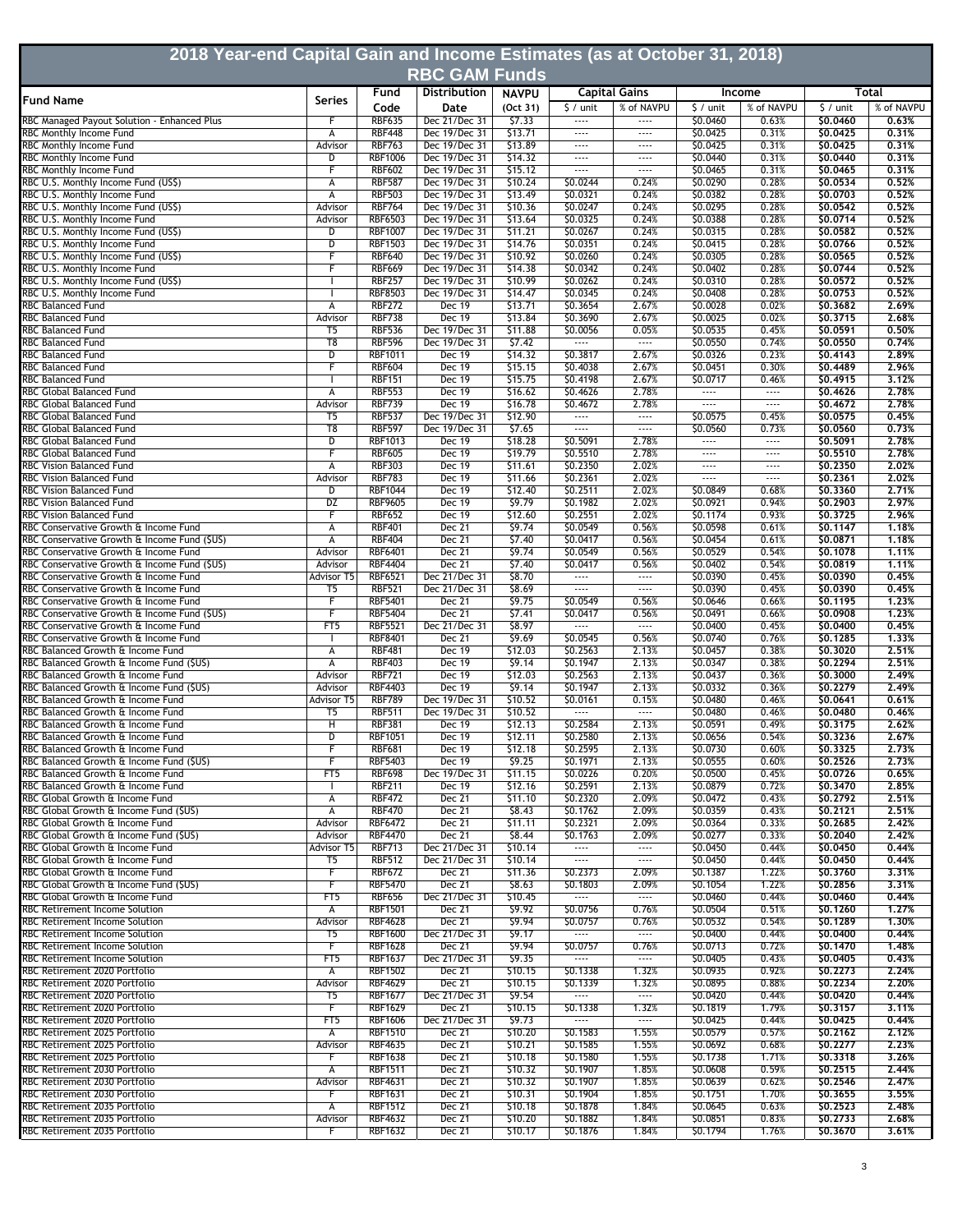| 2018 Year-end Capital Gain and Income Estimates (as at October 31, 2018)                |                           |                                  |                                |                    |                                      |                                   |                      |                      |                                      |                   |
|-----------------------------------------------------------------------------------------|---------------------------|----------------------------------|--------------------------------|--------------------|--------------------------------------|-----------------------------------|----------------------|----------------------|--------------------------------------|-------------------|
|                                                                                         |                           |                                  | <b>RBC GAM Funds</b>           |                    |                                      |                                   |                      |                      |                                      |                   |
| <b>Fund Name</b>                                                                        | <b>Series</b>             | Fund                             | <b>Distribution</b>            | <b>NAVPU</b>       |                                      | <b>Capital Gains</b>              |                      | <b>Income</b>        |                                      | Total             |
|                                                                                         |                           | Code                             | Date                           | (Oct 31)           | $$/$ unit                            | % of NAVPU                        | $$/$ unit            | % of NAVPU           | $$/$ unit                            | % of NAVPU        |
| RBC Retirement 2040 Portfolio<br>RBC Retirement 2040 Portfolio                          | A<br>Advisor              | <b>RBF1513</b><br><b>RBF4623</b> | Dec 21<br>Dec 21               | \$10.24<br>\$10.26 | \$0.2069<br>\$0.2075                 | 2.02%<br>2.02%                    | \$0.0715<br>\$0.0922 | 0.70%<br>0.90%       | \$0.2784<br>\$0,2997                 | 2.72%<br>2.92%    |
| RBC Retirement 2040 Portfolio                                                           |                           | <b>RBF1623</b>                   | Dec 21                         | \$10.22            | \$0.2066                             | 2.02%                             | \$0.1859             | 1.82%                | \$0.3925                             | 3,84%             |
| RBC Retirement 2045 Portfolio                                                           | А                         | <b>RBF1514</b>                   | Dec 21                         | \$10.32            | \$0.2149                             | 2.08%                             | \$0.0715             | 0.69%                | \$0.2864                             | 2,78%             |
| RBC Retirement 2045 Portfolio<br>RBC Retirement 2045 Portfolio                          | Advisor                   | <b>RBF4633</b><br><b>RBF1633</b> | Dec 21<br>Dec 21               | \$10.34<br>\$10.31 | \$0.2154<br>\$0.2147                 | 2.08%<br>2.08%                    | \$0.0913<br>\$0.1838 | 0.88%<br>1.78%       | \$0,3067<br>\$0.3985                 | 2,97%<br>3.87%    |
| RBC Retirement 2050 Portfolio                                                           | А                         | <b>RBF1504</b>                   | Dec 21                         | \$10.13            | \$0.1919                             | 1.89%                             | \$0.0696             | 0.69%                | \$0.2615                             | 2.58%             |
| RBC Retirement 2050 Portfolio                                                           | Advisor                   | <b>RBF4634</b>                   | Dec 21                         | \$10.17            | \$0.1925                             | 1.89%                             | \$0.0861             | 0.85%                | \$0.2786                             | 2.74%             |
| RBC Retirement 2050 Portfolio<br>RBC Select Very Conservative Portfolio                 | F<br>А                    | <b>RBF1634</b><br><b>RBF209</b>  | Dec 21<br>Dec 21               | \$10.11<br>\$12.07 | \$0.1915<br>\$0.1773                 | 1.89%<br>1.47%                    | \$0.1827<br>\$0.0596 | 1.81%<br>0.49%       | 50,3742<br>\$0.2369                  | 3.70%<br>1.96%    |
| RBC Select Very Conservative Portfolio (\$US)                                           | А                         | <b>RBF515</b>                    | Dec 21                         | \$9.17             | \$0.1347                             | 1.47%                             | \$0.0453             | 0.49%                | \$0.1800                             | 1.96%             |
| RBC Select Very Conservative Portfolio                                                  | Advisor                   | <b>RBF787</b>                    | Dec 21                         | \$12.13            | S0.1782                              | 1.47%                             | \$0.0590             | 0.49%                | \$0,2372                             | 1.96%             |
| RBC Select Very Conservative Portfolio (\$US)                                           | Advisor<br>T <sub>5</sub> | <b>RBF4515</b><br><b>RBF544</b>  | Dec 21<br>Dec 21/Dec 31        | \$9.22<br>\$10.48  | \$0.1354<br>                         | 1.47%<br>$\cdots$                 | \$0.0448<br>\$0.0465 | 0.49%<br>0.44%       | \$0.1802                             | 1.96%<br>0.44%    |
| RBC Select Very Conservative Portfolio<br>RBC Select Very Conservative Portfolio        | F                         | <b>RBF664</b>                    | Dec 21                         | \$12.13            | \$0.1781                             | 1.47%                             | \$0.0850             | 0.70%                | \$0.0465<br>\$0,2631                 | 2.17%             |
| RBC Select Very Conservative Portfolio (\$US)                                           | F                         | <b>RBF5515</b>                   | Dec 21                         | 59.21              | \$0.1353                             | 1.47%                             | \$0.0646             | 0.70%                | \$0.1999                             | 2.17%             |
| RBC Select Very Conservative Portfolio                                                  | FT5                       | <b>RBF5664</b>                   | Dec 21/Dec 31                  | \$11.44            | $\cdots$                             | $\overline{\phantom{a}}$          | \$0.0505             | 0.44%                | \$0.0505                             | 0.44%             |
| RBC Select Conservative Portfolio<br>RBC Select Conservative Portfolio (\$US)           | А<br>А                    | <b>RBF461</b><br><b>RBF516</b>   | Dec 21<br>Dec 21               | \$20.91<br>\$15.88 | \$0.2906<br>\$0.2207                 | 1.39%<br>1.39%                    | \$0.1281<br>\$0.0973 | 0.61%<br>0.61%       | \$0.4187<br>\$0,3181                 | 2,00%<br>2,00%    |
| RBC Select Conservative Portfolio                                                       | Advisor                   | <b>RBF740</b>                    | Dec 21                         | \$21.12            | \$0.2934                             | 1.39%                             | \$0.1289             | 0.61%                | \$0.4223                             | 2.00%             |
| RBC Select Conservative Portfolio (\$US)                                                | Advisor                   | <b>RBF4516</b>                   | Dec 21                         | \$16.04            | \$0.2229                             | 1.39%                             | \$0.0979             | 0.61%                | \$0.3208                             | 2.00%             |
| RBC Select Conservative Portfolio<br>RBC Select Conservative Portfolio                  | T <sub>5</sub><br>F       | <b>RBF545</b><br><b>RBF657</b>   | Dec 21/Dec 31<br>Dec 21        | \$18.29<br>\$21.15 | <br>\$0.2939                         | $\overline{\phantom{a}}$<br>1.39% | \$0.0815<br>\$0.1793 | 0.45%<br>0.85%       | \$0.0815<br>\$0,4732                 | 0,45%<br>2.24%    |
| RBC Select Conservative Portfolio (\$US)                                                | F                         | <b>RBF5516</b>                   | Dec 21                         | \$16.07            | \$0.2233                             | 1.39%                             | \$0.1362             | 0.85%                | \$0.3595                             | 2.24%             |
| RBC Select Conservative Portfolio                                                       | FT5                       | <b>RBF5657</b>                   | Dec 21/Dec 31                  | \$19.93            |                                      | $\overline{\phantom{a}}$          | \$0.0880             | 0.44%                | \$0.0880                             | 0.44%             |
| <b>RBC Select Balanced Portfolio</b>                                                    | А                         | <b>RBF460</b>                    | <b>Dec 21</b>                  | \$26.49            | \$0.3971                             | 1.50%                             | \$0.1756             | 0.66%                | \$0.5727                             | 2.16%             |
| RBC Select Balanced Portfolio (\$US)<br>RBC Select Balanced Portfolio                   | А<br>Advisor              | <b>RBF517</b><br><b>RBF741</b>   | Dec 21<br>Dec 21               | \$20.12<br>\$26.86 | \$0.3016<br>\$0.4026                 | 1.50%<br>1.50%                    | \$0.1334<br>\$0.1780 | 0.66%<br>0.66%       | \$0,4350<br>\$0.5806                 | 2.16%<br>2,16%    |
| RBC Select Balanced Portfolio (\$US)                                                    | Advisor                   | <b>RBF4517</b>                   | Dec 21                         | \$20.40            | \$0.3058                             | 1.50%                             | \$0.1352             | 0.66%                | \$0,4410                             | 2,16%             |
| RBC Select Balanced Portfolio                                                           | $\overline{15}$           | <b>RBF546</b>                    | Dec 21/Dec 31                  | \$23.05            | $\overline{\phantom{a}}$             | $\overline{\phantom{a}}$          | \$0.1030             | 0.45%                | \$0.1030                             | 0,45%             |
| RBC Select Balanced Portfolio                                                           | F                         | <b>RBF658</b>                    | Dec 21                         | \$27.98            | \$0.4194                             | 1.50%                             | \$0.4596             | 1.64%                | \$0.8790                             | 3.14%             |
| RBC Select Balanced Portfolio (\$US)<br><b>RBC Select Balanced Portfolio</b>            | F<br>FT5                  | <b>RBF5517</b><br><b>RBF5658</b> | <b>Dec 21</b><br>Dec 21/Dec 31 | \$21.25<br>\$25.80 | \$0.3186<br>                         | 1.50%<br>$\overline{\phantom{a}}$ | \$0.3491<br>\$0.1145 | 1.64%<br>0.44%       | \$0.6677<br>\$0.1145                 | 3.14%<br>0.44%    |
| RBC Select Growth Portfolio                                                             | А                         | <b>RBF459</b>                    | Dec 21                         | \$28.77            | \$0.4927                             | 1.71%                             | \$0.1060             | 0.37%                | \$0.5987                             | 2.08%             |
| RBC Select Growth Portfolio (\$US)                                                      | А                         | <b>RBF518</b>                    | Dec 21                         | \$21.86            | \$0.3743                             | 1.71%                             | \$0.0805             | 0.37%                | \$0.4548                             | 2.08%             |
| RBC Select Growth Portfolio                                                             | Advisor                   | <b>RBF742</b>                    | Dec 21                         | \$29.33            | \$0.5022                             | 1.71%                             | \$0.1080             | 0.37%                | \$0.6102                             | 2,08%             |
| RBC Select Growth Portfolio (\$US)<br>RBC Select Growth Portfolio                       | Advisor<br>T5             | <b>RBF4518</b><br><b>RBF547</b>  | Dec 21<br>Dec 21/Dec 31        | \$22.28<br>\$24.50 | \$0.3815<br>$\overline{\phantom{a}}$ | 1.71%<br>$\dots$ .                | \$0.0820<br>\$0.1095 | 0.37%<br>0.45%       | \$0,4635<br>\$0.1095                 | 2.08%<br>0.45%    |
| RBC Select Growth Portfolio                                                             | F                         | <b>RBF659</b>                    | Dec 21                         | \$28.93            | \$0.4954                             | 1.71%                             | \$0.4017             | 1.39%                | \$0.8971                             | 3.10%             |
| RBC Select Growth Portfolio (\$US)                                                      | F                         | <b>RBF5518</b>                   | Dec 21                         | \$21.98            | \$0.3763                             | 1.71%                             | \$0.3051             | 1.39%                | \$0.6815                             | 3.10%             |
| RBC Select Growth Portfolio                                                             | FT5                       | <b>RBF5659</b>                   | Dec 21/Dec 31                  | \$26.97            | $\overline{\phantom{a}}$             | $\overline{\cdots}$               | \$0.1195             | 0.44%                | \$0.1195                             | 0.44%             |
| RBC Select Aggressive Growth Portfolio<br>RBC Select Aggressive Growth Portfolio (\$US) | А<br>А                    | <b>RBF592</b><br><b>RBF519</b>   | <b>Dec 21</b><br>Dec 21        | \$12.03<br>\$9.14  | \$0.2700<br>\$0.2051                 | 2.24%<br>2.24%                    | \$0.0038<br>\$0.0029 | 0.03%<br>0.03%       | \$0.2738<br>\$0.2080                 | 2.28%<br>2.28%    |
| RBC Select Aggressive Growth Portfolio                                                  | Advisor                   | <b>RBF778</b>                    | Dec 21                         | \$11.91            | \$0.2673                             | 2.24%                             | $\cdots$             | $\cdots$             | \$0,2673                             | 2.24%             |
| RBC Select Aggressive Growth Portfolio (\$US)                                           | Advisor                   | <b>RBF4519</b>                   | Dec 21                         | \$9.05             | \$0.2030                             | 2.24%                             | $\cdots$             | $\cdots$             | \$0,2030                             | 2.24%             |
| RBC Select Aggressive Growth Portfolio                                                  | T <sub>5</sub>            | <b>RBF548</b>                    | Dec 21/Dec 31                  | \$10.16            | $\overline{\phantom{a}}$             | $\overline{\phantom{a}}$          | \$0.0455             | 0.45%                | \$0.0455                             | 0.45%             |
| RBC Select Aggressive Growth Portfolio<br>RBC Select Aggressive Growth Portfolio (\$US) | F<br>F                    | <b>RBF660</b><br><b>RBF5519</b>  | Dec 21<br><b>Dec 21</b>        | \$12.95<br>59.83   | \$0.2905<br>\$0.2207                 | 2.24%<br>2.24%                    | \$0.1438<br>\$0.1092 | 1.11%<br>1.11%       | \$0,4343<br>\$0,3299                 | 3,35%<br>3.35%    |
| RBC Select Aggressive Growth Portfolio                                                  | FT5                       | <b>RBF5661</b>                   | Dec 21/Dec 31                  | \$11.99            |                                      |                                   | \$0.0535             | 0.45%                | \$0.0535                             | 0.45%             |
| RBC Select Choices Conservative Portfolio                                               | А                         | <b>RBF566</b>                    | Dec 21                         | \$12.47            | \$0.3187                             | 2.55%                             | \$0.0342             | 0.27%                | \$0.3529                             | 2,83%             |
| RBC Select Choices Conservative Portfolio                                               | Advisor                   | <b>RBF743</b>                    | Dec 21                         | \$12.52            | \$0.3200                             | 2.56%                             | \$0.0343             | 0.27%                | \$0.3543                             | 2,83%             |
| RBC Select Choices Conservative Portfolio<br>RBC Select Choices Balanced Portfolio      | F<br>А                    | <b>RBF5725</b><br><b>RBF567</b>  | Dec 21<br><b>Dec 21</b>        | \$10.01<br>\$14.04 | \$0.2559<br>\$0.4239                 | 2.56%<br>3.02%                    | \$0.0477<br>$\cdots$ | 0.48%<br>$\cdots$    | \$0.3036<br>\$0.4239                 | 3.03%<br>3.02%    |
| RBC Select Choices Balanced Portfolio                                                   | Advisor                   | <b>RBF744</b>                    | <b>Dec 21</b>                  | \$14.03            | \$0.4237                             | 3.02%                             | $\cdots$             | $\cdots$             | \$0.4237                             | 3,02%             |
| RBC Select Choices Balanced Portfolio                                                   |                           | <b>RBF5726</b>                   | Dec 21                         | \$10.80            | \$0.3262                             | 3.02%                             | $\cdots$             | $\cdots$             | \$0,3262                             | 3.02%             |
| RBC Select Choices Growth Portfolio<br><b>RBC Select Choices Growth Portfolio</b>       | А                         | <b>RBF568</b>                    | Dec 21                         | \$15.09            | \$0.3519                             | 2.33%<br>2.33%                    | $\cdots$<br>$\cdots$ | $\cdots$<br>$\cdots$ | \$0.3519<br>\$0,3514                 | 2.33%             |
| RBC Select Choices Growth Portfolio                                                     | Advisor                   | <b>RBF745</b><br><b>RBF5727</b>  | <b>Dec 21</b><br>Dec 21        | \$15.07<br>\$11.31 | \$0.3514<br>\$0.2637                 | 2.33%                             | $\cdots$             | $\cdots$             | \$0.2637                             | 2.33%<br>2.33%    |
| RBC Select Choices Aggressive Growth Porfolio                                           | А                         | <b>RBF569</b>                    | Dec 21                         | \$14.88            | $\cdots$                             | $\cdots$                          | $\cdots$             | $\cdots$             | $\cdots$                             | $\cdots$          |
| RBC Select Choices Aggressive Growth Porfolio                                           | Advisor                   | <b>RBF746</b>                    | Dec 21                         | \$15.04            | $\cdots$                             | $\cdots$                          | $\cdots$             | $\cdots$             | $\overline{\phantom{a}}$             | $\cdots$          |
| RBC Select Choices Aggressive Growth Porfolio<br>RBC Target 2020 Education Fund         | F<br>А                    | <b>RBF5728</b><br><b>RBF585</b>  | <b>Dec 21</b><br>Dec 21        | \$12.17<br>\$11.89 | $\cdots$<br>\$0.2423                 | $\cdots$<br>2.04%                 | $\cdots$<br>\$0.1040 | $\cdots$<br>0.87%    | $\overline{\phantom{a}}$<br>\$0.3463 | $\cdots$<br>2.91% |
| RBC Target 2020 Education Fund                                                          | D                         | <b>RBF1085</b>                   | Dec 21                         | \$11.91            | \$0.2427                             | 2.04%                             | \$0.1292             | 1.08%                | \$0.3719                             | 3.12%             |
| RBC Target 2020 Education Fund                                                          | F                         | <b>RBF5730</b>                   | <b>Dec 21</b>                  | \$9.57             | \$0.1949                             | 2.04%                             | \$0.1076             | 1.12%                | \$0.3025                             | 3.16%             |
| RBC Target 2025 Education Fund                                                          | А                         | <b>RBF595</b>                    | Dec 21                         | \$10.41            | \$0.3374                             | 3.24%                             | \$0.0786             | 0.76%                | \$0.4160                             | 4.00%             |
| RBC Target 2025 Education Fund<br>RBC Target 2025 Education Fund                        | D<br>F                    | <b>RBF1048</b><br><b>RBF5731</b> | <b>Dec 21</b><br>Dec 21        | \$10.45<br>\$10.11 | \$0.3387<br>\$0.3276                 | 3.24%<br>3.24%                    | \$0.1594<br>\$0.1663 | 1.53%<br>1.65%       | \$0,4981<br>\$0.4939                 | 4,77%<br>4.89%    |
| RBC Target 2030 Education Fund                                                          | А                         | <b>RBF549</b>                    | Dec 21                         | \$12.93            | \$0.4642                             | 3.59%                             | \$0.1114             | 0.86%                | \$0.5756                             | 4.45%             |
| RBC Target 2030 Education Fund                                                          | D                         | <b>RBF1049</b>                   | Dec 21                         | \$13.09            | \$0.4699                             | 3.59%                             | \$0.2136             | 1.63%                | \$0,6835                             | 5,22%             |
| RBC Target 2030 Education Fund                                                          | F                         | <b>RBF5732</b>                   | Dec 21                         | \$10.60            | \$0.3806                             | 3.59%                             | \$0.1899             | 1.79%                | \$0.5705                             | 5.38%             |
| RBC Target 2035 Education Fund<br>RBC Target 2035 Education Fund                        | А<br>$\overline{D}$       | <b>RBF522</b><br><b>RBF1062</b>  | Dec 21<br>Dec 21               | 59.91<br>\$9.90    | \$0.3671<br>\$0.3667                 | 3.70%<br>3.70%                    | \$0.0970<br>\$0.1811 | 0.98%<br>1.83%       | \$0.4641<br>\$0.5478                 | 4.68%<br>5.53%    |
| RBC Target 2035 Education Fund                                                          | F                         | <b>RBF5722</b>                   | <b>Dec 21</b>                  | 59.91              | \$0.3669                             | 3.70%                             | \$0.2089             | 2.11%                | \$0.5758                             | 5.81%             |
| RBC Canadian Dividend Fund                                                              | А                         | <b>RBF266</b>                    | <b>Dec 19</b>                  | \$68.99            | $\overline{\phantom{a}}$             |                                   | \$0.2474             | 0.36%                | \$0.2474                             | 0.36%             |
| RBC Canadian Dividend Fund (\$US)                                                       | А                         | <b>RBF405</b>                    | <b>Dec 19</b>                  | \$52.41            | $\cdots$                             | $\cdots$                          | \$0.1879             | 0.36%                | \$0.1879                             | 0,36%             |
| RBC Canadian Dividend Fund<br>RBC Canadian Dividend Fund (\$US)                         | Advisor<br>Advisor        | <b>RBF759</b><br><b>RBF4405</b>  | <b>Dec 19</b><br><b>Dec 19</b> | \$69.41<br>\$52.73 | $\cdots$<br>                         | $\cdots$<br>$\cdots$              | \$0.2489<br>\$0.1891 | 0.36%<br>0.36%       | \$0.2489<br>\$0.1891                 | 0,36%<br>0.36%    |
| RBC Canadian Dividend Fund                                                              | <b>Advisor T5</b>         | <b>RBF777</b>                    | Dec 19/Dec 31                  | \$59.30            | $\cdots$                             | $\cdots$                          | \$0.2710             | 0.46%                | \$0.2710                             | 0.46%             |
| RBC Canadian Dividend Fund                                                              | T <sub>5</sub>            | <b>RBF538</b>                    | Dec 19/Dec 31                  | \$55.30            | $\cdots$                             | $---$                             | \$0.2525             | 0.46%                | \$0.2525                             | 0.46%             |
| RBC Canadian Dividend Fund                                                              | T8                        | <b>RBF598</b>                    | Dec 19/Dec 31                  | 59.46              | $\cdots$                             | $\cdots$                          | \$0.0710             | 0.75%                | \$0,0710                             | 0,75%             |
| RBC Canadian Dividend Fund<br>RBC Canadian Dividend Fund (\$US)                         | D<br>D                    | <b>RBF1014</b><br><b>RBF1405</b> | Dec 19<br>Dec 19               | 569.13<br>\$52.51  | $---$<br>$\cdots$                    | $---$<br>$\cdots$                 | \$0.3706<br>\$0.2815 | 0.54%<br>0.54%       | \$0.3706<br>\$0.2815                 | 0.54%<br>0.54%    |
| RBC Canadian Dividend Fund                                                              | F                         | <b>RBF607</b>                    | Dec 19                         | \$71.14            | $\cdots$                             | $\cdots$                          | \$0.4329             | 0.61%                | \$0.4329                             | 0.61%             |
|                                                                                         |                           |                                  |                                |                    |                                      |                                   |                      |                      |                                      |                   |

┨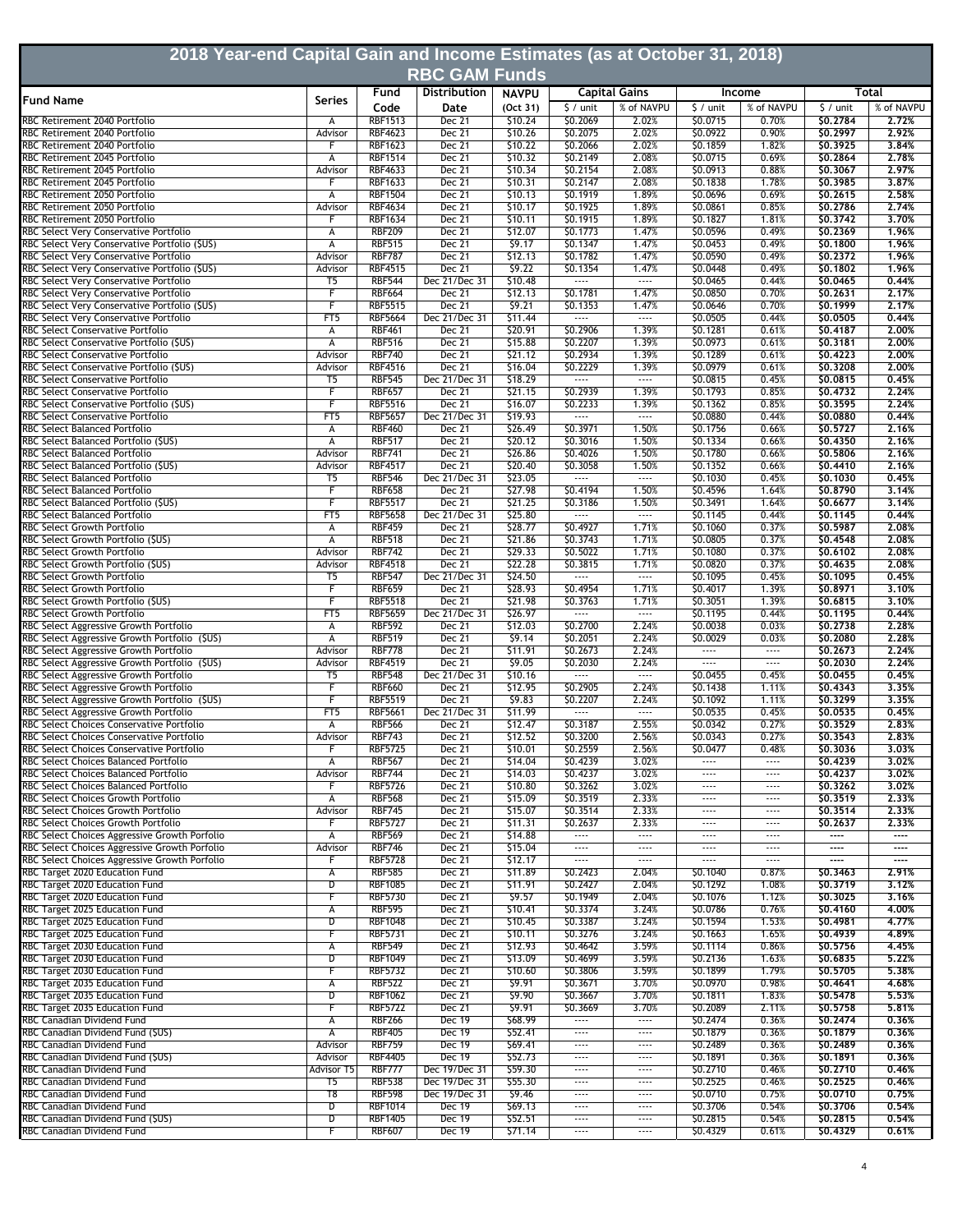| 2018 Year-end Capital Gain and Income Estimates (as at October 31, 2018)                     |                              |                                  |                                |                    |                                      |                                   |                                      |                                   |                            |                   |  |
|----------------------------------------------------------------------------------------------|------------------------------|----------------------------------|--------------------------------|--------------------|--------------------------------------|-----------------------------------|--------------------------------------|-----------------------------------|----------------------------|-------------------|--|
| <b>RBC GAM Funds</b>                                                                         |                              |                                  |                                |                    |                                      |                                   |                                      |                                   |                            |                   |  |
|                                                                                              |                              | Fund                             | Distribution                   | <b>NAVPU</b>       |                                      | <b>Capital Gains</b>              |                                      | <b>Income</b>                     |                            | Total             |  |
| <b>Fund Name</b>                                                                             | <b>Series</b>                | Code                             | Date                           | (Oct 31)           | $\frac{1}{2}$ / unit                 | % of NAVPU                        | $$/$ unit                            | % of NAVPU                        | $\frac{1}{2}$ / unit       | % of NAVPU        |  |
| RBC Canadian Dividend Fund (\$US)                                                            | F                            | <b>RBF5405</b>                   | Dec 19                         | \$54.04            | $\cdots$                             |                                   | \$0.3288                             | 0.61%                             | \$0.3288                   | 0.61%             |  |
| RBC Canadian Dividend Fund<br><b>BC Canadian Dividend Fund</b>                               | FT <sub>5</sub><br>FT8       | <b>RBF670</b><br><b>RBF1607</b>  | Dec 19/Dec 31<br>Dec 19/Dec 31 | \$63.05<br>\$9.65  | $\cdots$<br>$\cdots$                 | $\cdots$<br>$\cdots$              | \$0.2855<br>\$0.0720                 | 0.45%<br>0.75%                    | \$0.2855<br>\$0.0720       | 0.45%<br>0,75%    |  |
| RBC Canadian Dividend Fund                                                                   |                              | <b>RBF150</b>                    | Dec 19                         | \$69.88            | $\cdots$                             | $\cdots$                          | \$0.4707                             | 0.67%                             | \$0.4707                   | 0,67%             |  |
| RBC Canadian Equity Fund                                                                     | А                            | <b>RBF269</b>                    | <b>Dec 19</b>                  | \$23.08            | \$1.0801                             | 4.68%                             | \$0.1827                             | 0.79%                             | \$1.2628                   | 5.47%             |  |
| <b>RBC Canadian Equity Fund</b>                                                              | Advisor                      | <b>RBF747</b><br><b>RBF434</b>   | <b>Dec 19</b><br>Dec 19/Dec 31 | \$23.22<br>\$21.90 | \$1.0869<br>\$0.4632                 | 4.68%<br>2.12%                    | \$0.1885<br>\$0.1010                 | 0.81%<br>0.46%                    | \$1.2754<br>\$0.5642       | 5,49%<br>2.58%    |  |
| RBC Canadian Equity Fund<br>RBC Canadian Equity Fund                                         | T5<br>D                      | <b>RBF1015</b>                   | <b>Dec 19</b>                  | \$23.82            | \$1.1149                             | 4.68%                             | \$0.3887                             | 1.63%                             | \$1,5036                   | 6.31%             |  |
| RBC Canadian Equity Fund                                                                     | F                            | <b>RBF609</b>                    | <b>Dec 19</b>                  | \$25.90            | \$1.2124                             | 4.68%                             | \$0.4978                             | 1.92%                             | \$1,7102                   | 6,60%             |  |
| RBC Canadian Equity Fund                                                                     | FT5                          | <b>RBF909</b>                    | Dec 19/Dec 31                  | \$24.64            | \$0.4675                             | 1.90%                             | \$0.1125                             | 0.46%                             | \$0,5800                   | 2,35%             |  |
| RBC Canadian Equity Fund<br>RBC QUBE Canadian Equity Fund                                    | F                            | <b>RBF155</b><br><b>RBF678</b>   | Dec 19<br><b>Dec 19</b>        | \$26.12<br>\$9.19  | \$1.2226<br>\$0.1077                 | 4.68%<br>1.17%                    | \$0.6378<br>\$0.1876                 | 2.44%<br>2.04%                    | \$1.8604<br>\$0.2953       | 7.12%<br>3,21%    |  |
| RBC QUBE Low Volatility Canadian Equity Fund                                                 | А                            | <b>RBF489</b>                    | <b>Dec 19</b>                  | \$12.83            | \$0.2296                             | 1.79%                             | \$0.2004                             | 1.56%                             | \$0,4300                   | 3,35%             |  |
| RBC QUBE Low Volatility Canadian Equity Fund                                                 | Advisor                      | <b>RBF719</b>                    | <b>Dec 19</b>                  | \$12.77            | \$0.2285                             | 1.79%                             | \$0.2033                             | 1.59%                             | \$0.4318                   | 3,38%             |  |
| RBC QUBE Low Volatility Canadian Equity Fund                                                 | T5                           | <b>RBF419</b>                    | Dec 19/Dec 31                  | \$12.08            |                                      | 1.11                              | \$0.0555                             | 0.46%                             | \$0.0555                   | 0.46%             |  |
| RBC QUBE Low Volatility Canadian Equity Fund<br>RBC QUBE Low Volatility Canadian Equity Fund | D<br>F                       | <b>RBF1089</b><br><b>RBF689</b>  | <b>Dec 19</b><br><b>Dec 19</b> | \$13.04<br>\$12.84 | \$0.2333<br>\$0.2296                 | 1.79%<br>1.79%                    | \$0.3145<br>\$0.3429                 | 2.41%<br>2.67%                    | \$0.5478<br>\$0.5725       | 4.20%<br>4.46%    |  |
| RBC QUBE Low Volatility Canadian Equity Fund                                                 | FT5                          | <b>RBF529</b>                    | Dec 19/Dec 31                  | \$12.21            |                                      |                                   | \$0.0560                             | 0.46%                             | \$0.0560                   | 0,46%             |  |
| RBC Trend Canadian Equity Fund                                                               | А                            | <b>RBF9072</b>                   | Dec 19                         | \$9.81             | $\cdots$                             | $\cdots$                          | \$0.0947                             | 0.97%                             | \$0.0947                   | 0.97%             |  |
| RBC Trend Canadian Equity Fund                                                               | Advisor                      | <b>RBF6072</b>                   | Dec 19                         | \$9.81             | $\cdots$                             | $\cdots$                          | \$0.0927                             | 0.95%                             | \$0.0927                   | 0,95%             |  |
| RBC Trend Canadian Equity Fund<br>RBC Trend Canadian Equity Fund                             | D<br>F                       | <b>RBF1072</b><br><b>RBF9172</b> | <b>Dec 19</b><br>Dec 19        | \$9.80<br>\$9.80   | $\cdots$<br>                         | $\cdots$<br>$\cdots$              | \$0.1710<br>\$0.1975                 | 1.74%<br>2.02%                    | \$0.1710<br>\$0.1975       | 1,74%<br>2.02%    |  |
| RBC Vision Canadian Equity Fund                                                              | А                            | <b>RBF302</b>                    | Dec 19                         | \$13.06            | \$0.1299                             | 0.99%                             | \$0.1000                             | 0.77%                             | \$0.2299                   | 1,76%             |  |
| RBC Vision Canadian Equity Fund                                                              | Advisor                      | <b>RBF784</b>                    | <b>Dec 19</b>                  | \$13.10            | \$0.1303                             | 0.99%                             | \$0.0990                             | 0.76%                             | \$0.2293                   | 1.75%             |  |
| RBC Vision Canadian Equity Fund                                                              | D                            | <b>RBF1043</b>                   | Dec 19                         | \$13.63            | \$0.1355                             | 0.99%                             | \$0.2188                             | 1.61%                             | \$0.3543                   | 2.60%             |  |
| RBC Vision Canadian Equity Fund<br>RBC Canadian Index Fund                                   | F<br>А                       | <b>RBF651</b><br><b>RBF556</b>   | Dec 19<br>Dec 19               | \$13.79<br>\$28.73 | \$0.1371<br>$\cdots$                 | 0.99%<br>$\cdots$                 | \$0.2572<br>\$0.6810                 | 1.87%<br>2.37%                    | \$0.3943<br>\$0,6810       | 2.86%<br>2,37%    |  |
| <b>BC Canadian Index Fund</b>                                                                | F                            | <b>RBF5733</b>                   | Dec 19                         | \$10.69            | $\cdots$                             | $\cdots$                          | \$0.3068                             | 2.87%                             | \$0.3068                   | 2,87%             |  |
| RBC O'Shaughnessy Canadian Equity Fund                                                       | А                            | <b>RBF550</b>                    | Dec 19                         | \$20.66            | $\cdots$                             | $\cdots$                          | \$0.0857                             | 0.41%                             | \$0.0857                   | 0.41%             |  |
| RBC O'Shaughnessy Canadian Equity Fund                                                       | Advisor                      | <b>RBF775</b>                    | Dec 19                         | \$21.34            | $\cdots$                             | $\cdots$                          | \$0.0971                             | 0.46%                             | \$0.0971                   | 0.46%             |  |
| RBC O'Shaughnessy Canadian Equity Fund<br>RBC O'Shaughnessy Canadian Equity Fund             | $\overline{D}$<br>F          | <b>RBF1016</b><br><b>RBF610</b>  | <b>Dec 19</b><br>Dec 19        | \$20.91<br>\$20.77 | $\cdots$<br>$\cdots$                 | $\cdots$<br>$\cdots$              | \$0.1558<br>\$0.2150                 | 0.74%<br>1.04%                    | \$0.1558<br>\$0.2150       | 0,74%<br>1.04%    |  |
| RBC O'Shaughnessy All-Canadian Equity Fund                                                   | А                            | <b>RBF593</b>                    | <b>Dec 19</b>                  | \$13.28            | \$0.5559                             | 4.18%                             | \$0.0704                             | 0.53%                             | \$0.6263                   | 4.71%             |  |
| RBC O'Shaughnessy All-Canadian Equity Fund                                                   | Advisor                      | <b>RBF779</b>                    | <b>Dec 19</b>                  | \$13.35            | \$0.5587                             | 4.18%                             | \$0.0774                             | 0.58%                             | \$0.6361                   | 4,76%             |  |
| RBC O'Shaughnessy All-Canadian Equity Fund                                                   | D                            | <b>RBF1017</b>                   | <b>Dec 19</b>                  | \$13.63            | \$0.5703                             | 4.18%                             | \$0.1554                             | 1.14%                             | \$0.7257                   | 5,32%             |  |
| RBC O'Shaughnessy All-Canadian Equity Fund<br>RBC Canadian Equity Income Fund                | F<br>А                       | <b>RBF648</b><br><b>RBF591</b>   | <b>Dec 19</b><br>Dec 19/Dec 31 | \$13.65<br>\$24.88 | \$0.5713<br>\$0.2095                 | 4.18%<br>0.84%                    | \$0.1925<br>\$0.0905                 | 1.41%<br>0.36%                    | \$0.7638<br>\$0.3000       | 5.59%<br>1,21%    |  |
| RBC Canadian Equity Income Fund                                                              | Advisor                      | <b>RBF762</b>                    | Dec 19/Dec 31                  | \$25.12            | \$0.2116                             | 0.84%                             | \$0.0915                             | 0.36%                             | \$0.3031                   | 1.21%             |  |
| RBC Canadian Equity Income Fund                                                              | D                            | <b>RBF1018</b>                   | Dec 19/Dec 31                  | \$28.07            | \$0.2364                             | 0.84%                             | \$0.1015                             | 0.36%                             | \$0.3379                   | 1.20%             |  |
| RBC Canadian Equity Income Fund<br>RBC Canadian Small & Mid-Cap Resources Fund               | F<br>А                       | <b>RBF646</b><br><b>RBF527</b>   | Dec 19/Dec 31<br><b>Dec 19</b> | \$29.47<br>\$6.35  | \$0.2482<br>$\cdots$                 | 0.84%<br>$\cdots$                 | \$0.1065<br>$\overline{\phantom{a}}$ | 0.36%<br>$\overline{\phantom{a}}$ | \$0.3547<br>$\overline{a}$ | 1.20%<br>ļ        |  |
| RBC Canadian Small & Mid-Cap Resources Fund                                                  | $\overline{\mathsf{D}}$      | <b>RBF1527</b>                   | <b>Dec 19</b>                  | \$6.48             | $\cdots$                             | $\cdots$                          | \$0.0485                             | 0.75%                             | \$0.0485                   | 0.75%             |  |
| RBC Canadian Small & Mid-Cap Resources Fund                                                  | F                            | <b>RBF5527</b>                   | Dec 19                         | \$6.48             | $\cdots$                             | $\cdots$                          | \$0.0647                             | 1.00%                             | \$0.0647                   | 1.00%             |  |
| RBC North American Value Fund                                                                | А                            | <b>RBF554</b>                    | <b>Dec 19</b>                  | \$23.67            | \$0.9565                             | 4.04%                             | $\cdots$                             | $\cdots$                          | \$0.9565                   | 4.04%             |  |
| RBC North American Value Fund<br>RBC North American Value Fund                               | Advisor<br><b>Advisor T5</b> | <b>RBF766</b><br><b>RBF6504</b>  | <b>Dec 19</b><br>Dec 19/Dec 31 | \$24.19<br>\$21.12 | \$0.9777<br>50.1993                  | 4.04%<br>0.94%                    | \$0.0017<br>\$0.0950                 | 0.01%<br>0.45%                    | \$0.9794<br>\$0,2943       | 4,05%<br>1.39%    |  |
| RBC North American Value Fund                                                                | T5                           | <b>RBF504</b>                    | Dec 19/Dec 31                  | \$21.09            | \$0.2226                             | 1.06%                             | \$0.0950                             | 0.45%                             | \$0.3176                   | 1.51%             |  |
| RBC North American Value Fund                                                                | D                            | <b>RBF1020</b>                   | Dec 19                         | \$25.52            | \$1.0313                             | 4.04%                             | \$0.2092                             | 0.82%                             | \$1.2405                   | 4.86%             |  |
| RBC North American Value Fund                                                                | F                            | <b>RBF608</b>                    | Dec 19                         | \$27.61            | \$1.1156                             | 4.04%                             | \$0.2976                             | 1.08%                             | \$1,4132                   | 5,12%             |  |
| RBC North American Value Fund<br>RBC North American Growth Fund                              | FT5<br>А                     | <b>RBF666</b><br><b>RBF265</b>   | Dec 19/Dec 31<br>Dec 19        | \$24.67<br>\$33.71 | \$0.3394<br>\$0.0284                 | 1.38%<br>0.08%                    | \$0.1100<br>\$0.0092                 | 0.45%<br>0.03%                    | \$0.4494<br>\$0.0376       | 1.82%<br>0.11%    |  |
| RBC North American Growth Fund                                                               | Advisor                      | <b>RBF767</b>                    | Dec 19                         | \$34.95            | \$0.0294                             | 0.08%                             | \$0.0235                             | 0.07%                             | \$0.0529                   | 0.15%             |  |
| RBC North American Growth Fund                                                               | D                            | <b>RBF1021</b>                   | <b>Dec 19</b>                  | \$34.60            | \$0.0291                             | 0.08%                             | \$0.3139                             | 0.91%                             | \$0.3430                   | 0.99%             |  |
| RBC North American Growth Fund<br>RBC U.S. Dividend Fund                                     | F<br>А                       | <b>RBF611</b><br><b>RBF590</b>   | Dec 19<br>Dec 19               | \$37.26<br>\$28.54 | \$0.0313<br>\$0.8928                 | 0.08%<br>3.13%                    | \$0.4424<br>$\cdots$                 | 1.19%<br>$\overline{\phantom{a}}$ | \$0.4737<br>\$0.8928       | 1.27%<br>3.13%    |  |
| RBC U.S. Dividend Fund (\$US)                                                                | $\overline{\mathsf{A}}$      | <b>RBF541</b>                    | <b>Dec 19</b>                  | \$21.68            | \$0.6782                             | 3.13%                             | $\overline{\phantom{a}}$             | $\overline{\phantom{a}}$          | \$0,6782                   | 3.13%             |  |
| RBC U.S. Dividend Fund                                                                       | Advisor                      | <b>RBF702</b>                    | Dec 19                         | \$28.57            | \$0.8939                             | 3.13%                             | $\cdots$                             | $\cdots$                          | \$0.8939                   | 3.13%             |  |
| RBC U.S. Dividend Fund (\$US)                                                                | Advisor                      | <b>RBF734</b>                    | Dec 19                         | \$21.70            | \$0.6790                             | 3.13%                             | $\overline{\phantom{a}}$             | $\overline{\phantom{a}}$          | \$0.6790                   | 3.13%             |  |
| RBC U.S. Dividend Fund<br>RBC U.S. Dividend Fund                                             | Advisor T5<br>T5             | <b>RBF6539</b><br><b>RBF539</b>  | Dec 19/Dec 31<br>Dec 19/Dec 31 | \$25.13<br>\$25.51 | \$0.0725<br>\$0.0907                 | 0.29%<br>0.36%                    | S0.1045<br>\$0.1065                  | 0.42%<br>0.42%                    | \$0,1770<br>\$0.1972       | 0,70%<br>0,77%    |  |
| RBC U.S. Dividend Fund                                                                       | T8                           | <b>RBF599</b>                    | Dec 19/Dec 31                  | \$11.45            | $\cdots$                             | $\overline{\phantom{a}}$          | \$0.0785                             | 0.69%                             | \$0.0785                   | 0.69%             |  |
| RBC U.S. Dividend Fund                                                                       | D                            | <b>RBF1019</b>                   | Dec 19                         | \$29.32            | \$0.9174                             | 3.13%                             | \$0.0547                             | 0.19%                             | \$0.9721                   | 3.32%             |  |
| RBC U.S. Dividend Fund (\$US)                                                                | $\overline{D}$               | <b>RBF1541</b>                   | <b>Dec 19</b>                  | \$22.27            | \$0.6969                             | 3.13%                             | \$0.0416                             | 0.19%                             | \$0.7384                   | 3.32%             |  |
| RBC U.S. Dividend Fund<br>RBC U.S. Dividend Fund (\$US)                                      | F                            | <b>RBF902</b><br><b>RBF634</b>   | <b>Dec 19</b><br>Dec 19        | \$31.36<br>\$23.82 | \$0.9812<br>\$0.7453                 | 3.13%<br>3.13%                    | \$0.0800<br>\$0.0608                 | 0.26%<br>0.26%                    | \$1.0612<br>\$0.8061       | 3.38%<br>3,38%    |  |
| RBC U.S. Dividend Fund                                                                       | FT5                          | <b>RBF5539</b>                   | Dec 19/Dec 31                  | \$28.59            | \$0.0548                             | 0.19%                             | \$0.1180                             | 0.41%                             | \$0,1728                   | 0.60%             |  |
| RBC U.S. Dividend Currency Neutral Fund                                                      | А                            | <b>RBF431</b>                    | Dec 19                         | \$12.46            | $\cdots$                             | $\overline{\phantom{a}}$          |                                      |                                   | ----                       | $\cdots$          |  |
| RBC U.S. Dividend Currency Neutral Fund<br>RBC U.S. Dividend Currency Neutral Fund           | Advisor<br>Advisor T5        | RBF6431                          | <b>Dec 19</b><br>Dec 19/Dec 31 | \$12.47<br>\$11.22 | $\cdots$                             | $\cdots$                          | $\cdots$<br>\$0.0495                 | $\cdots$<br>0.44%                 | ----<br>\$0.0495           | $\cdots$<br>0.44% |  |
| RBC U.S. Dividend Currency Neutral Fund                                                      | T <sub>5</sub>               | RBF6411<br><b>RBF510</b>         | Dec 19/Dec 31                  | \$11.25            | $\cdots$<br>$\cdots$                 | $\cdots$<br>$\cdots$              | \$0.0495                             | 0.44%                             | \$0.0495                   | 0.44%             |  |
| RBC U.S. Dividend Currency Neutral Fund                                                      | $\overline{D}$               | <b>RBF1431</b>                   | <b>Dec 19</b>                  | \$12.47            | $\cdots$                             | $\cdots$                          | \$0.0235                             | 0.19%                             | \$0.0235                   | 0.19%             |  |
| RBC U.S. Dividend Currency Neutral Fund                                                      | F                            | <b>RBF921</b>                    | <b>Dec 19</b>                  | \$12.49            | $\cdots$                             | $\cdots$                          | \$0.0317                             | 0.25%                             | \$0.0317                   | 0.25%             |  |
| RBC U.S. Dividend Currency Neutral Fund<br>RBC U.S. Equity Fund                              | FT5<br>А                     | <b>RBF509</b><br><b>RBF263</b>   | Dec 19/Dec 31<br>Dec 19        | \$11.58<br>531.83  | $\overline{\phantom{a}}$<br>\$1.6638 | $\overline{\phantom{a}}$<br>5.23% | \$0.0505<br>$\overline{\phantom{a}}$ | 0.44%<br>$\overline{\phantom{a}}$ | \$0.0505<br>\$1.6638       | 0.44%<br>5.23%    |  |
| RBC U.S. Equity Fund (\$US)                                                                  | А                            | <b>RBF449</b>                    | <b>Dec 19</b>                  | \$24.18            | \$1.2639                             | 5.23%                             | $\cdots$                             |                                   | \$1.2639                   | 5,23%             |  |
| RBC U.S. Equity Fund                                                                         | Advisor                      | <b>RBF704</b>                    | <b>Dec 19</b>                  | \$32.00            | \$1.6728                             | 5.23%                             | $\cdots$                             | $\cdots$                          | \$1,6728                   | 5.23%             |  |
| RBC U.S. Equity Fund                                                                         | T5                           | <b>RBF440</b>                    | Dec 19/Dec 31                  | \$30.81            | \$1.0065                             | 3.27%                             | \$0.1260                             | 0.41%                             | \$1,1325                   | 3.68%             |  |
| RBC U.S. Equity Fund<br>RBC U.S. Equity Fund (\$US)                                          | D<br>$\overline{D}$          | <b>RBF1022</b><br><b>RBF1023</b> | <b>Dec 19</b><br><b>Dec 19</b> | \$33.84<br>\$25.70 | \$1.7688<br>\$1.3436                 | 5.23%<br>5.23%                    | \$0.1952<br>\$0.1483                 | 0.58%<br>0.58%                    | \$1.9640<br>\$1.4919       | 5,80%<br>5.80%    |  |
| RBC U.S. Equity Fund                                                                         | F                            | <b>RBF615</b>                    | <b>Dec 19</b>                  | \$36.43            | \$1.9045                             | 5.23%                             | \$0.3104                             | 0.85%                             | \$2.2149                   | 6.08%             |  |
| RBC U.S. Equity Fund (SUS)                                                                   | F                            | <b>RBF5449</b>                   | <b>Dec 19</b>                  | \$27.67            | \$1,4467                             | 5.23%                             | \$0.2358                             | 0.85%                             | \$1.6825                   | 6.08%             |  |
| RBC U.S. Equity Fund                                                                         | FT <sub>5</sub>              | <b>RBF5615</b>                   | Dec 19/Dec 31                  | \$34.29            | \$0.9662                             | 2.82%                             | \$0.1390                             | 0.41%                             | \$1.1052                   | 3.22%             |  |
| RBC U.S. Equity Currency Neutral Fund                                                        | А                            | <b>RBF588</b>                    | <b>Dec 19</b>                  | \$14.65            | $\overline{\phantom{a}}$             | $\overline{\phantom{a}}$          | $\cdots$                             | $\overline{\phantom{a}}$          | ----                       | $\cdots$          |  |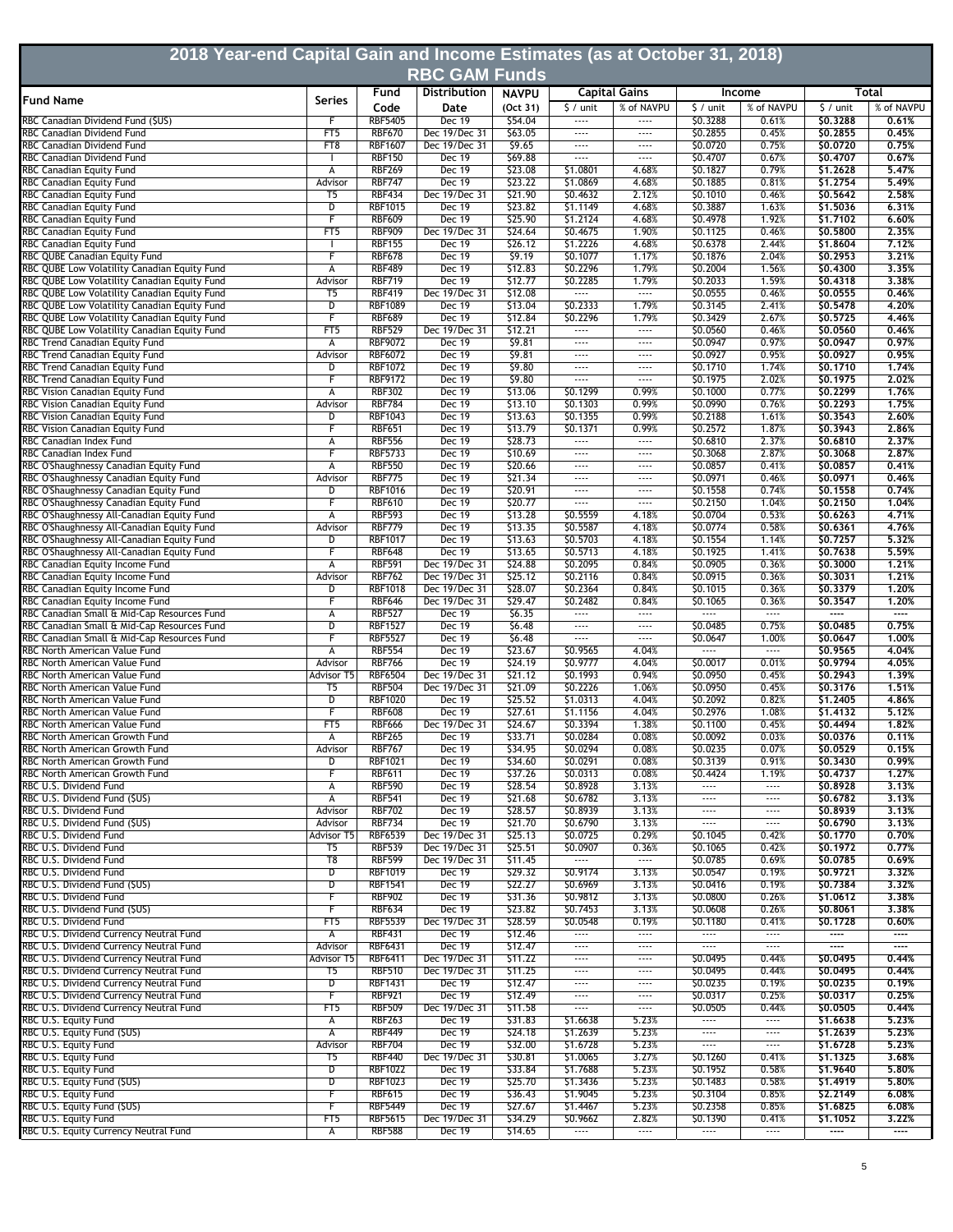| 2018 Year-end Capital Gain and Income Estimates (as at October 31, 2018)                                               |                              |                                  |                                |                    |                                   |                                      |                           |                                           |                      |                   |
|------------------------------------------------------------------------------------------------------------------------|------------------------------|----------------------------------|--------------------------------|--------------------|-----------------------------------|--------------------------------------|---------------------------|-------------------------------------------|----------------------|-------------------|
|                                                                                                                        |                              |                                  | <b>RBC GAM Funds</b>           |                    |                                   |                                      |                           |                                           |                      |                   |
|                                                                                                                        |                              | Fund                             | Distribution                   | <b>NAVPU</b>       |                                   | <b>Capital Gains</b>                 |                           | Income                                    |                      | Total             |
| <b>Fund Name</b>                                                                                                       | <b>Series</b>                | Code                             | Date                           | (Oct 31)           | $\frac{1}{2}$ / unit              | % of NAVPU                           | $\frac{1}{2}$ / unit      | % of NAVPU                                | $\frac{1}{2}$ / unit | % of NAVPU        |
| RBC U.S. Equity Currency Neutral Fund                                                                                  | Advisor                      | <b>RBF768</b>                    | Dec 19                         | \$15.44            | $\cdots$                          | $\cdots$                             | $\cdots$                  |                                           | ----                 | $---$             |
| RBC U.S. Equity Currency Neutral Fund<br>RBC U.S. Equity Currency Neutral Fund                                         | D<br>F                       | <b>RBF1024</b><br><b>RBF644</b>  | <b>Dec 19</b><br>Dec 19        | \$16.06<br>\$16.83 | $\cdots$<br>$\cdots$              | $\cdots$<br>$\cdots$                 | $\cdots$<br>$\cdots$      | $\cdots$<br>$\cdots$                      | ----<br>----         | ----<br>$---$     |
| RBC QUBE U.S. Equity Fund                                                                                              | F                            | <b>RBF679</b>                    | Dec 19                         | \$9.49             | \$0.5403                          | 5.70%                                | \$0.0864                  | 0.91%                                     | \$0,6267             | 6.61%             |
| RBC QUBE Low Volatility U.S. Equity Fund                                                                               | А                            | <b>RBF488</b>                    | Dec 19                         | \$23.77            | \$0.8173                          | 3.44%                                | $\cdots$                  |                                           | \$0,8173             | 3,44%             |
| RBC QUBE Low Volatility U.S. Equity Fund (\$US)<br>RBC QUBE Low Volatility U.S. Equity Fund                            | А<br>Advisor                 | <b>RBF450</b><br><b>RBF718</b>   | <b>Dec 19</b><br><b>Dec 19</b> | \$18.05<br>\$23.50 | \$0.6208<br>\$0.8083              | 3.44%<br>3.44%                       | $\cdots$<br>$\cdots$      | $\cdots$<br>$\cdots$                      | \$0.6208<br>\$0,8083 | 3.44%<br>3.44%    |
| RBC QUBE Low Volatility U.S. Equity Fund (\$US)                                                                        | Advisor                      | <b>RBF6450</b>                   | Dec 19                         | \$17.85            | \$0.6140                          | 3.44%                                | $\cdots$                  | $\cdots$                                  | \$0.6140             | 3.44%             |
| RBC QUBE Low Volatility U.S. Equity Fund                                                                               | T5                           | <b>RBF418</b>                    | Dec 19/Dec 31                  | \$22.17            | \$0.1721                          | 0.78%                                | \$0.0880                  | 0.40%                                     | \$0.2601             | 1.17%             |
| RBC QUBE Low Volatility U.S. Equity Fund                                                                               | D                            | <b>RBF1088</b>                   | <b>Dec 19</b>                  | \$24.19            | \$0.8318                          | 3.44%                                | \$0.1704                  | 0.70%                                     | \$1,0022             | 4.14%             |
| RBC QUBE Low Volatility U.S. Equity Fund (\$US)<br>RBC QUBE Low Volatility U.S. Equity Fund                            | D<br>F                       | <b>RBF1450</b><br><b>RBF688</b>  | Dec 19<br><b>Dec 19</b>        | \$18.37<br>\$24.14 | \$0.6319<br>\$0.8301              | 3.44%<br>3.44%                       | \$0.1294<br>\$0.2334      | 0.70%<br>0.97%                            | \$0,7613<br>\$1,0635 | 4.14%<br>4.41%    |
| RBC QUBE Low Volatility U.S. Equity Fund (\$US)                                                                        | F                            | <b>RBF665</b>                    | Dec 19                         | \$18.34            | \$0.6306                          | 3.44%                                | \$0.1773                  | 0.97%                                     | \$0.8079             | 4.41%             |
| RBC QUBE Low Volatility U.S. Equity Fund                                                                               | FT <sub>5</sub>              | <b>RBF528</b>                    | Dec 19/Dec 31                  | \$22.33            | \$0.1616                          | 0.72%                                | \$0.0875                  | 0.39%                                     | \$0.2491             | 1.12%             |
| RBC QUBE Low Volatility U.S. Equity Currency Neutral Fund<br>RBC QUBE Low Volatility U.S. Equity Currency Neutral Fund | $\overline{A}$<br>Advisor    | <b>RBF432</b><br><b>RBF6432</b>  | <b>Dec 19</b><br><b>Dec 19</b> | \$12.24<br>\$12.24 | $\overline{\phantom{a}}$<br>$---$ | $\overline{}$<br>$\cdots$            | $\overline{}$<br>$\cdots$ | $\overline{}$<br>$\overline{\phantom{a}}$ | ----<br>----         | $\cdots$<br>----  |
| RBC QUBE Low Volatility U.S. Equity Currency Neutral Fund                                                              | T5                           | <b>RBF508</b>                    | Dec 19/Dec 31                  | \$11.10            | $\cdots$                          | $\cdots$                             | \$0.0465                  | 0.42%                                     | \$0,0465             | 0.42%             |
| RBC QUBE Low Volatility U.S. Equity Currency Neutral Fund                                                              | D                            | <b>RBF1432</b>                   | Dec 19                         | \$12.42            | $\cdots$                          | $\cdots$                             | \$0.0635                  | 0.51%                                     | \$0,0635             | 0.51%             |
| RBC QUBE Low Volatility U.S. Equity Currency Neutral Fund                                                              | F                            | <b>RBF922</b>                    | <b>Dec 19</b>                  | \$12.42            | $\cdots$                          | $\cdots$                             | \$0.0964                  | 0.78%                                     | \$0.0964             | 0.78%             |
| RBC QUBE Low Volatility U.S. Equity Currency Neutral Fund                                                              | FT <sub>5</sub>              | <b>RBF507</b><br><b>RBF473</b>   | Dec 19/Dec 31<br><b>Dec 19</b> | \$11.54<br>\$15.11 | $\cdots$<br>$\cdots$              | $---$<br>$\cdots$                    | \$0.0480<br>$\cdots$      | 0.42%<br>$\cdots$                         | \$0,0480<br>----     | 0.42%<br>$\cdots$ |
| RBC U.S. Equity Value Fund<br>RBC U.S. Equity Value Fund (\$US)                                                        | А<br>А                       | <b>RBF474</b>                    | Dec 19                         | \$11.48            | $\cdots$                          | $\cdots$                             | $\cdots$                  | $\cdots$                                  | ----                 | ----              |
| RBC U.S. Equity Value Fund                                                                                             | Advisor                      | <b>RBF6733</b>                   | <b>Dec 19</b>                  | \$15.12            | $\cdots$                          | $---$                                | $\cdots$                  | $---$                                     | ----                 | ----              |
| RBC U.S. Equity Value Fund (\$US)                                                                                      | Advisor                      | <b>RBF6734</b>                   | <b>Dec 19</b>                  | \$11.49            | $\cdots$                          | $\cdots$                             |                           | $\cdots$                                  | ----                 | ----              |
| RBC U.S. Equity Value Fund<br>RBC U.S. Equity Value Fund (\$US)                                                        | D<br>$\overline{\mathsf{D}}$ | <b>RBF1073</b><br><b>RBF1074</b> | Dec 19<br>Dec 19               | \$15.35<br>\$11.66 | $\cdots$<br>$\cdots$              | $\sim$ $\sim$ $\sim$<br>$\cdots$     | \$0.1199<br>\$0.0911      | 0.78%<br>0.78%                            | \$0,1199<br>\$0.0911 | 0.78%<br>0.78%    |
| RBC U.S. Equity Value Fund                                                                                             | F                            | <b>RBF673</b>                    | <b>Dec 19</b>                  | \$15.43            | $\cdots$                          | $\cdots$                             | \$0.1580                  | 1.02%                                     | \$0.1580             | 1.02%             |
| RBC U.S. Equity Value Fund (\$US)                                                                                      | F                            | <b>RBF674</b>                    | Dec 19                         | \$11.72            | $\cdots$                          | $\sim$ $\sim$ $\sim$                 | \$0.1200                  | 1.02%                                     | \$0,1200             | 1.02%             |
| RBC U.S. Index Fund                                                                                                    | А                            | <b>RBF557</b>                    | <b>Dec 19</b>                  | \$22.19            | $\cdots$                          | $\cdots$                             | \$0.2167                  | 0.98%                                     | \$0,2167             | 0.98%             |
| RBC U.S. Index Fund                                                                                                    | F                            | <b>RBF5737</b>                   | Dec 19<br>Dec 21               | \$13.20            | <br>$\cdots$                      | $\cdots$<br>$---$                    | \$0.1882                  | 1.43%<br>1.06%                            | \$0.1882             | 1.43%<br>1.06%    |
| RBC U.S. Index Currency Neutral Fund<br>RBC U.S. Index Currency Neutral Fund                                           | А<br>F                       | <b>RBF558</b><br><b>RBF5911</b>  | Dec 21                         | \$9.85<br>\$10.33  | $\cdots$                          | $\cdots$                             | \$0.1047<br>\$0.1563      | 1.51%                                     | \$0.1047<br>\$0,1563 | 1.51%             |
| RBC O'Shaughnessy U.S. Value Fund                                                                                      | А                            | <b>RBF552</b>                    | Dec 19                         | \$16.21            | \$3.0132                          | 18.59%                               | \$0.0087                  | 0.05%                                     | \$3,0219             | 18.64%            |
| RBC O'Shaughnessy U.S. Value Fund                                                                                      | Advisor                      | <b>RBF776</b>                    | Dec 19                         | \$16.40            | \$3.0482                          | 18.59%                               | \$0.0112                  | 0.07%                                     | \$3.0594             | 18.66%            |
| RBC O'Shaughnessy U.S. Value Fund                                                                                      | D<br>F                       | <b>RBF1025</b><br><b>RBF616</b>  | <b>Dec 19</b><br><b>Dec 19</b> | \$16.27<br>\$16.77 | \$3.0251<br>\$3.1179              | 18.59%<br>18.59%                     | \$0.0221<br>\$0.0350      | 0.14%<br>0.21%                            | \$3,0472<br>\$3,1529 | 18,72%<br>18,80%  |
| RBC O'Shaughnessy U.S. Value Fund<br>RBC O'Shaughnessy U.S. Value Fund                                                 |                              | <b>RBF158</b>                    | Dec 19                         | \$16.46            | \$3.0596                          | 18.59%                               | \$0.0450                  | 0.27%                                     | \$3,1046             | 18,86%            |
| RBC O'Shaughnessy U.S. Value Fund (Unhedged)                                                                           | А                            | <b>RBF1540</b>                   | <b>Dec 19</b>                  | \$9.57             | \$0.1921                          | 2.01%                                | \$0.0065                  | 0.07%                                     | \$0.1986             | 2.08%             |
| RBC O'Shaughnessy U.S. Value Fund (Unhedged)                                                                           | Advisor                      | <b>RBF1741</b>                   | Dec 19                         | 59.57              | \$0.1921                          | 2.01%                                | \$0.0053                  | 0.06%                                     | \$0.1974             | 2,06%             |
| RBC O'Shaughnessy U.S. Value Fund (Unhedged)<br>RBC O'Shaughnessy U.S. Value Fund (Unhedged)                           | D<br>F                       | <b>RBF1050</b><br><b>RBF1641</b> | <b>Dec 19</b><br><b>Dec 19</b> | 59.57<br>59.57     | \$0.1922<br>\$0.1922              | 2.01%<br>2.01%                       | \$0.0132<br>\$0.0209      | 0.14%<br>0.22%                            | \$0.2054<br>\$0.2131 | 2.15%<br>2.23%    |
| RBC U.S. Mid-Cap Growth Equity Fund                                                                                    | А                            | <b>RBF336</b>                    | Dec 19                         | \$34.60            | \$1.4954                          | 4.32%                                | $\cdots$                  | $\cdots$                                  | \$1.4954             | 4.32%             |
| RBC U.S. Mid-Cap Growth Equity Fund (\$US)                                                                             | A                            | <b>RBF337</b>                    | <b>Dec 19</b>                  | \$26.29            | \$1.1359                          | 4.32%                                | $\cdots$                  | $\cdots$                                  | \$1,1359             | 4.32%             |
| RBC U.S. Mid-Cap Growth Equity Fund                                                                                    | Advisor                      | <b>RBF769</b>                    | Dec 19                         | \$34.71            | \$1,4998                          | 4.32%                                | ----                      | $---$                                     | \$1.4998             | 4.32%             |
| RBC U.S. Mid-Cap Growth Equity Fund<br>RBC U.S. Mid-Cap Growth Equity Fund (\$US)                                      | D<br>D                       | <b>RBF1026</b><br><b>RBF1027</b> | Dec 19<br>Dec 19               | \$38.28<br>\$29.08 | \$1.6542<br>\$1.2566              | 4.32%<br>4.32%                       | $\cdots$<br>$\cdots$      | ----<br>$\cdots$                          | \$1.6542<br>\$1.2566 | 4.32%<br>4.32%    |
| RBC U.S. Mid-Cap Growth Equity Fund                                                                                    | F                            | <b>RBF617</b>                    | <b>Dec 19</b>                  | 541.13             | \$1.7773                          | 4.32%                                | $\cdots$                  | $\cdots$                                  | \$1,7773             | 4.32%             |
| RBC U.S. Mid-Cap Growth Equity Fund (\$US)                                                                             | F                            | <b>RBF5337</b>                   | Dec 19                         | \$31.24            | \$1.3501                          | 4.32%                                | ----                      | ----                                      | \$1,3501             | 4.32%             |
| RBC U.S. Mid-Cap Growth Equity Currency Neutral Fund                                                                   | А                            | <b>RBF589</b>                    | Dec 19                         | \$15.69            | $\cdots$                          | $\overline{\phantom{a}}$             | $\cdots$                  | $\cdots$                                  | ----                 | ----              |
| RBC U.S. Mid-Cap Growth Equity Currency Neutral Fund<br>RBC U.S. Mid-Cap Growth Equity Currency Neutral Fund           | Advisor<br>D                 | <b>RBF770</b><br><b>RBF1028</b>  | Dec 19<br><b>Dec 19</b>        | \$15.80<br>\$17.29 | $\cdots$<br>$\cdots$              | $\cdots$<br>$\cdots$                 | $\cdots$<br>----          | $\cdots$<br>----                          | ----<br>----         | ----<br>----      |
| RBC U.S. Mid-Cap Growth Equity Currency Neutral Fund                                                                   | F                            | <b>RBF645</b>                    | Dec 19                         | \$18.01            | $- - - -$                         | $- - - -$                            | $---$                     | $\cdots$                                  | ----                 | ----              |
| RBC U.S. Mid-Cap Value Equity Fund                                                                                     | А                            | <b>RBF492</b>                    | Dec 19                         | \$11.30            | $\cdots$                          | $\cdots$                             | $\cdots$                  | $\cdots$                                  | ----                 | $---$             |
| RBC U.S. Mid-Cap Value Equity Fund (\$US)                                                                              | $\overline{A}$               | <b>RBF542</b>                    | <b>Dec 19</b>                  | \$8.58             | $\cdots$                          | $\cdots$                             | $\cdots$                  | $\cdots$                                  | ----                 | $- - - -$         |
| RBC U.S. Mid-Cap Value Equity Fund<br>RBC U.S. Mid-Cap Value Equity Fund (\$US)                                        | Advisor<br>Advisor           | <b>RBF792</b><br><b>RBF6542</b>  | Dec 19<br><b>Dec 19</b>        | \$11.32<br>\$8.60  | <br>$\cdots$                      | $\cdots$<br>$\cdots$                 | ----<br>$\cdots$          | ----<br>$\cdots$                          | ----<br>----         | ----<br>$---$     |
| RBC U.S. Mid-Cap Value Equity Fund                                                                                     | D                            | <b>RBF1092</b>                   | Dec 19                         | \$12.07            | $\cdots$                          | $\cdots$                             | $\cdots$                  | $\cdots$                                  | ----                 | $\cdots$          |
| RBC U.S. Mid-Cap Value Equity Fund (\$US)                                                                              | ᢧ                            | <b>RBF1542</b>                   | Dec 19                         | 59.17              | $---$                             | $\cdots$                             | $\cdots$                  | $\cdots$                                  | ----                 | ----              |
| RBC U.S. Mid-Cap Value Equity Fund                                                                                     | F                            | <b>RBF692</b>                    | Dec 19                         | \$12.33            | $\cdots$                          | $---$                                | \$0.0261                  | 0.21%                                     | \$0,0261             | 0.21%             |
| RBC U.S. Mid-Cap Value Equity Fund (\$US)<br>RBC U.S. Small-Cap Value Equity Fund                                      | F<br>A                       | <b>RBF5542</b><br><b>RBF435</b>  | Dec 19<br>Dec 19               | \$9.37<br>\$12.55  | $\cdots$<br>\$0.2849              | $\cdots$<br>2.27%                    | \$0.0198<br>$\cdots$      | 0.21%<br>$\dots$ .                        | \$0.0198<br>\$0.2849 | 0.21%<br>2.27%    |
| RBC U.S. Small-Cap Value Equity Fund                                                                                   | Advisor                      | <b>RBF6435</b>                   | <b>Dec 19</b>                  | \$12.58            | \$0.2856                          | 2.27%                                | $\cdots$                  | $\cdots$                                  | \$0,2856             | 2.27%             |
| RBC U.S. Small-Cap Value Equity Fund                                                                                   | D                            | <b>RBF1435</b>                   | <b>Dec 19</b>                  | \$12.85            | \$0.2917                          | 2.27%                                | \$0.0637                  | 0.50%                                     | \$0.3554             | 2.77%             |
| RBC U.S. Small-Cap Value Equity Fund                                                                                   | F                            | <b>RBF5435</b>                   | Dec 19                         | \$12.89            | \$0.2926                          | 2.27%                                | S0.0985                   | 0.76%                                     | \$0.3911             | 3.03%             |
| RBC U.S. Small-Cap Core Equity Fund<br>RBC U.S. Small-Cap Core Equity Fund (\$US)                                      | А<br>А                       | <b>RBF493</b><br><b>RBF543</b>   | <b>Dec 19</b><br>Dec 19        | \$19.11<br>\$14.52 | \$0.2855<br>\$0.2169              | 1.49%<br>1.49%                       | $\cdots$<br>$\cdots$      | $\cdots$<br>$\cdots$                      | \$0.2855<br>\$0.2169 | 1.49%<br>1.49%    |
| RBC U.S. Small-Cap Core Equity Fund                                                                                    | Advisor                      | <b>RBF793</b>                    | Dec 19                         | \$19.14            | \$0.2859                          | 1.49%                                | $\cdots$                  | $\cdots$                                  | \$0.2859             | 1.49%             |
| RBC U.S. Small-Cap Core Equity Fund (\$US)                                                                             | Advisor                      | RBF6543                          | Dec 19                         | \$14.54            | \$0.2172                          | 1.49%                                | $\cdots$                  | $\cdots$                                  | \$0.2172             | 1.49%             |
| RBC U.S. Small-Cap Core Equity Fund                                                                                    | D                            | <b>RBF1093</b>                   | Dec 19                         | \$20.23            | \$0.3021                          | 1.49%                                | \$0.0305                  | 0.15%                                     | \$0.3326             | 1.64%             |
| RBC U.S. Small-Cap Core Equity Fund (\$US)<br>RBC U.S. Small-Cap Core Equity Fund                                      | D<br>F                       | <b>RBF1543</b><br><b>RBF693</b>  | <b>Dec 19</b><br><b>Dec 19</b> | \$15.36<br>\$20.55 | \$0.2295<br>\$0.3070              | 1.49%<br>1.49%                       | \$0.0232<br>\$0.0865      | 0.15%<br>0.42%                            | \$0.2526<br>\$0.3935 | 1.64%<br>1.91%    |
| RBC U.S. Small-Cap Core Equity Fund (\$US)                                                                             | F                            | <b>RBF5543</b>                   | <b>Dec 19</b>                  | \$15.61            | \$0.2332                          | 1.49%                                | \$0.0657                  | 0.42%                                     | \$0.2989             | 1.91%             |
| RBC O'Shaughnessy U.S. Growth Fund                                                                                     | А                            | <b>RBF551</b>                    | Dec 19                         | \$18.00            | $---$                             | $\cdots$                             | $\cdots$                  | $\cdots$                                  | ----                 | $---$             |
| RBC O'Shaughnessy U.S. Growth Fund                                                                                     | D                            | <b>RBF1029</b>                   | Dec 19                         | \$18.68            | $\cdots$                          | $\cdots$                             | $\cdots$                  | $\cdots$                                  | ----                 | ----              |
| RBC O'Shaughnessy U.S. Growth Fund<br>RBC O'Shaughnessy U.S. Growth Fund II                                            | F<br>А                       | <b>RBF618</b><br><b>RBF306</b>   | Dec 19<br><b>Dec 19</b>        | \$20.14<br>\$10.10 | $\cdots$<br>\$1.0084              | $\cdots$<br>9.99%                    | $\cdots$<br>$\cdots$      | $\cdots$<br>----                          | ----<br>\$1,0084     | $\cdots$<br>9.99% |
| RBC O'Shaughnessy U.S. Growth Fund II                                                                                  | Advisor                      | <b>RBF782</b>                    | Dec 19                         | \$10.18            | \$1.0168                          | 9.99%                                | $\cdots$                  | $\cdots$                                  | \$1,0168             | 9.99%             |
| RBC O'Shaughnessy U.S. Growth Fund II                                                                                  | D                            | <b>RBF1046</b>                   | <b>Dec 19</b>                  | \$11.11            | \$1.1088                          | 9.98%                                | $\cdots$                  | $---$                                     | \$1,1088             | 9.98%             |
| RBC O'Shaughnessy U.S. Growth Fund II                                                                                  | F                            | <b>RBF655</b>                    | <b>Dec 19</b>                  | \$11.44            | \$1.1420                          | 9.99%                                | $\cdots$                  | $\cdots$                                  | \$1,1420             | 9.99%             |
| RBC Life Science and Technology Fund<br>RBC Life Science and Technology Fund                                           | А<br>D                       | <b>RBF274</b><br><b>RBF1030</b>  | <b>Dec 19</b><br>Dec 19        | \$19.28<br>\$21.48 | <br>$\cdots$                      | $\overline{\phantom{a}}$<br>$\cdots$ | <br>$\cdots$              | ----<br>$\cdots$                          | ----<br>----         | ----<br>$\cdots$  |
| RBC Life Science and Technology Fund                                                                                   | F                            | <b>RBF619</b>                    | Dec 19                         | \$24.35            | $\cdots$                          | $---$                                | $\cdots$                  | $\cdots$                                  | ----                 | $---$             |
| RBC International Dividend Growth Fund                                                                                 | А                            | <b>RBF505</b>                    | <b>Dec 19</b>                  | \$10.22            | ----                              | $\cdots$                             | $\cdots$                  | $\cdots$                                  | ----                 | ----              |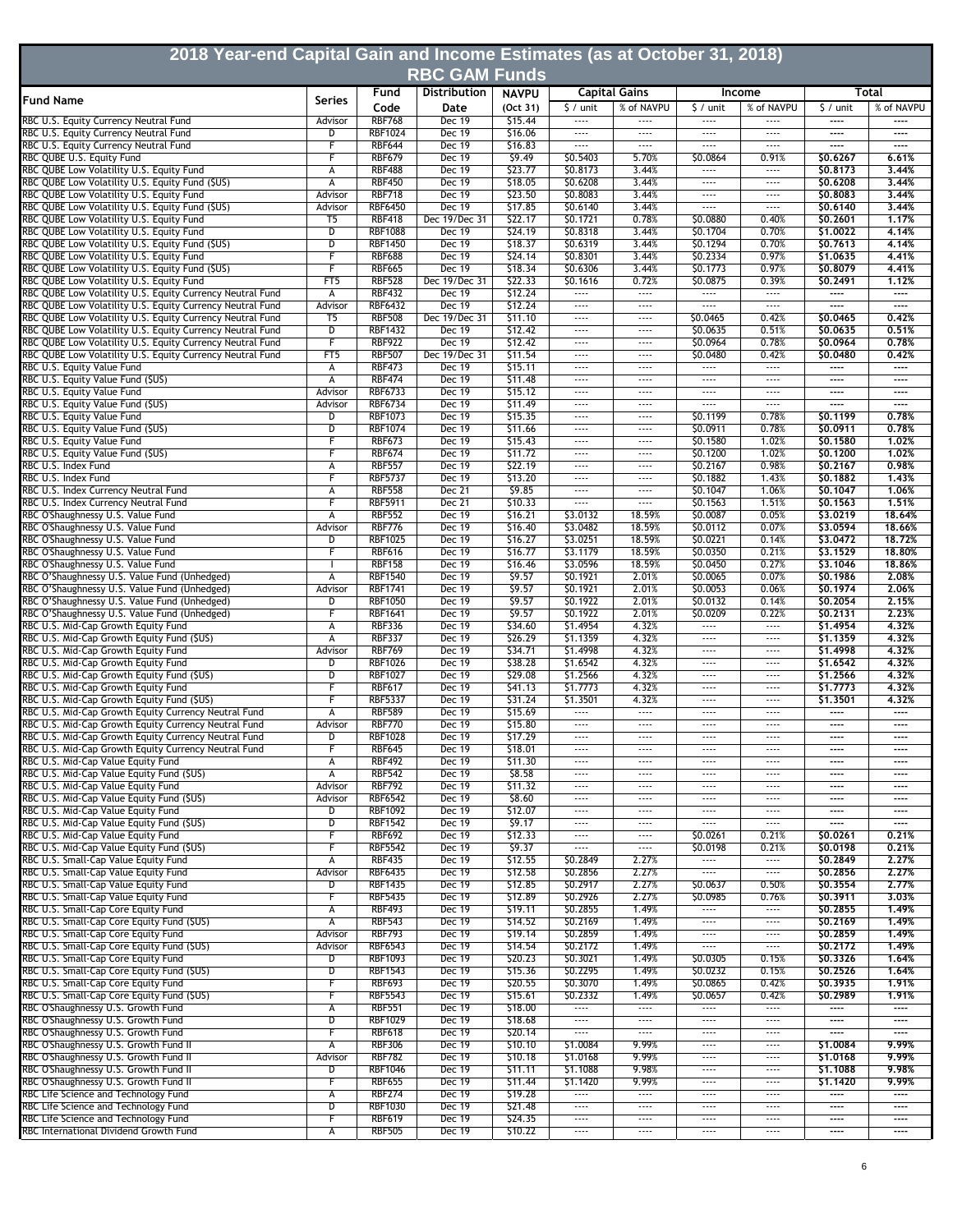| 2018 Year-end Capital Gain and Income Estimates (as at October 31, 2018)<br><b>RBC GAM Funds</b>          |                         |                                  |                                |                    |                      |                                   |                      |                                      |                      |                   |  |
|-----------------------------------------------------------------------------------------------------------|-------------------------|----------------------------------|--------------------------------|--------------------|----------------------|-----------------------------------|----------------------|--------------------------------------|----------------------|-------------------|--|
|                                                                                                           |                         | Fund                             | Distribution                   | <b>NAVPU</b>       |                      | <b>Capital Gains</b>              | Income               |                                      | Total                |                   |  |
| <b>Fund Name</b>                                                                                          | Series                  | Code                             | Date                           | (Oct 31)           | $\frac{1}{2}$ / unit | % of NAVPU                        | $\frac{1}{2}$ / unit | % of NAVPU                           | $\frac{1}{2}$ / unit | % of NAVPU        |  |
| RBC International Dividend Growth Fund<br>RBC International Dividend Growth Fund                          | Advisor                 | <b>RBF780</b>                    | Dec 19                         | \$10.23            |                      |                                   |                      |                                      | ----<br>\$0.0440     | ----              |  |
| RBC International Dividend Growth Fund                                                                    | T <sub>5</sub><br>D     | <b>RBF513</b><br><b>RBF1647</b>  | Dec 19/Dec 31<br>Dec 19        | \$9.07<br>\$9.90   | $\cdots$<br>$\cdots$ | $\cdots$<br>$\cdots$              | \$0.0440<br>$\cdots$ | 0.49%<br>$\cdots$                    | ----                 | 0.49%<br>$\cdots$ |  |
| RBC International Dividend Growth Fund                                                                    | F                       | <b>RBF647</b>                    | Dec 19                         | \$10.65            | $\cdots$             | $\cdots$                          |                      | $\cdots$                             | ----                 | ----              |  |
| RBC International Dividend Growth Fund                                                                    | FT <sub>5</sub>         | <b>RBF535</b>                    | Dec 19/Dec 31                  | \$9.54             | $\cdots$             | $\cdots$                          | \$0.0460             | 0.48%                                | \$0,0460             | 0.48%             |  |
| RBC International Equity Fund<br>RBC International Equity Fund (\$US)                                     | А<br>А                  | <b>RBF268</b><br><b>RBF411</b>   | <b>Dec 19</b><br><b>Dec 19</b> | \$19.38<br>\$14.72 | $\cdots$<br>----     | $\cdots$<br>----                  | \$0.0908<br>\$0.0690 | 0.47%<br>0.47%                       | \$0,0908<br>\$0,0690 | 0.47%<br>0.47%    |  |
| RBC International Equity Fund                                                                             | Advisor                 | <b>RBF771</b>                    | Dec 19                         | \$19.25            | $\cdots$             | $\cdots$                          | \$0.0978             | 0.51%                                | \$0.0978             | 0.51%             |  |
| RBC International Equity Fund (\$US)                                                                      | Advisor                 | <b>RBF4411</b>                   | Dec 19                         | \$14.62            | $\cdots$             | $\cdots$                          | \$0.0743             | 0.51%                                | \$0.0743             | 0.51%             |  |
| RBC International Equity Fund<br>RBC International Equity Fund                                            | T5<br>D                 | <b>RBF5268</b><br>RBF1031        | Dec 19/Dec 31<br>Dec 19        | \$17.89<br>\$20.11 | $\cdots$<br>$\cdots$ | $\cdots$<br>$\cdots$              | \$0.0865<br>\$0.2752 | 0.48%<br>1.37%                       | \$0.0865<br>\$0.2752 | 0.48%<br>1.37%    |  |
| RBC International Equity Fund (\$US)                                                                      | D                       | <b>RBF1411</b>                   | Dec 19                         | \$15.28            | $\cdots$             | $\cdots$                          | \$0.2090             | 1.37%                                | \$0,2090             | 1.37%             |  |
| RBC International Equity Fund                                                                             |                         | <b>RBF621</b>                    | <b>Dec 19</b>                  | \$21.87            | $\cdots$             | $\cdots$                          | \$0.3606             | 1.65%                                | \$0,3606             | 1.65%             |  |
| RBC International Equity Fund (\$US)<br>RBC International Equity Fund                                     | F<br>F5                 | <b>RBF5411</b><br><b>RBF5621</b> | <b>Dec 19</b><br>Dec 19/Dec 31 | \$16.62<br>\$20.37 | $\cdots$<br>$\cdots$ | $\cdots$<br>$\cdots$              | \$0.2739<br>\$0.0975 | 1.65%<br>0.48%                       | \$0,2739<br>\$0.0975 | 1.65%<br>0.48%    |  |
| RBC International Equity Currency Neutral Fund                                                            | А                       | <b>RBF408</b>                    | Dec 21                         | \$11.98            | \$0.1005             | 0.84%                             | \$0.0512             | 0.43%                                | \$0.1517             | 1.27%             |  |
| RBC International Equity Currency Neutral Fund                                                            | Advisor                 | <b>RBF6068</b>                   | Dec 21                         | \$11.98            | \$0.1005             | 0.84%                             | \$0.0476             | 0.40%                                | \$0.1481             | 1.24%             |  |
| RBC International Equity Currency Neutral Fund                                                            | D                       | <b>RBF1068</b>                   | Dec 21                         | \$12.22            | \$0.1025             | 0.84%                             | \$0.1573             | 1.29%                                | \$0.2598             | 2.13%             |  |
| RBC International Equity Currency Neutral Fund                                                            |                         | <b>RBF668</b><br><b>RBF559</b>   | <b>Dec 21</b><br>Dec 21        | \$12.21<br>\$10.64 | \$0.1024<br>$\cdots$ | 0.84%<br>$\dots$ .                | \$0.1865<br>\$0.2202 | 1.53%<br>2.07%                       | \$0.2889<br>\$0,2202 | 2.37%<br>2,07%    |  |
| RBC International Index Currency Neutral Fund<br>RBC International Index Currency Neutral Fund            | А<br>F                  | <b>RBF5736</b>                   | Dec 21                         | \$10.87            | $\cdots$             | $\cdots$                          | \$0.2618             | 2.41%                                | \$0.2618             | 2.41%             |  |
| RBC O'Shaughnessy International Equity Fund                                                               | А                       | <b>RBF586</b>                    | <b>Dec 19</b>                  | \$10.10            | $\cdots$             | $\cdots$                          | \$0.3051             | 3.02%                                | \$0.3051             | 3.02%             |  |
| RBC O'Shaughnessy International Equity Fund                                                               | Advisor                 | <b>RBF761</b>                    | Dec 19                         | 59.96              | $\cdots$             | $\cdots$                          | \$0.3059             | 3.07%                                | \$0,3059             | 3,07%             |  |
| RBC O'Shaughnessy International Equity Fund                                                               | D                       | <b>RBF1032</b><br><b>RBF639</b>  | <b>Dec 19</b><br><b>Dec 19</b> | \$10.29            | $\cdots$<br>$\cdots$ | $\cdots$<br>$\cdots$              | S0.4012              | 3.90%<br>4.19%                       | \$0,4012<br>\$0.3990 | 3.90%             |  |
| RBC O'Shaughnessy International Equity Fund<br>RBC O'Shaughnessy International Equity Fund                |                         | <b>RBF161</b>                    | Dec 19                         | \$9.52<br>\$11.18  | $\cdots$             | $\cdots$                          | \$0.3990<br>\$0.4964 | 4.44%                                | \$0.4964             | 4.19%<br>4.44%    |  |
| RBC European Dividend Fund                                                                                | А                       | <b>RBF471</b>                    | Dec 19                         | \$10.25            | $\cdots$             | $\cdots$                          | $\cdots$             | $\cdots$                             | ----                 | $---$             |  |
| RBC European Dividend Fund                                                                                | Advisor                 | <b>RBF6471</b>                   | <b>Dec 19</b>                  | \$10.25            | $\cdots$             | $\cdots$                          | $\cdots$             | $\cdots$                             | ----                 | ----              |  |
| RBC European Dividend Fund                                                                                | D                       | <b>RBF1071</b>                   | Dec 19                         | \$10.34            | $\cdots$             | $\cdots$                          |                      | $\cdots$                             | ----                 | $---$             |  |
| RBC European Dividend Fund<br>RBC European Equity Fund                                                    | А                       | <b>RBF671</b><br><b>RBF457</b>   | <b>Dec 19</b><br><b>Dec 19</b> | \$10.40<br>\$20.95 | <br>\$0.6248         | $\overline{}$<br>2.98%            | $\cdots$<br>\$0.2104 | $\cdots$<br>1.00%                    | ----<br>\$0.8352     | $---$<br>3.99%    |  |
| RBC European Equity Fund                                                                                  | Advisor                 | <b>RBF748</b>                    | Dec 19                         | \$21.28            | \$0.6346             | 2.98%                             | \$0.2307             | 1.08%                                | \$0,8653             | 4.07%             |  |
| RBC European Equity Fund                                                                                  | T5                      | <b>RBF5457</b>                   | Dec 19/Dec 31                  | \$19.99            |                      |                                   | \$0.0975             | 0.49%                                | \$0.0975             | 0.49%             |  |
| RBC European Equity Fund                                                                                  | D                       | <b>RBF1033</b>                   | <b>Dec 19</b>                  | \$21.37            | \$0.6374             | 2.98%                             | \$0.4048             | 1.89%                                | \$1,0422             | 4.88%             |  |
| RBC European Equity Fund<br>RBC European Equity Fund                                                      | F<br>FT <sub>5</sub>    | <b>RBF622</b><br><b>RBF5622</b>  | Dec 19<br>Dec 19/Dec 31        | \$22.77<br>\$21.52 | \$0.6793<br>\$0.0873 | 2.98%<br>0.41%                    | \$0.4975<br>\$0.1040 | 2.18%<br>0.48%                       | \$1,1768<br>\$0.1913 | 5.17%<br>0.89%    |  |
| RBC European Mid-Cap Equity Fund                                                                          | А                       | <b>RBF426</b>                    | <b>Dec 19</b>                  | \$10.92            | $\cdots$             | $\dots$ .                         | $\cdots$             | $\cdots$                             | ----                 | $---$             |  |
| RBC European Mid-Cap Equity Fund                                                                          | Advisor                 | <b>RBF6426</b>                   | Dec 19                         | \$10.96            | $\cdots$             | $\cdots$                          | $\cdots$             | $\cdots$                             | ----                 | ----              |  |
| RBC European Mid-Cap Equity Fund                                                                          | D                       | <b>RBF1426</b>                   | Dec 19                         | \$11.13            | $\cdots$             | $\cdots$                          |                      | $\cdots$                             | ----                 | $---$             |  |
| RBC European Mid-Cap Equity Fund<br>RBC Asian Equity Fund                                                 | F<br>А                  | <b>RBF907</b><br><b>RBF170</b>   | Dec 19<br>Dec 21               | \$11.20<br>\$11.35 | $\cdots$<br>$\cdots$ | $\cdots$<br>$\cdots$              | $\cdots$<br>$\cdots$ | $\cdots$<br>$- - - -$                | ----<br>----         | ----<br>$---$     |  |
| RBC Asian Equity Fund                                                                                     | Advisor                 | <b>RBF772</b>                    | Dec 21                         | 511.39             | $\cdots$             | $\cdots$                          | $\cdots$             | $\cdots$                             | ----                 | $---$             |  |
| RBC Asian Equity Fund                                                                                     | D                       | <b>RBF1034</b>                   | Dec 21                         | \$11.72            | $\cdots$             | $\cdots$                          |                      | $\cdots$                             | ----                 | $---$             |  |
| RBC Asian Equity Fund                                                                                     |                         | <b>RBF625</b>                    | <b>Dec 21</b>                  | \$12.79            |                      | $\cdots$                          | $\cdots$             | $\cdots$                             | ----                 | $---$             |  |
| RBC Asia Pacific ex-Japan Equity Fund<br>RBC Asia Pacific ex-Japan Equity Fund                            | А<br>Advisor            | <b>RBF475</b><br><b>RBF6735</b>  | Dec 19<br><b>Dec 19</b>        | \$11.54<br>\$11.57 | \$1.0524<br>\$1.0555 | 9.12%<br>9.12%                    | $\cdots$<br>         | $\cdots$<br>$\cdots$                 | \$1,0524<br>\$1.0555 | 9.12%<br>9.12%    |  |
| RBC Asia Pacific ex-Japan Equity Fund                                                                     | D                       | <b>RBF1075</b>                   | <b>Dec 19</b>                  | \$11.79            | \$1.0751             | 9.12%                             | \$0.0395             | 0.34%                                | \$1.1146             | 9.46%             |  |
| RBC Asia Pacific ex-Japan Equity Fund                                                                     | F                       | <b>RBF675</b>                    | <b>Dec 19</b>                  | 511.85             | \$1.0807             | 9.12%                             | \$0.0753             | 0.64%                                | \$1,1560             | 9.76%             |  |
| RBC Japanese Equity Fund                                                                                  | A                       | <b>RBF476</b>                    | <b>Dec 19</b>                  | \$12.26            | \$0.7565             | 6.17%                             | $\cdots$             | $\cdots$                             | \$0.7565             | 6.17%             |  |
| RBC Japanese Equity Fund<br>RBC Japanese Equity Fund                                                      | Advisor<br>D            | <b>RBF6736</b><br><b>RBF1076</b> | Dec 19<br>Dec 19               | \$12.29<br>\$12.77 | \$0.7581<br>\$0.7882 | 6.17%<br>6.17%                    | $\cdots$<br>\$0.0024 | $\cdots$<br>0.02%                    | \$0.7581<br>\$0,7906 | 6.17%<br>6,19%    |  |
| RBC Japanese Equity Fund                                                                                  | F                       | <b>RBF676</b>                    | Dec 19                         | \$12.82            | \$0.7909             | 6.17%                             | \$0.0369             | 0.29%                                | \$0.8278             | 6.46%             |  |
| RBC Emerging Markets Multi-Strategy Equity Fund                                                           | А                       | <b>RBF438</b>                    | Dec 21                         | \$10.13            | \$0.4895             | 4.83%                             | \$0.0837             | 0.83%                                | \$0.5732             | 5.66%             |  |
| RBC Emerging Markets Multi-Strategy Equity Fund (\$US)                                                    | $\overline{\mathsf{A}}$ | <b>RBF1505</b>                   | Dec 21                         | \$7.70             | \$0.3718             | 4.83%                             | \$0.0636             | 0.83%                                | \$0.4354             | 5.66%             |  |
| RBC Emerging Markets Multi-Strategy Equity Fund                                                           | Advisor                 | <b>RBF6438</b>                   | Dec 21                         | \$10.13<br>\$10.24 | \$0.4895             | 4.83%<br>4.83%                    | \$0.0845             | 0.83%                                | \$0.5740             | 5.66%<br>5,87%    |  |
| RBC Emerging Markets Multi-Strategy Equity Fund<br>RBC Emerging Markets Multi-Strategy Equity Fund (\$US) | D<br>D                  | <b>RBF1438</b><br><b>RBF6505</b> | Dec 21<br>Dec 21               | 57.78              | \$0.4946<br>\$0.3757 | 4.83%                             | \$0.1069<br>\$0.0812 | 1.04%<br>1.04%                       | \$0.6015<br>\$0.4569 | 5.87%             |  |
| RBC Emerging Markets Multi-Strategy Equity Fund                                                           | F                       | <b>RBF938</b>                    | <b>Dec 21</b>                  | \$10.26            | \$0.4958             | 4.83%                             | \$0.1141             | 1.11%                                | \$0.6099             | 5.94%             |  |
| RBC Emerging Markets Multi-Strategy Equity Fund (\$US)                                                    | F                       | <b>RBF9505</b>                   | Dec 21                         | \$7.80             | \$0.3766             | 4.83%                             | \$0.0867             | 1.11%                                | \$0,4633             | 5.94%             |  |
| RBC Emerging Markets Dividend Fund                                                                        | А                       | <b>RBF486</b>                    | Dec 19<br><b>Dec 19</b>        | \$12.04            | \$0.3915             | 3.25%<br>3.25%                    | $\cdots$<br>$\cdots$ | $\overline{\phantom{a}}$<br>$\cdots$ | \$0,3915             | 3.25%             |  |
| RBC Emerging Markets Dividend Fund<br>RBC Emerging Markets Dividend Fund                                  | Advisor<br>D            | <b>RBF716</b><br><b>RBF1056</b>  | <b>Dec 19</b>                  | \$12.06<br>\$12.22 | \$0.3920<br>\$0.3975 | 3.25%                             | $\cdots$             | $\cdots$                             | \$0.3920<br>\$0.3975 | 3.25%<br>3,25%    |  |
| RBC Emerging Markets Dividend Fund                                                                        | F                       | <b>RBF686</b>                    | <b>Dec 19</b>                  | \$12.36            | \$0.4018             | 3.25%                             | $\cdots$             | $\cdots$                             | \$0,4018             | 3,25%             |  |
| RBC Emerging Markets Equity Fund                                                                          | А                       | <b>RBF499</b>                    | Dec 19                         | \$15.82            | \$0.9144             | 5.78%                             | ----                 | $---$                                | \$0.9144             | 5.78%             |  |
| RBC Emerging Markets Equity Fund (\$US)<br>RBC Emerging Markets Equity Fund                               | А<br>T5                 | <b>RBF416</b>                    | Dec 19<br>Dec 19/Dec 31        | \$12.02<br>\$14.58 | \$0.6946<br>\$0.3128 | 5.78%<br>2.15%                    |                      | $\cdots$                             | \$0.6946<br>\$0.3833 | 5.78%             |  |
| RBC Emerging Markets Equity Fund                                                                          | Advisor                 | <b>RBF5499</b><br><b>RBF798</b>  | Dec 19                         | \$15.79            | \$0.9128             | 5.78%                             | \$0.0705<br>$\cdots$ | 0.48%<br>$\cdots$                    | \$0.9128             | 2.63%<br>5,78%    |  |
| RBC Emerging Markets Equity Fund (\$US)                                                                   | Advisor                 | <b>RBF4416</b>                   | Dec 19                         | \$12.00            | \$0.6934             | 5.78%                             |                      | $\cdots$                             | \$0.6934             | 5.78%             |  |
| RBC Emerging Markets Equity Fund                                                                          | D                       | <b>RBF1099</b>                   | Dec 19                         | \$16.29            | \$0.9416             | 5.78%                             | \$0.1535             | 0.94%                                | \$1.0951             | 6.72%             |  |
| RBC Emerging Markets Equity Fund (\$US)                                                                   | D                       | <b>RBF1416</b><br><b>RBF699</b>  | <b>Dec 19</b><br><b>Dec 19</b> | \$12.37            | \$0.7153             | 5.78%                             | \$0.1166             | 0.94%                                | \$0.8319             | 6,72%<br>6.99%    |  |
| RBC Emerging Markets Equity Fund<br>RBC Emerging Markets Equity Fund (\$US)                               | F<br>F                  | <b>RBF5416</b>                   | <b>Dec 19</b>                  | \$16.44<br>\$12.49 | \$0.9504<br>\$0.7219 | 5.78%<br>5.78%                    | \$0.1993<br>\$0.1514 | 1.21%<br>1.21%                       | \$1.1497<br>\$0.8733 | 6.99%             |  |
| RBC Emerging Markets Equity Fund                                                                          | FT5                     | <b>RBF5699</b>                   | Dec 19/Dec 31                  | \$15.27            | \$0.4704             | 3.08%                             | \$0.0735             | 0.48%                                | \$0.5439             | 3.56%             |  |
| RBC Emerging Markets Small-Cap Equity Fund                                                                | А                       | <b>RBF485</b>                    | <b>Dec 19</b>                  | \$12.56            | \$0.2205             | 1.76%                             | \$0.0504             | 0.40%                                | \$0.2709             | 2.16%             |  |
| RBC Emerging Markets Small-Cap Equity Fund                                                                | Advisor                 | <b>RBF715</b>                    | Dec 19                         | \$12.52            | 50.2197              | 1.75%                             | \$0.0452             | 0.36%                                | \$0.2649             | 2.12%             |  |
| RBC Emerging Markets Small-Cap Equity Fund<br>RBC Emerging Markets Small-Cap Equity Fund                  | D<br>F                  | <b>RBF1055</b><br><b>RBF685</b>  | Dec 19<br>Dec 19               | \$12.79<br>\$12.89 | \$0.2245<br>\$0.2261 | 1.75%<br>1.75%                    | \$0.1563<br>\$0.1896 | 1.22%<br>1.47%                       | \$0.3808<br>\$0.4157 | 2.98%<br>3.23%    |  |
| RBC Global Dividend Growth Fund                                                                           | А                       | <b>RBF565</b>                    | Dec 19                         | \$15.03            | \$0.3896             | 2.59%                             | $\cdots$             | $\cdots$                             | \$0.3896             | 2,59%             |  |
| RBC Global Dividend Growth Fund (\$US)                                                                    | $\overline{A}$          | <b>RBF414</b>                    | Dec 19                         | \$11.42            | \$0.2959             | 2.59%                             | $\cdots$             | $\overline{\phantom{a}}$             | \$0.2959             | 2.59%             |  |
| RBC Global Dividend Growth Fund                                                                           | Advisor                 | <b>RBF703</b>                    | <b>Dec 19</b>                  | \$15.22            | \$0.3944             | 2.59%                             | $\cdots$             |                                      | \$0.3944             | 2.59%             |  |
| RBC Global Dividend Growth Fund (\$US)<br>RBC Global Dividend Growth Fund                                 | Advisor<br>T5           | <b>RBF4414</b><br><b>RBF540</b>  | <b>Dec 19</b><br>Dec 19/Dec 31 | \$11.56<br>\$12.26 | \$0.2996<br>         | 2.59%<br>$\overline{\phantom{a}}$ | $\cdots$<br>\$0.0525 | $\cdots$<br>0.43%                    | \$0.2996<br>\$0.0525 | 2.59%<br>0.43%    |  |
| RBC Global Dividend Growth Fund                                                                           | T8                      | <b>RBF600</b>                    | Dec 19/Dec 31                  | \$8.70             | $\cdots$             | $\cdots$                          | \$0.0610             | 0.70%                                | \$0.0610             | 0,70%             |  |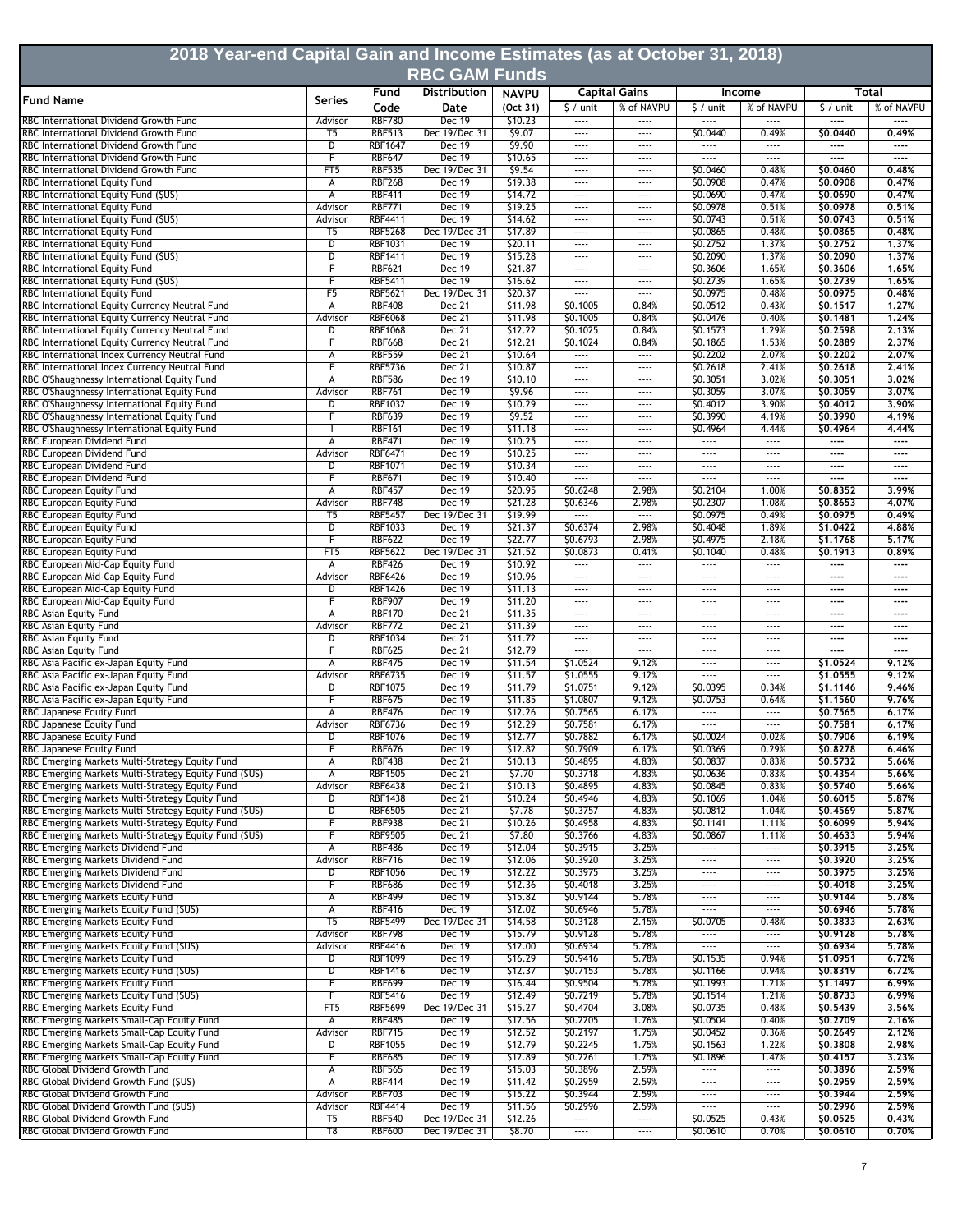| 2018 Year-end Capital Gain and Income Estimates (as at October 31, 2018)                             |                         |                                  |                                |                    |                                      |                          |                                      |                                   |                      |                      |
|------------------------------------------------------------------------------------------------------|-------------------------|----------------------------------|--------------------------------|--------------------|--------------------------------------|--------------------------|--------------------------------------|-----------------------------------|----------------------|----------------------|
|                                                                                                      |                         |                                  | <b>RBC GAM Funds</b>           |                    |                                      |                          |                                      |                                   |                      |                      |
| <b>Fund Name</b>                                                                                     | Series                  | Fund                             | Distribution                   | <b>NAVPU</b>       |                                      | <b>Capital Gains</b>     |                                      | Income                            |                      | Total                |
|                                                                                                      |                         | Code                             | Date                           | (Oct 31)           | $\frac{1}{2}$ / unit                 | % of NAVPU               | $$/$ unit                            | % of NAVPU                        | $\frac{1}{2}$ / unit | % of NAVPU           |
| RBC Global Dividend Growth Fund<br>RBC Global Dividend Growth Fund (\$US)                            | D<br>D                  | <b>RBF1035</b><br><b>RBF1414</b> | Dec 19<br>Dec 19               | \$15.40<br>\$11.69 | \$0.3990<br>\$0.3031                 | 2.59%<br>2.59%           | \$0.1180<br>\$0.0896                 | 0.77%<br>0.77%                    | \$0.5170<br>\$0.3927 | 3,36%<br>3,36%       |
| RBC Global Dividend Growth Fund                                                                      | F                       | <b>RBF627</b>                    | Dec 19                         | \$16.44            | \$0.4260                             | 2.59%                    | \$0.1700                             | 1.03%                             | \$0.5960             | 3,63%                |
| RBC Global Dividend Growth Fund (\$US)                                                               | F                       | <b>RBF5414</b>                   | Dec 19                         | \$12.49            | \$0.3236                             | 2.59%                    | \$0.1291                             | 1.03%                             | \$0.4527             | 3,63%                |
| RBC Global Dividend Growth Fund                                                                      | FT <sub>5</sub>         | <b>RBF534</b>                    | Dec 19/Dec 31                  | \$14.98            | $\cdots$                             | $\cdots$                 | \$0.0635                             | 0.42%                             | \$0.0635             | 0,42%                |
| RBC Global Dividend Growth Currency Neutral Fund<br>RBC Global Dividend Growth Currency Neutral Fund | А<br>Advisor            | <b>RBF433</b><br><b>RBF6433</b>  | <b>Dec 19</b><br><b>Dec 19</b> | \$12.32<br>\$12.29 | \$0.0206<br>\$0.0206                 | 0.17%<br>0.17%           | \$0.0234<br>\$0.0136                 | 0.19%<br>0.11%                    | \$0.0440<br>\$0,0342 | 0.36%<br>0.28%       |
| RBC Global Dividend Growth Currency Neutral Fund                                                     | T5                      | <b>RBF506</b>                    | Dec 19/Dec 31                  | \$11.04            | $\overline{\phantom{a}}$             | $\overline{\phantom{a}}$ | \$0.0485                             | 0.44%                             | \$0.0485             | 0.44%                |
| RBC Global Dividend Growth Currency Neutral Fund                                                     | D                       | <b>RBF1433</b>                   | <b>Dec 19</b>                  | \$12.51            | \$0.0209                             | 0.17%                    | \$0.1264                             | 1.01%                             | \$0.1473             | 1.18%                |
| RBC Global Dividend Growth Currency Neutral Fund                                                     | F                       | <b>RBF943</b>                    | Dec 19                         | \$12.54            | \$0.0210                             | 0.17%                    | \$0.1643                             | 1.31%                             | \$0,1853             | 1.48%                |
| RBC Global Dividend Growth Currency Neutral Fund                                                     | FT <sub>5</sub>         | <b>RBF502</b>                    | Dec 19/Dec 31                  | \$11.38            | $\cdots$                             | $\cdots$                 | \$0.0495                             | 0.44%                             | \$0.0495             | 0,44%                |
| RBC Global Equity Fund<br>RBC Global Equity Fund (\$US)                                              | А<br>А                  | <b>RBF477</b><br><b>RBF412</b>   | Dec 19<br><b>Dec 19</b>        | \$15.74<br>\$11.96 | \$0.5584<br>\$0.4242                 | 3.55%<br>3.55%           | $\cdots$<br>$\cdots$                 | $\cdots$<br>$\cdots$              | \$0.5584<br>\$0,4242 | 3,55%<br>3,55%       |
| RBC Global Equity Fund                                                                               | Advisor                 | <b>RBF6737</b>                   | <b>Dec 19</b>                  | \$15.69            | \$0.5566                             | 3.55%                    | $\cdots$                             | $\cdots$                          | \$0.5566             | 3.55%                |
| RBC Global Equity Fund (\$US)                                                                        | Advisor                 | <b>RBF4412</b>                   | Dec 19                         | \$11.92            | \$0.4228                             | 3.55%                    | $\cdots$                             | $\cdots$                          | \$0.4228             | 3.55%                |
| <b>RBC Global Equity Fund</b>                                                                        | T5                      | <b>RBF5477</b>                   | Dec 19/Dec 31                  | \$14.95            | \$0.2390                             | 1.60%                    | \$0.0635                             | 0.42%                             | \$0.3025             | 2.02%                |
| RBC Global Equity Fund                                                                               | D                       | <b>RBF1077</b>                   | <b>Dec 19</b>                  | \$16.14            | \$0.5725                             | 3.55%                    | \$0.0512                             | 0.32%                             | \$0.6237             | 3.86%                |
| RBC Global Equity Fund (\$US)<br>RBC Global Equity Fund                                              | D<br>F                  | <b>RBF1412</b><br><b>RBF677</b>  | Dec 19<br><b>Dec 19</b>        | \$12.26<br>\$16.24 | \$0.4349<br>\$0.5761                 | 3.55%<br>3.55%           | \$0.0389<br>\$0.0975                 | 0.32%<br>0.60%                    | \$0.4738<br>\$0.6736 | 3,86%<br>4,15%       |
| RBC Global Equity Fund (\$US)                                                                        | F                       | <b>RBF5412</b>                   | <b>Dec 19</b>                  | \$12.34            | \$0.4376                             | 3.55%                    | \$0.0741                             | 0.60%                             | \$0.5117             | 4,15%                |
| RBC Global Equity Fund                                                                               | FT <sub>5</sub>         | <b>RBF5677</b>                   | Dec 19/Dec 31                  | \$15.23            | \$0.2431                             | 1.60%                    | \$0.0640                             | 0.42%                             | \$0,3071             | 2,02%                |
| RBC Global Equity Focus Fund                                                                         | А                       | <b>RBF407</b>                    | <b>Dec 19</b>                  | \$16.00            | \$0.3542                             | 2.21%                    | $\cdots$                             | $\cdots$                          | \$0.3542             | 2.21%                |
| RBC Global Equity Focus Fund (\$US)                                                                  | А                       | <b>RBF415</b>                    | <b>Dec 19</b>                  | \$12.15            | \$0.2691                             | 2.21%                    | $\cdots$                             | $---$                             | \$0.2691             | 2.21%                |
| <b>RBC Global Equity Focus Fund</b>                                                                  | Advisor                 | <b>RBF6067</b>                   | <b>Dec 19</b><br><b>Dec 19</b> | \$15.99            | \$0.3539                             | 2.21%<br>2.21%           | $\cdots$<br>$\cdots$                 | $\cdots$<br>$\cdots$              | 50,3539              | 2.21%<br>2.21%       |
| RBC Global Equity Focus Fund (\$US)<br><b>RBC Global Equity Focus Fund</b>                           | Advisor<br>T5           | <b>RBF4415</b><br><b>RBF5407</b> | Dec 19/Dec 31                  | \$12.14<br>\$15.00 | \$0.2688<br>$\overline{\phantom{a}}$ | $\overline{\phantom{a}}$ | \$0.0640                             | 0.43%                             | \$0.2688<br>\$0.0640 | 0.43%                |
| RBC Global Equity Focus Fund                                                                         | D                       | <b>RBF1067</b>                   | Dec 19                         | \$16.49            | \$0.3651                             | 2.21%                    | \$0.0097                             | 0.06%                             | \$0.3748             | 2,27%                |
| RBC Global Equity Focus Fund (\$US)                                                                  | D                       | <b>RBF1415</b>                   | Dec 19                         | \$12.53            | \$0.2773                             | 2.21%                    | \$0.0074                             | 0.06%                             | \$0.2847             | 2.27%                |
| RBC Global Equity Focus Fund                                                                         | F                       | <b>RBF667</b>                    | Dec 19                         | \$16.54            | \$0.3662                             | 2.21%                    | \$0.0572                             | 0.35%                             | \$0.4234             | 2.56%                |
| RBC Global Equity Focus Fund (\$US)                                                                  | F                       | <b>RBF5415</b>                   | <b>Dec 19</b>                  | \$12.57            | \$0.2782                             | 2.21%                    | \$0.0435                             | 0.35%                             | \$0.3216             | 2,56%                |
| RBC Global Equity Focus Fund<br>RBC Global Equity Focus Currency Neutral Fund                        | FT <sub>5</sub><br>А    | <b>RBF5667</b><br><b>RBF420</b>  | Dec 19/Dec 31<br>Dec 21        | \$15.56<br>59.40   | $\overline{\phantom{a}}$<br>\$0.2531 | $\overline{}$<br>2.69%   | S0.0655<br>$\cdots$                  | 0.42%<br>$\overline{\phantom{a}}$ | \$0.0655<br>\$0.2531 | 0.42%<br>2.69%       |
| RBC Global Equity Focus Currency Neutral Fund                                                        | Advisor                 | <b>RBF1720</b>                   | Dec 21                         | 59.42              | \$0.2535                             | 2.69%                    | $\cdots$                             | $\overline{\phantom{a}}$          | \$0.2535             | 2.69%                |
| RBC Global Equity Focus Currency Neutral Fund                                                        | D                       | <b>RBF1060</b>                   | Dec 21                         | \$9.46             | \$0.2547                             | 2.69%                    | \$0.0517                             | 0.55%                             | \$0.3064             | 3.24%                |
| RBC Global Equity Focus Currency Neutral Fund                                                        | F                       | <b>RBF1643</b>                   | Dec 21                         | \$9.48             | \$0.2553                             | 2.69%                    | \$0.0747                             | 0.79%                             | \$0,3300             | 3.48%                |
| RBC QUBE Low Volatility Global Equity Fund                                                           | А                       | <b>RBF487</b>                    | Dec 19                         | \$18.59            | \$0.2157                             | 1.16%                    | \$0.0374                             | 0.20%                             | \$0.2531             | 1.36%                |
| RBC QUBE Low Volatility Global Equity Fund (\$US)<br>RBC QUBE Low Volatility Global Equity Fund      | A<br>Advisor            | <b>RBF413</b><br><b>RBF717</b>   | Dec 19<br><b>Dec 19</b>        | \$14.12<br>\$18.56 | \$0.1638<br>\$0.2155                 | 1.16%<br>1.16%           | \$0.0284<br>\$0.0336                 | 0.20%<br>0.18%                    | \$0.1923<br>\$0,2491 | 1.36%<br>1.34%       |
| RBC QUBE Low Volatility Global Equity Fund (\$US)                                                    | Advisor                 | <b>RBF4413</b>                   | <b>Dec 19</b>                  | \$14.10            | \$0.1637                             | 1.16%                    | \$0.0255                             | 0.18%                             | \$0,1892             | 1.34%                |
| RBC QUBE Low Volatility Global Equity Fund                                                           | T5                      | <b>RBF417</b>                    | Dec 19/Dec 31                  | \$17.22            | $\overline{\cdots}$                  | $\overline{\phantom{a}}$ | \$0.0725                             | 0.42%                             | \$0.0725             | 0.42%                |
| RBC QUBE Low Volatility Global Equity Fund                                                           | D                       | <b>RBF1087</b>                   | <b>Dec 19</b>                  | \$18.93            | \$0.2198                             | 1.16%                    | \$0.1971                             | 1.04%                             | \$0,4169             | 2.20%                |
| RBC QUBE Low Volatility Global Equity Fund (\$US)                                                    | $\overline{\mathsf{D}}$ | <b>RBF1413</b>                   | <b>Dec 19</b>                  | \$14.38            | \$0.1670                             | 1.16%                    | \$0.1497                             | 1.04%                             | \$0.3167             | 2.20%                |
| RBC QUBE Low Volatility Global Equity Fund<br>RBC QUBE Low Volatility Global Equity Fund (\$US)      | F<br>F                  | <b>RBF687</b><br><b>RBF5413</b>  | Dec 19<br>Dec 19               | \$18.94<br>\$14.38 | \$0.2198<br>\$0.1670                 | 1.16%<br>1.16%           | \$0.2445<br>\$0.1857                 | 1.29%<br>1.29%                    | \$0.4643<br>\$0.3527 | 2.45%<br>2,45%       |
| RBC QUBE Low Volatility Global Equity Fund                                                           | FT <sub>5</sub>         | <b>RBF531</b>                    | Dec 19/Dec 31                  | \$17.65            | $\cdots$                             | $\overline{\phantom{a}}$ | \$0.0735                             | 0.42%                             | \$0.0735             | 0,42%                |
| RBC QUBE Low Volatility Global Equity Currency Neutral Fund                                          | А                       | <b>RBF523</b>                    | Dec 21                         | \$9.89             | \$0.1575                             | 1.59%                    | \$0.0564                             | 0.57%                             | \$0,2139             | 2.16%                |
| RBC QUBE Low Volatility Global Equity Currency Neutral Fund                                          | Advisor                 | <b>RBF1523</b>                   | Dec 21                         | \$9.89             | \$0.1575                             | 1.59%                    | \$0.0653                             | 0.66%                             | \$0.2228             | 2.25%                |
| RBC QUBE Low Volatility Global Equity Currency Neutral Fund                                          | D                       | <b>RBF1057</b>                   | Dec 21                         | 59.95              | \$0.1585                             | 1.59%                    | \$0.1393                             | 1.40%                             | \$0.2978             | 2.99%                |
| RBC QUBE Low Volatility Global Equity Currency Neutral Fund<br>RBC Vision Global Equity Fund         | А                       | <b>RBF1680</b><br><b>RBF304</b>  | Dec 21<br>Dec 19               | \$9.97<br>\$13.73  | \$0.1588<br>\$0.6617                 | 1.59%<br>4.82%           | \$0.1675<br>$\cdots$                 | 1.68%<br>$\cdots$                 | \$0.3263<br>\$0.6617 | 3,27%<br>4.82%       |
| RBC Vision Global Equity Fund                                                                        | Advisor                 | <b>RBF785</b>                    | Dec 19                         | \$13.79            | \$0.6646                             | 4.82%                    | $\cdots$                             | $\cdots$                          | \$0.6646             | 4.82%                |
| <b>RBC Vision Global Equity Fund</b>                                                                 | D                       | <b>RBF1045</b>                   | Dec 19                         | \$14.69            | \$0.7082                             | 4.82%                    | \$0.0493                             | 0.34%                             | \$0.7575             | 5.16%                |
| RBC Vision Global Equity Fund                                                                        | F                       | <b>RBF653</b>                    | Dec 19                         | \$15.11            | \$0.7282                             | 4.82%                    | \$0.0881                             | 0.58%                             | 50.8163              | 5.40%                |
| RBC Vision Fossil Fuel Free Global Equity Fund                                                       | А                       | <b>RBF430</b>                    | Dec 19                         | \$10.79            | \$0.3274                             | 3.03%                    | $\cdots$                             | $\cdots$                          | \$0.3274             | 3.03%                |
| RBC Vision Fossil Fuel Free Global Equity Fund<br>RBC Vision Fossil Fuel Free Global Equity Fund     | Advisor<br>D            | <b>RBF6430</b><br><b>RBF1430</b> | <b>Dec 19</b><br><b>Dec 19</b> | \$10.78<br>\$10.90 | \$0.3270<br>\$0.3305                 | 3.03%<br>3.03%           | $\overline{\phantom{a}}$<br>\$0.0330 | $\cdots$<br>0.30%                 | \$0.3270<br>\$0.3635 | 3.03%<br>3.34%       |
| RBC Vision Fossil Fuel Free Global Equity Fund                                                       | F                       | <b>RBF910</b>                    | Dec 19                         | \$10.89            | \$0.3304                             | 3.03%                    | \$0.0574                             | 0.53%                             | \$0.3878             | 3.56%                |
| RBC O'Shaughnessy Global Equity Fund                                                                 | А                       | <b>RBF594</b>                    | Dec 19                         | \$10.57            | $\cdots$                             | $\cdots$                 | \$0.0238                             | 0.23%                             | \$0.0238             | 0.23%                |
| RBC O'Shaughnessy Global Equity Fund                                                                 | Advisor                 | <b>RBF781</b>                    | Dec 19                         | \$10.57            | $\cdots$                             | $\cdots$                 | \$0.0312                             | 0.30%                             | \$0.0312             | 0.30%                |
| RBC O'Shaughnessy Global Equity Fund                                                                 | D                       | <b>RBF1036</b>                   | Dec 19                         | \$10.70            | $\cdots$                             | $\cdots$                 | \$0.1182                             | 1.11%                             | \$0.1182             | 1.11%                |
| RBC O'Shaughnessy Global Equity Fund<br>RBC Global Energy Fund                                       | F<br>А                  | <b>RBF649</b><br><b>RBF462</b>   | Dec 19<br><b>Dec 19</b>        | \$10.73<br>\$36.82 | $\cdots$<br>$---$                    | $\cdots$<br>$---$        | \$0.1508<br>$\cdots$                 | 1.40%<br>$\cdots$                 | \$0.1508<br>----     | 1.40%<br>$\cdots$    |
| RBC Global Energy Fund                                                                               | Advisor                 | <b>RBF773</b>                    | <b>Dec 19</b>                  | \$37.15            | $\cdots$                             | $---$                    | $\cdots$                             | $\cdots$                          | ----                 | $\cdots$             |
| RBC Global Energy Fund                                                                               | D                       | <b>RBF1037</b>                   | Dec 19                         | \$40.67            | $\cdots$                             | $\cdots$                 | $\cdots$                             | $\cdots$                          | $---$                | $\cdots$             |
| RBC Global Energy Fund                                                                               | F                       | <b>RBF613</b>                    | Dec 19                         | \$44.25            | $\cdots$                             | $\cdots$                 | $\cdots$                             | $---$                             | $---$                | $---$                |
| RBC Global Precious Metals Fund                                                                      | А                       | <b>RBF468</b>                    | Dec 19                         | \$27.98            | $\cdots$                             | $\cdots$                 | $\cdots$                             | $\cdots$                          | $---$                | $\cdots$             |
| RBC Global Precious Metals Fund<br>RBC Global Precious Metals Fund                                   | Advisor<br>D            | <b>RBF774</b><br><b>RBF1038</b>  | Dec 19<br>Dec 19               | \$28.17<br>\$30.89 | $\cdots$<br>$\cdots$                 | $\cdots$<br>$\cdots$     | $\cdots$<br>$\cdots$                 | $\cdots$<br>$\cdots$              | $---$<br>$---$       | $\cdots$<br>$\cdots$ |
| RBC Global Precious Metals Fund                                                                      | F                       | <b>RBF614</b>                    | Dec 19                         | \$33.42            | $\cdots$                             | $---$                    | $\cdots$                             | $\cdots$                          | $---$                | $---$                |
| RBC Global Resources Fund                                                                            | А                       | <b>RBF575</b>                    | <b>Dec 19</b>                  | \$33.72            | $\cdots$                             | $\cdots$                 | $\cdots$                             | $\cdots$                          | $---$                | $-- -$               |
| <b>RBC Global Resources Fund</b>                                                                     | Advisor                 | <b>RBF711</b>                    | Dec 19                         | \$33.92            | $\cdots$                             | $\cdots$                 | $\cdots$                             | $\cdots$                          | $---$                | $---$                |
| RBC Global Resources Fund                                                                            | D                       | <b>RBF1041</b>                   | <b>Dec 19</b>                  | \$37.59            | $\cdots$                             | $---$                    | $\cdots$                             | $\cdots$                          | $---$                | $\cdots$             |
| RBC Global Resources Fund<br>RBC Global Technology Fund                                              | F<br>А                  | <b>RBF633</b><br><b>RBF564</b>   | Dec 19<br><b>Dec 19</b>        | \$41.20<br>55.75   | $\cdots$<br>$\cdots$                 | $\cdots$<br>$\cdots$     | $\cdots$<br>$\cdots$                 | $\cdots$<br>$\cdots$              | $---$<br>$---$       | $---$<br>$---$       |
| RBC Global Technology Fund                                                                           | Advisor                 | <b>RBF712</b>                    | Dec 19                         | \$5.88             | $\cdots$                             | $\cdots$                 | $\cdots$                             | $\cdots$                          | $---$                | $---$                |
| RBC Global Technology Fund                                                                           | D                       | <b>RBF1042</b>                   | Dec 19                         | \$6.42             | $- - - -$                            | $\cdots$                 | $\cdots$                             | $\cdots$                          | ----                 | $\cdots$             |
| RBC Global Technology Fund                                                                           | F                       | <b>RBF620</b>                    | Dec 19                         | \$7.18             | $\cdots$                             | $---$                    | $\cdots$                             | $\cdots$                          | $---$                | $\cdots$             |
| <b>RBC Private Pools</b>                                                                             |                         |                                  |                                |                    |                                      |                          |                                      |                                   |                      |                      |
| RBC Private Short-Term Income Pool<br>RBC Private Canadian Corporate Bond Pool                       | F<br>F                  | RBF20905<br>RBF20907             | Dec 19<br><b>Dec 19</b>        | \$99.09<br>\$10.81 | $\cdots$                             | $---$                    | \$0.0897<br>\$0.0143                 | 0.09%<br>0.13%                    | \$0,0897             | 0.09%                |
| RBC Private Income Pool                                                                              | F                       | <b>RBF20908</b>                  | <b>Dec 31</b>                  | \$187.62           | $\cdots$<br>$\cdots$                 | <br>$\cdots$             | \$0.5242                             | 0.28%                             | \$0,0143<br>\$0.5242 | 0.13%<br>0.28%       |
| RBC Private Canadian Dividend Pool                                                                   | F                       | RBF20910                         | Dec 19                         | \$44.26            | \$0.0700                             | 0.16%                    | \$0.1681                             | 0.38%                             | \$0.2381             | 0.54%                |
| RBC Private Canadian Growth and Income Equity Pool                                                   | F                       | RBF20911                         | Dec 19                         | \$20.64            | $\cdots$                             | $\cdots$                 | \$0.0680                             | 0.33%                             | \$0.0680             | 0.33%                |

┨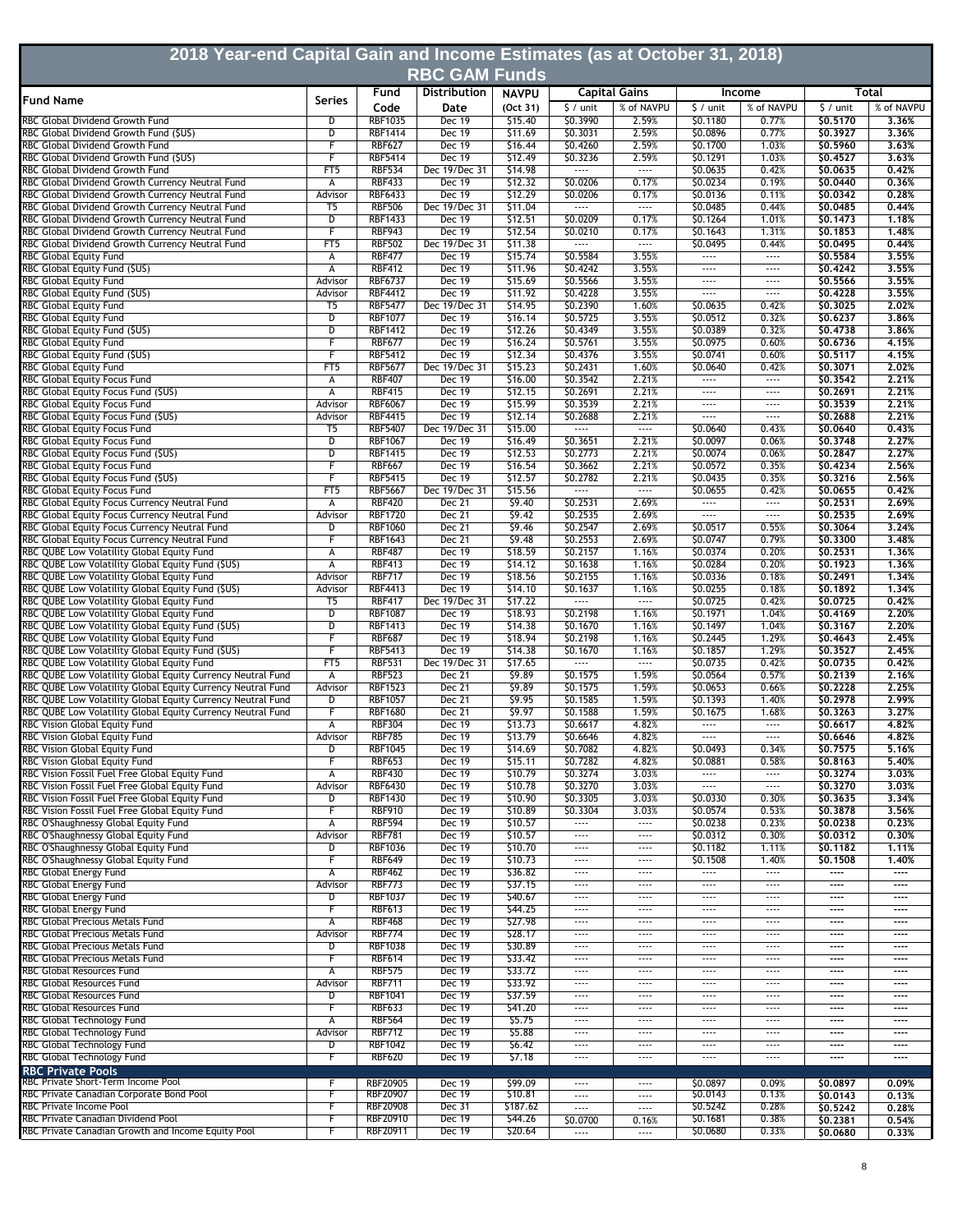| 2018 Year-end Capital Gain and Income Estimates (as at October 31, 2018)<br><b>RBC GAM Funds</b> |                                    |                                    |                                |                      |                                      |                                      |                           |                                                                                                      |                       |                      |  |
|--------------------------------------------------------------------------------------------------|------------------------------------|------------------------------------|--------------------------------|----------------------|--------------------------------------|--------------------------------------|---------------------------|------------------------------------------------------------------------------------------------------|-----------------------|----------------------|--|
|                                                                                                  | Fund<br>Distribution               |                                    |                                | <b>NAVPU</b>         |                                      | <b>Capital Gains</b>                 | Total<br>Income           |                                                                                                      |                       |                      |  |
| <b>Fund Name</b>                                                                                 | <b>Series</b>                      | Code                               | Date                           | (Oct 31)             | \$ / unit                            | % of NAVPU                           | $$/$ unit                 | % of NAVPU                                                                                           | $$/$ unit             | % of NAVPU           |  |
| RBC Private Canadian Equity Pool                                                                 | F                                  | RBF20912                           | Dec 19                         | \$24.40              | \$0.3182                             | 1.30%                                | \$0.0858                  | 0.35%                                                                                                | \$0,4040              | 1.66%                |  |
| RBC Private Canadian Growth Equity Pool<br>RBC Private Canadian Mid-Cap Equity Pool              | F<br>F                             | RBF20913<br>RBF20914               | Dec 19<br>Dec 19               | \$207.09<br>\$24.94  | $\cdots$<br>\$2.0115                 | $\cdots$<br>8.07%                    | \$0.2839<br>\$0.0425      | 0.14%<br>0.17%                                                                                       | \$0.2839<br>\$2.0540  | 0.14%<br>8.24%       |  |
| RBC Private U.S. Large-Cap Value Equity Pool                                                     | F                                  | <b>RBF20920</b>                    | Dec 19                         | \$296.98             | \$19.9467                            | 6.72%                                | \$0.4959                  | 0.17%                                                                                                | \$20,4426             | 6.88%                |  |
| RBC Private U.S. Large-Cap Value Equity Pool (\$US)                                              | F                                  | RBF20921                           | <b>Dec 19</b>                  | \$225.59             | \$15.1519                            | 6.72%                                | \$0.3767                  | 0.17%                                                                                                | \$15,5286             | 6.88%                |  |
| RBC Private U.S. Growth Equity Pool<br>RBC Private U.S. Growth Equity Pool (\$US)                | F<br>F                             | <b>RBF20922</b><br>RBF20923        | <b>Dec 19</b><br><b>Dec 19</b> | \$217.10<br>\$164.91 | $\cdots$<br>                         | $\cdots$<br>$\cdots$                 | $\cdots$<br>$\overline{}$ | $\cdots$<br>$\overline{}$                                                                            | $\cdots$<br>----      | $\cdots$<br>$\cdots$ |  |
| RBC Private U.S. Large-Cap Core Equity Pool                                                      | F                                  | <b>RBF20940</b>                    | <b>Dec 19</b>                  | \$24.79              | 51.2365                              | 4.99%                                | \$0.0338                  | 0.14%                                                                                                | \$1,2703              | 5.12%                |  |
| RBC Private U.S. Large-Cap Core Equity Pool (\$US)                                               | F                                  | <b>RBF20941</b>                    | Dec 19                         | \$18.83              | \$0.9393                             | 4.99%                                | \$0.0257                  | 0.14%                                                                                                | \$0.9649              | 5.12%                |  |
| RBC Private U.S. Small-Cap Equity Pool                                                           | F                                  | <b>RBF20926</b>                    | Dec 19                         | \$137.76             | \$19.6365                            | 14.25%                               | $\cdots$                  | $\cdots$                                                                                             | \$19.6365             | 14.25%               |  |
| RBC Private U.S. Small-Cap Equity Pool (\$US)<br>RBC Private EAFE Equity Pool                    | F<br>F                             | RBF20927<br>RBF20932               | Dec 19<br>Dec 19               | \$104.65<br>\$13.18  | \$14.9163<br>$\cdots$                | 14.25%<br>$\cdots$                   | $\cdots$<br>$\cdots$      | $\cdots$<br>$\cdots$                                                                                 | \$14.9163<br>----     | 14.25%<br>$\cdots$   |  |
| RBC Private EAFE Equity Pool (\$US)                                                              | F                                  | RBF20933                           | <b>Dec 19</b>                  | \$10.01              |                                      | $\cdots$                             | $\cdots$                  | $\cdots$                                                                                             | ----                  | $\cdots$             |  |
| RBC Private Overseas Equity Pool                                                                 | F                                  | <b>RBF20938</b>                    | <b>Dec 19</b>                  | \$9.69               | \$0.4005                             | 4.13%                                | \$0.0089                  | 0.09%                                                                                                | \$0,4094              | 4.23%                |  |
| RBC Private Overseas Equity Pool (\$US)<br>RBC Private World Equity Pool                         | F<br>F                             | <b>RBF20939</b><br><b>RBF20928</b> | <b>Dec 19</b><br><b>Dec 19</b> | \$7.36<br>\$238.74   | \$0.3042<br>\$13.3252                | 4.13%<br>5.58%                       | \$0.0068<br>              | 0.09%<br>$\cdots$                                                                                    | \$0.3110<br>\$13,3252 | 4.23%<br>5.58%       |  |
| RBC Private World Equity Pool (\$US)                                                             | F                                  | <b>RBF20929</b>                    | <b>Dec 19</b>                  | \$181.35             | \$10.1221                            | 5.58%                                | $\cdots$                  | $\cdots$                                                                                             | \$10.1221             | 5.58%                |  |
| <b>PH&amp;N Funds (Prospectus)</b>                                                               |                                    |                                    |                                |                      |                                      |                                      |                           |                                                                                                      |                       |                      |  |
| PH&N Canadian Money Market Fund                                                                  | А                                  | <b>RBF7120</b>                     | Dec 31                         | \$10.00              | $\cdots$                             | $---$                                |                           | Income distributions are determined in December.                                                     |                       |                      |  |
| PH&N Canadian Money Market Fund                                                                  | Advisor                            | <b>RBF6120</b>                     | Dec 31                         | \$10.00              | $\cdots$                             | $\cdots$                             |                           | Income distributions are determined in December.                                                     |                       |                      |  |
| PH&N Canadian Money Market Fund<br>PH&N Canadian Money Market Fund                               | D<br>F                             | <b>RBF1120</b><br><b>RBF5120</b>   | Dec 31<br>Dec 31               | \$10.00<br>\$10.00   | $\cdots$<br>$\cdots$                 | $\cdots$<br>$\cdots$                 |                           | Income distributions are determined in December.<br>Income distributions are determined in December. |                       |                      |  |
| PH&N \$U.S. Money Market Fund                                                                    | А                                  | <b>RBF7500</b>                     | Dec 31                         | \$10.00              | $\cdots$                             | $\cdots$                             |                           | Income distributions are determined in December.                                                     |                       |                      |  |
| PH&N \$U.S. Money Market Fund                                                                    | Advisor                            | <b>RBF6500</b>                     | Dec 31                         | \$10.00              | $\cdots$                             | $\cdots$                             |                           | Income distributions are determined in December.                                                     |                       |                      |  |
| PH&N \$U.S. Money Market Fund<br>PH&N \$U.S. Money Market Fund                                   | D                                  | <b>RBF1500</b>                     | Dec 31                         | \$10.00              | $\cdots$<br>$\cdots$                 | $---$                                |                           | Income distributions are determined in December.<br>Income distributions are determined in December. |                       |                      |  |
| PH&N Short Term Bond & Mortgage Fund                                                             | F<br>А                             | <b>RBF5500</b><br><b>RBF7250</b>   | Dec 31<br>Dec 19               | \$10.00<br>\$10.11   | $\cdots$                             | $\cdots$<br>$\cdots$                 | \$0.0306                  | 0.30%                                                                                                | \$0,0306              | 0.30%                |  |
| PH&N Short Term Bond & Mortgage Fund                                                             | Advisor                            | RBF6250                            | Dec 19                         | \$10.11              | $\cdots$                             | $\cdots$                             | \$0.0306                  | 0.30%                                                                                                | \$0,0306              | 0.30%                |  |
| PH&N Short Term Bond & Mortgage Fund                                                             | D                                  | <b>RBF1250</b>                     | Dec 19                         | \$10.07              | $---$                                | $\cdots$                             | \$0.0416                  | 0.41%                                                                                                | \$0,0416              | 0.41%                |  |
| PH&N Short Term Bond & Mortgage Fund<br><b>PH&amp;N Bond Fund</b>                                | F<br>А                             | <b>RBF5250</b><br><b>RBF7110</b>   | Dec 19<br>Dec 19               | \$10.05<br>59.94     | $\cdots$<br>$\cdots$                 | $\cdots$<br>$\cdots$                 | \$0.0443<br>\$0.0430      | 0.44%<br>0.43%                                                                                       | \$0.0443<br>\$0,0430  | 0.44%<br>0.43%       |  |
| <b>PH&amp;N Bond Fund</b>                                                                        | Advisor                            | <b>RBF6110</b>                     | <b>Dec 19</b>                  | \$9.95               | $---$                                | $\cdots$                             | \$0.0430                  | 0.43%                                                                                                | \$0.0430              | 0.43%                |  |
| <b>PH&amp;N Bond Fund</b>                                                                        | $\overline{D}$                     | <b>RBF1110</b>                     | <b>Dec 19</b>                  | \$9.86               | $\cdots$                             | $\cdots$                             | \$0.0538                  | 0.55%                                                                                                | \$0.0538              | 0.55%                |  |
| PH&N Bond Fund                                                                                   | F                                  | <b>RBF5110</b>                     | Dec 19                         | 59.91                | $\cdots$                             | $\cdots$                             | \$0.0567                  | 0.57%                                                                                                | \$0.0567              | 0.57%                |  |
| PH&N Total Return Bond Fund<br>PH&N Total Return Bond Fund                                       | A<br>Advisor                       | <b>RBF7340</b><br><b>RBF6340</b>   | Dec 19<br>Dec 19               | \$10.94<br>\$10.96   | $---$<br>$\cdots$                    | $\cdots$<br>$\cdots$                 | \$0.0465<br>\$0.0466      | 0.42%<br>0.43%                                                                                       | \$0,0465<br>\$0,0466  | 0.42%<br>0.43%       |  |
| PH&N Total Return Bond Fund                                                                      | D                                  | <b>RBF1340</b>                     | Dec 19                         | \$10.95              | $\cdots$                             | $\cdots$                             | \$0.0594                  | 0.54%                                                                                                | \$0.0594              | 0.54%                |  |
| PH&N Total Return Bond Fund                                                                      | F                                  | <b>RBF5340</b>                     | Dec 19                         | \$10.97              | $\cdots$                             | $\cdots$                             | \$0.0617                  | 0.56%                                                                                                | \$0.0617              | 0.56%                |  |
| PH&N Inflation-Linked Bond Fund<br>PH&N Inflation-Linked Bond Fund                               | А<br>Advisor                       | <b>RBF7650</b><br><b>RBF6650</b>   | Dec 19<br><b>Dec 19</b>        | \$8.71<br>\$8.71     | $\cdots$<br>$\cdots$                 | $\cdots$<br>$\cdots$                 | \$0.0236<br>\$0.0236      | 0.27%<br>0.27%                                                                                       | \$0.0236<br>\$0,0236  | 0.27%<br>0.27%       |  |
| PH&N Inflation-Linked Bond Fund                                                                  | D                                  | <b>RBF1650</b>                     | <b>Dec 19</b>                  | \$8.76               | $\cdots$                             | $---$                                | \$0.0321                  | 0.37%                                                                                                | \$0.0321              | 0.37%                |  |
| PH&N Inflation-Linked Bond Fund                                                                  | F                                  | <b>RBF5650</b>                     | <b>Dec 19</b>                  | \$8.75               | $\cdots$                             | $\cdots$                             | \$0.0360                  | 0.41%                                                                                                | \$0,0360              | 0.41%                |  |
| PH&N High Yield Bond Fund                                                                        | А                                  | <b>RBF7280</b>                     | <b>Dec 19</b>                  | \$11.73              | $\cdots$                             | $\cdots$                             | \$0.1012                  | 0.86%                                                                                                | \$0.1012              | 0.86%                |  |
| PH&N High Yield Bond Fund<br>PH&N High Yield Bond Fund                                           | Advisor<br>D                       | <b>RBF6280</b><br><b>RBF1280</b>   | Dec 19<br>Dec 19               | \$11.73<br>\$11.60   | $---$<br>$\cdots$                    | $---$<br>$\cdots$                    | \$0.1012<br>\$0.1162      | 0.86%<br>1.00%                                                                                       | \$0.1012<br>\$0.1162  | 0.86%<br>1,00%       |  |
| PH&N High Yield Bond Fund                                                                        | F                                  | <b>RBF5280</b>                     | Dec 19                         | \$11.66              | $\cdots$                             | $\cdots$                             | \$0.1166                  | 1.00%                                                                                                | \$0.1166              | 1.00%                |  |
| PH&N Monthly Income Fund                                                                         | А                                  | <b>RBF7660</b>                     | Dec 19/Dec 28                  | \$8.85               | $---$                                | $\cdots$                             | \$0.0400                  | 0.45%                                                                                                | \$0.0400              | 0.45%                |  |
| PH&N Monthly Income Fund<br><b>PH&amp;N Monthly Income Fund</b>                                  | Advisor<br>н                       | <b>RBF6660</b><br><b>RBF2660</b>   | Dec 19/Dec 28<br>Dec 19/Dec 28 | \$8.85<br>\$8.96     | $---$<br>$\cdots$                    | $---$<br>$\cdots$                    | \$0.0400<br>\$0.0405      | 0.45%<br>0.45%                                                                                       | \$0,0400<br>\$0,0405  | 0.45%<br>0.45%       |  |
| PH&N Monthly Income Fund                                                                         | $\overline{\mathtt{D}}$            | <b>RBF1660</b>                     | Dec 19/Dec 28                  | \$9.56               | $\overline{\phantom{a}}$             | $\cdots$                             | \$0.0430                  | 0.45%                                                                                                | \$0,0430              | 0.45%                |  |
| PH&N Monthly Income Fund                                                                         | F                                  | <b>RBF5660</b>                     | Dec 19/Dec 28                  | \$9.80               |                                      |                                      | \$0.0440                  | 0.45%                                                                                                | \$0.0440              | 0.45%                |  |
| PH&N Monthly Income Fund                                                                         | $\mathbf{I}$                       | <b>RBF8660</b>                     | Dec 19/Dec 28                  | \$9.91               | $\cdots$                             | $\cdots$                             | \$0.0445                  | 0.45%                                                                                                | \$0.0445              | 0.45%                |  |
| <b>PH&amp;N Balanced Fund</b><br><b>PH&amp;N Balanced Fund</b>                                   | А<br>Advisor                       | <b>RBF7350</b><br><b>RBF6350</b>   | Dec 21<br>Dec 21               | \$19.78<br>\$19.82   | \$0.3574<br>\$0.3582                 | 1.81%<br>1.81%                       | \$0.2186<br>\$0.2191      | 1.11%<br>1.11%                                                                                       | \$0.5760<br>\$0.5773  | 2.91%<br>2.91%       |  |
| <b>PH&amp;N Balanced Fund</b>                                                                    | D                                  | <b>RBF1350</b>                     | Dec 21                         | \$19.99              | \$0.3612                             | 1.81%                                | \$0.2759                  | 1.38%                                                                                                | \$0.6371              | 3.19%                |  |
| PH&N Balanced Fund                                                                               | F                                  | <b>RBF5350</b>                     | <b>Dec 21</b>                  | \$19.97              | \$0.3609                             | 1.81%                                | \$0.2757                  | 1.38%                                                                                                | \$0.6366              | 3.19%                |  |
| PH&N Dividend Income Fund<br>PH&N Dividend Income Fund                                           | А<br>Advisor                       | <b>RBF7150</b><br><b>RBF6150</b>   | <b>Dec 19</b><br><b>Dec 19</b> | \$100.65<br>\$100.64 | $\cdots$<br>$\cdots$                 | $\cdots$<br>$\overline{\phantom{a}}$ | \$0.2172<br>\$0.2172      | 0.22%<br>0.22%                                                                                       | \$0.2172<br>\$0.2172  | 0.22%<br>0.22%       |  |
| PH&N Dividend Income Fund                                                                        | D                                  | <b>RBF1150</b>                     | Dec 19                         | \$99.75              | $\overline{\phantom{a}}$             | $\overline{\phantom{a}}$             | \$0.4347                  | 0.44%                                                                                                | \$0.4347              | 0.44%                |  |
| PH&N Dividend Income Fund                                                                        | F                                  | <b>RBF5150</b>                     | Dec 19                         | \$100.55             | $\cdots$                             | $\cdots$                             | \$0.4960                  | 0.49%                                                                                                | \$0.4960              | 0.49%                |  |
| PH&N Canadian Equity Fund<br>PH&N Canadian Equity Fund                                           | А                                  | <b>RBF7130</b><br><b>RBF6130</b>   | Dec 19                         | \$95.64              | \$1.3232                             | 1.38%                                | \$0.9138                  | 0.96%<br>0.96%                                                                                       | \$2.2370              | 2.34%                |  |
| PH&N Canadian Equity Fund                                                                        | Advisor<br>D                       | <b>RBF1130</b>                     | Dec 19<br>Dec 19               | \$95.58<br>\$93.28   | \$1.3224<br>\$1.2907                 | 1.38%<br>1.38%                       | \$0.9132<br>\$1.6842      | 1.81%                                                                                                | \$2.2356<br>\$2.9749  | 2.34%<br>3.19%       |  |
| PH&N Canadian Equity Fund                                                                        | F                                  | <b>RBF5130</b>                     | <b>Dec 19</b>                  | \$95.41              | \$1.3201                             | 1.38%                                | \$1.9421                  | 2.04%                                                                                                | \$3,2622              | 3.42%                |  |
| PH&N Canadian Equity Value Fund                                                                  | $\overline{\mathsf{A}}$            | <b>RBF7670</b>                     | <b>Dec 19</b>                  | \$13.73              | \$0.0771                             | 0.56%                                | \$0.0584                  | 0.43%                                                                                                | \$0.1355              | 0.99%                |  |
| PH&N Canadian Equity Value Fund<br>PH&N Canadian Equity Value Fund                               | Advisor<br>T5                      | <b>RBF6670</b><br><b>RBF3670</b>   | Dec 19<br>Dec 19/Dec 28        | \$13.72<br>\$13.23   | \$0.0771<br>$\overline{\phantom{a}}$ | 0.56%<br>$\overline{\phantom{a}}$    | \$0.0584<br>\$0.0600      | 0.43%<br>0.45%                                                                                       | \$0.1355<br>\$0.0600  | 0.99%<br>0.45%       |  |
| PH&N Canadian Equity Value Fund                                                                  | D                                  | <b>RBF1670</b>                     | Dec 19                         | \$14.00              | \$0.0786                             | 0.56%                                | \$0.1786                  | 1.28%                                                                                                | \$0.2572              | 1.84%                |  |
| PH&N Canadian Equity Value Fund                                                                  | F                                  | <b>RBF5670</b>                     | Dec 19                         | \$14.04              | \$0.0789                             | 0.56%                                | \$0.2142                  | 1.53%                                                                                                | \$0.2931              | 2.09%                |  |
| PH&N Canadian Equity Value Fund                                                                  | F5                                 | <b>RBF5671</b>                     | Dec 19/Dec 28                  | \$13.63              | $\cdots$                             | $\cdots$                             | \$0.0615                  | 0.45%                                                                                                | \$0.0615              | 0.45%                |  |
| PH&N Canadian Equity Underlying Fund II<br>PH&N Canadian Growth Fund                             | F<br>А                             | <b>RBF332</b><br><b>RBF7140</b>    | Dec 19<br><b>Dec 19</b>        | \$9.24<br>\$35.49    | \$0.1338<br>$\cdots$                 | 1.45%<br>$\cdots$                    | \$0.1930<br>\$0.3309      | 2.09%<br>0.93%                                                                                       | \$0.3268<br>\$0.3309  | 3.54%<br>0.93%       |  |
| PH&N Canadian Growth Fund                                                                        | Advisor                            | <b>RBF6140</b>                     | <b>Dec 19</b>                  | \$35.48              | $\cdots$                             | $\cdots$                             | \$0.3095                  | 0.87%                                                                                                | \$0.3095              | 0.87%                |  |
| PH&N Canadian Growth Fund                                                                        | D                                  | <b>RBF1140</b>                     | <b>Dec 19</b>                  | \$35.31              | $\cdots$                             | $\cdots$                             | \$0.6187                  | 1.75%                                                                                                | \$0.6187              | 1.75%                |  |
| PH&N Canadian Growth Fund<br>PH&N Canadian Income Fund                                           | F<br>А                             | <b>RBF5140</b><br><b>RBF7490</b>   | Dec 19<br>Dec 19/Dec 28        | \$35.61<br>\$14.70   | $\overline{\phantom{a}}$<br>\$0.3007 | $\overline{\phantom{a}}$<br>2.05%    | \$0.7237<br>\$0.0210      | 2.03%<br>0.14%                                                                                       | \$0.7237<br>\$0.3217  | 2.03%<br>2.19%       |  |
| PH&N Canadian Income Fund                                                                        | Advisor                            | <b>RBF6490</b>                     | Dec 19/Dec 28                  | \$14.69              | \$0.3005                             | 2.05%                                | \$0.0210                  | 0.14%                                                                                                | \$0.3215              | 2.19%                |  |
| PH&N Canadian Income Fund                                                                        | D                                  | <b>RBF1490</b>                     | Dec 19/Dec 28                  | \$14.66              | \$0.2998                             | 2.05%                                | \$0.0320                  | 0.22%                                                                                                | \$0.3318              | 2.26%                |  |
| PH&N Canadian Income Fund                                                                        | F                                  | <b>RBF5490</b>                     | Dec 19/Dec 28                  | \$14.63              | \$0.2992                             | 2.05%                                | \$0.0375                  | 0.26%                                                                                                | \$0.3367              | 2.30%                |  |
| <b>PH&amp;N Vintage Fund</b><br><b>PH&amp;N Vintage Fund</b>                                     | $\overline{\mathsf{A}}$<br>Advisor | <b>RBF7400</b><br><b>RBF6400</b>   | <b>Dec 19</b><br><b>Dec 19</b> | \$29.17<br>\$29.21   | $\cdots$<br>$\cdots$                 | $\cdots$<br>$\overline{\phantom{a}}$ | \$0.1122<br>\$0.1123      | 0.38%<br>0.38%                                                                                       | \$0.1122<br>\$0.1123  | 0.38%<br>0.38%       |  |
| <b>PH&amp;N Vintage Fund</b>                                                                     | D                                  | <b>RBF1400</b>                     | Dec 19                         | \$30.66              | $\cdots$                             | $\cdots$                             | \$0.3785                  | 1.23%                                                                                                | \$0.3785              | 1.23%                |  |
| <b>PH&amp;N Vintage Fund</b>                                                                     | F                                  | <b>RBF5400</b>                     | Dec 19                         | \$31.94              | $\cdots$                             | $\cdots$                             | \$0.4774                  | 1.49%                                                                                                | \$0.4774              | 1.49%                |  |